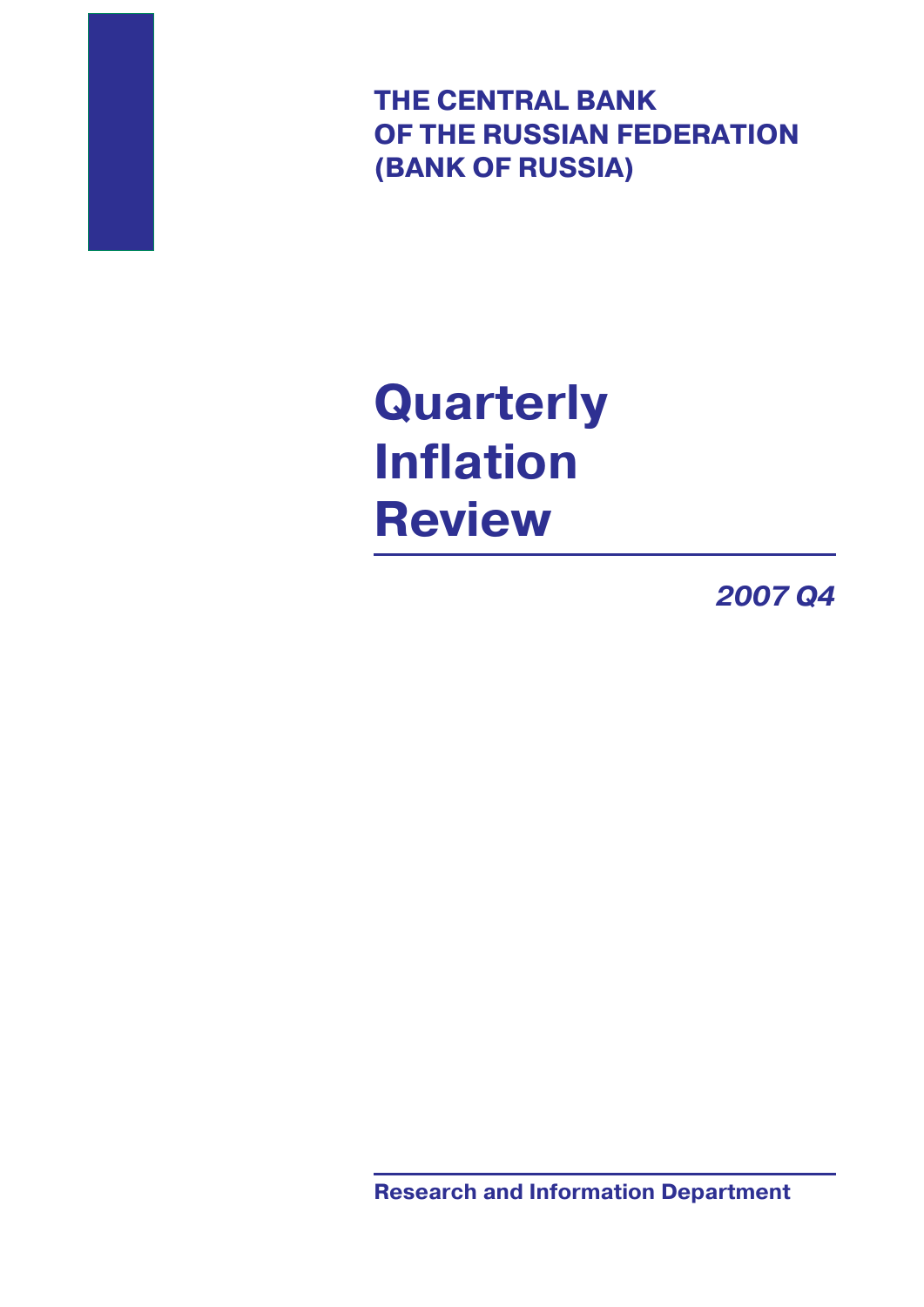The electronic version of Quarterly Inflation Review is available on the Bank of Russia's website : http://www.cbr.ru/publ/.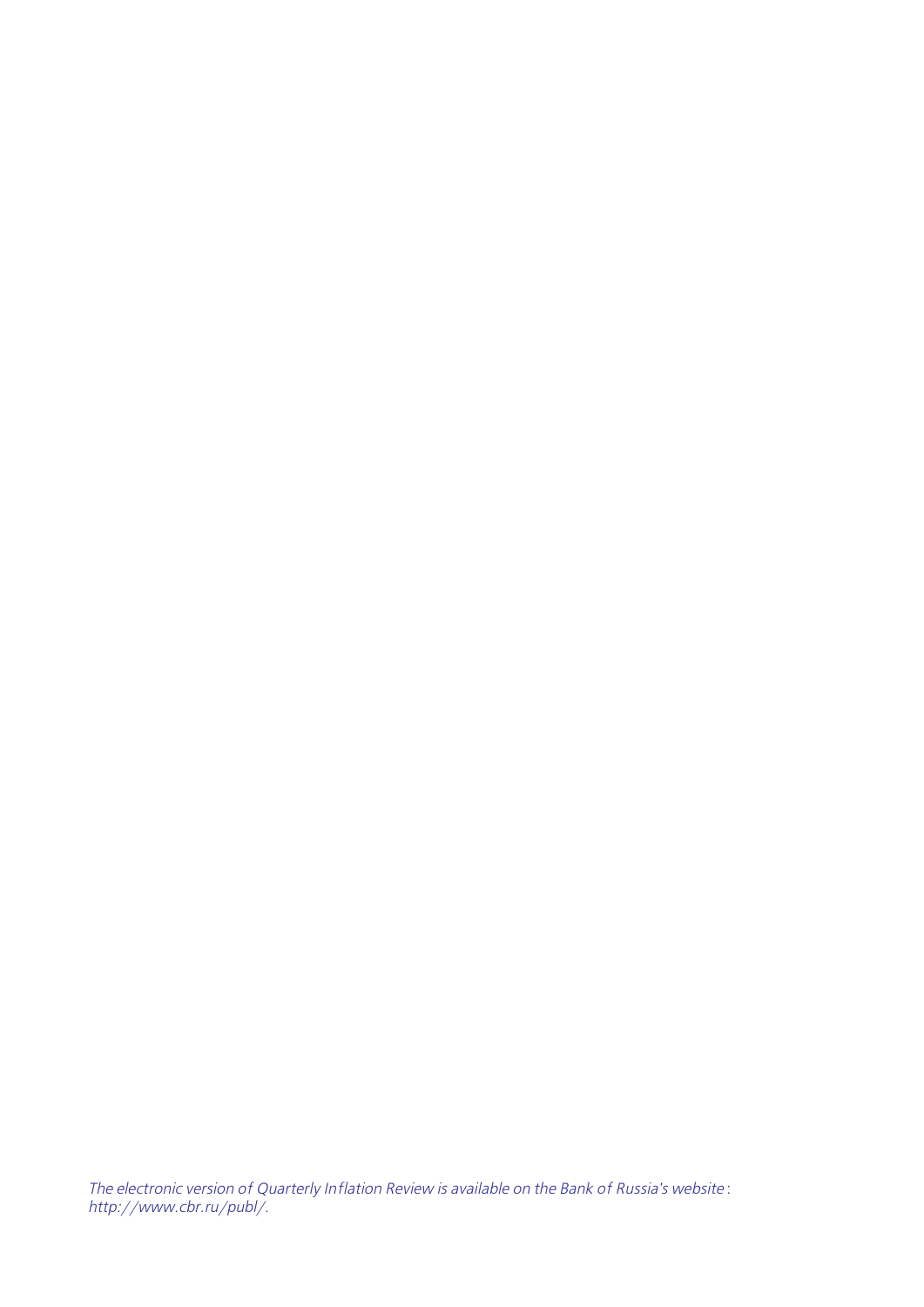# **Contents**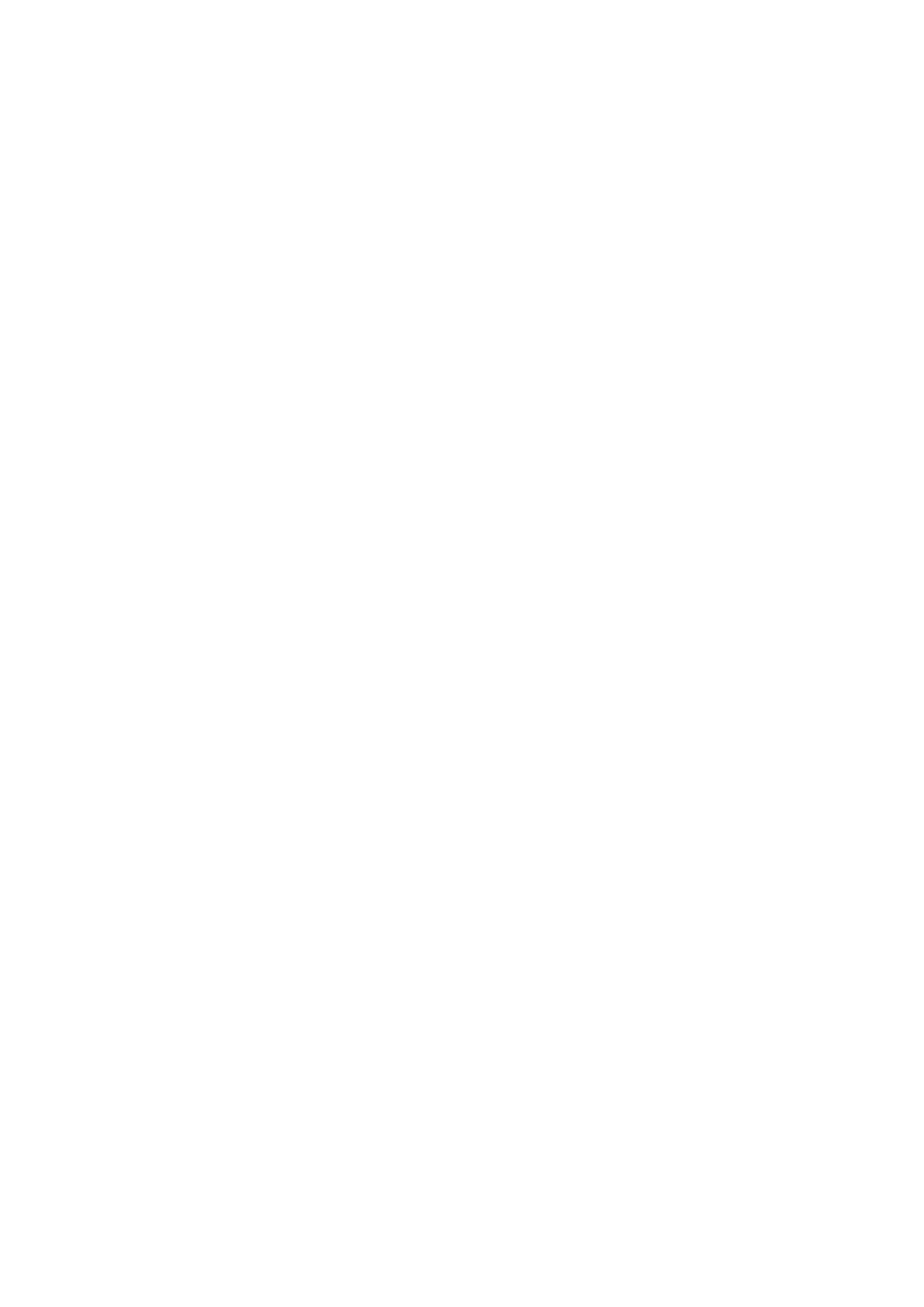# **Introduction**

<span id="page-4-0"></span>In 2007, inflation exceeded the projected target as well as the previous year's level. Rapid growth in domestic demand and significant increase in world food prices affected price dynam ics.

Economic growth accelerated in Russia in 2007. According to estimates, actual output last year was higher than potential output and this stimulated inflation in the economy.

As wages grew faster in 2007 than in 2006, the share of expenditures on remuneration ex panded in the value added. There was an accel eration of price growth in the mining sector and the production of consumer goods, such as food stuffs, textiles and clothing, leather and leather goods and footwear.

Inflation in the countries that are the major exporters of goods to Russia, calculated taking into consideration their relative importance for Russian imports in 2007, accelerated by 2.3 per centage points on average year on year, creating conditions for faster price growth in the Russian economy.

The latter half of 2007 saw the acceleration of growth in some food prices, which largely fol lowed world food price increases and not much could be done to mitigate the adverse effect of this process on price dynamics by using monetary policy instruments.

The rise in economic activity was the major factor of the acceleration of monetary and credit aggregates dynamics. Capital inflow was an im portant factor of growth in the money supply in 2007. Despite the slowing of growth of monetary aggregate M2 in the fourth quarter, it continued to increase rapidly. The positive monetary gaps that appeared in 2007 indicate that the money supply continues to pose inflationary risk in the medium and long term.

In the fourth quarter of 2007 the Bank of Russia took steps to cushion the effect of the external factors that had created harsher credit conditions for the economy in the third quarter. As foreign credit grew more expensive and the bank ing sector liquidity situation became more vola tile, the Bank of Russia increased the internal refi nancing by broadening the range of instruments used to provide liquidity and making these instru ments more accessible for credit institutions. The temporary lowering of the required reserves in the fourth quarter was also aimed at enabling the banks to use a part of their reserves and reducing the cost of borrowing. Banks could satisfy their increased need in internal refinancing by conduct ing open-market operations and using permanent money market instruments. Bank of Russia opera tions to withdraw liquidity also proved useful due to the uneven formation of banking sector liquid ity. The Bank of Russia interest rate band remained unchanged, whereas the range of MIACR fluctua tions narrowed in the fourth quarter as compared with the third, while the MIACR level increased. Growth in credit and deposit rates was small and it has not had any significant impact on credit dy namics yet.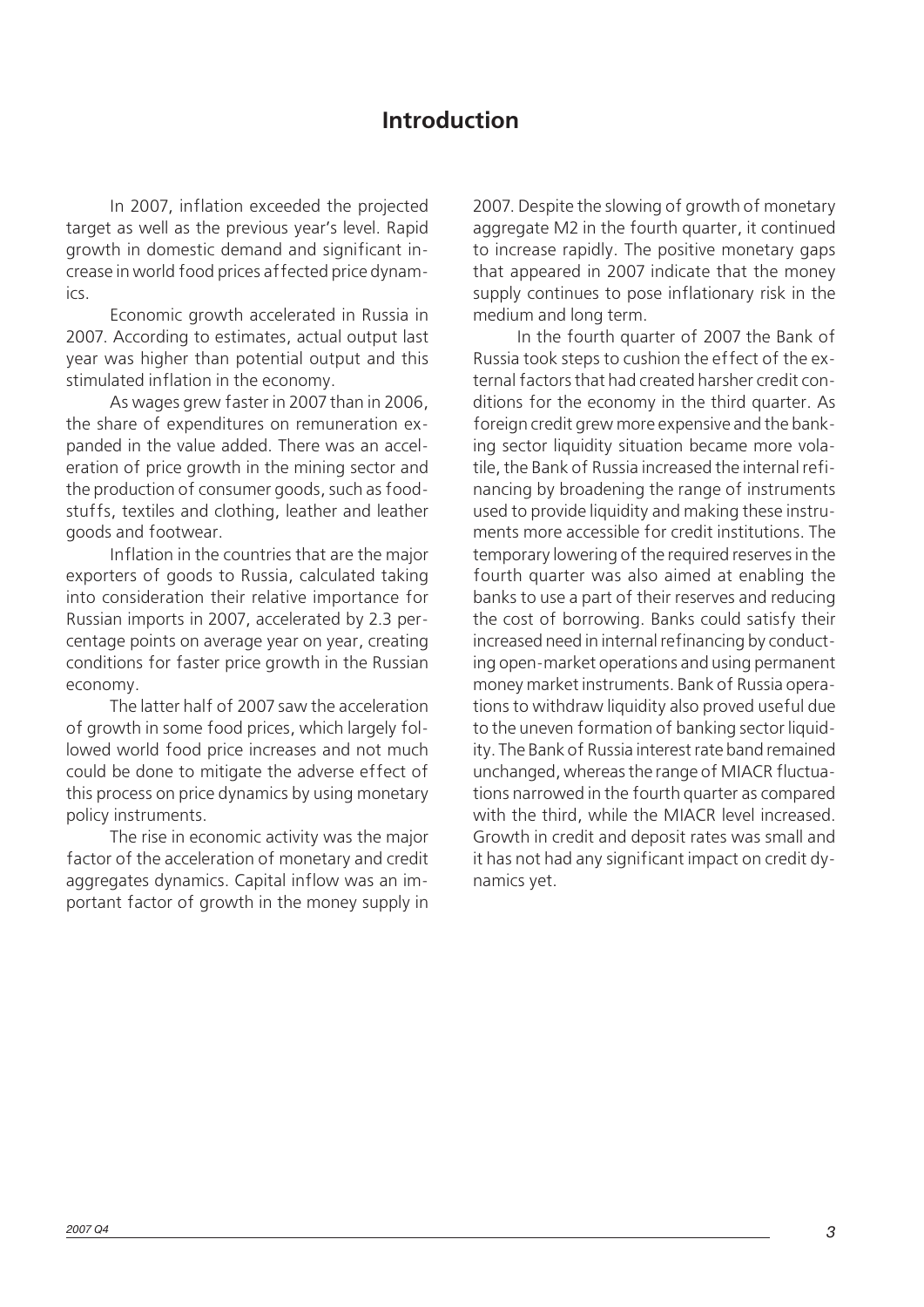# **Inflation Dynamics**

## <span id="page-5-0"></span>**Consumer prices**

According to Russia's Federal State Statis tics Service (Rosstat), consumer prices rose 11.9% in 2007, an increase of 2.9 percentage points on 2006. They gained 3.4% in the first quarter, 2.2% in the second, 1.8% in the third and 4.1% in the fourth.

The acceleration of inflation was due to **core inflation**, which stood at 4% in the fourth quar ter as against 1.7% in the first, 1.2% in the second and 3.7% in the third. Core inflation accelerated to 11% in 2007 as against 7.8% in 2006.

It is estimated that growth in the prices of goods and services included in the calculation of

Consumer prices (as % of previous month)

103 102 × 101 100 99  $\overline{N}$  $\mathbf{I}$  $\mathbf{I}$  $\mathsf{V}$  $V$  $V$  $VIII$  $\mathsf{X}$  $\pmb{\chi}$ XI  $X$  $\rightarrow$  2004  $-$  2005  $\rightarrow$  2006  $-2007$ 

Source: Rosstat

the core consumer price index in 2007 accounted for 8.7 percentage points, or 72.8%, of overall consumer price growth (as against 6.1 percentage points, or 67.1%, in 2006).

Significant growth in **food prices, exclud ing vegetable and fruit prices,** made the princi pal contribution to the acceleration of inflation. These prices gained 14.9% in 2007 year on year (in 2006 they rose 8.5%). According to estimates, growth in these prices accounted for 5.4 percent age points, or 45.6%, of overall consumer price growth in 2007. At the same time, growth in bread and bakery product prices and milk and dairy prod uct prices accounted for about 1.3 percentage



Source: Rosstat.

**Consumer price inflation (%)**

|                                                                     | Growth<br>(December 2007<br>on December 2006) | Growth<br>(December 2006)<br>on December 2005) |                                                    |
|---------------------------------------------------------------------|-----------------------------------------------|------------------------------------------------|----------------------------------------------------|
| Prices of goods and services, total                                 | 11.9                                          | 9.0                                            | Acceleration of growth<br>by 2.9 percentage points |
| Of which:                                                           |                                               |                                                |                                                    |
| - food prices                                                       | 15.6                                          | 8.7                                            | Acceleration of growth<br>by 6.9 percentage points |
| - food prices, excluding vegetable and fruit prices                 | 14.9                                          | 8.5                                            | Acceleration of growth<br>by 6.4 percentage points |
| - non-food prices                                                   | 6.5                                           | 6.0                                            | Acceleration of growth<br>by 0.5 percentage points |
| - prices of paid services provided to households                    | 13.3                                          | 13.9                                           | Slowing of growth<br>by 0.6 percentage points      |
| Prices of goods and services included in core inflation calculation | 11.0                                          | 7.8                                            | Acceleration of growth<br>by 3.2 percentage points |

Source: Rosstat.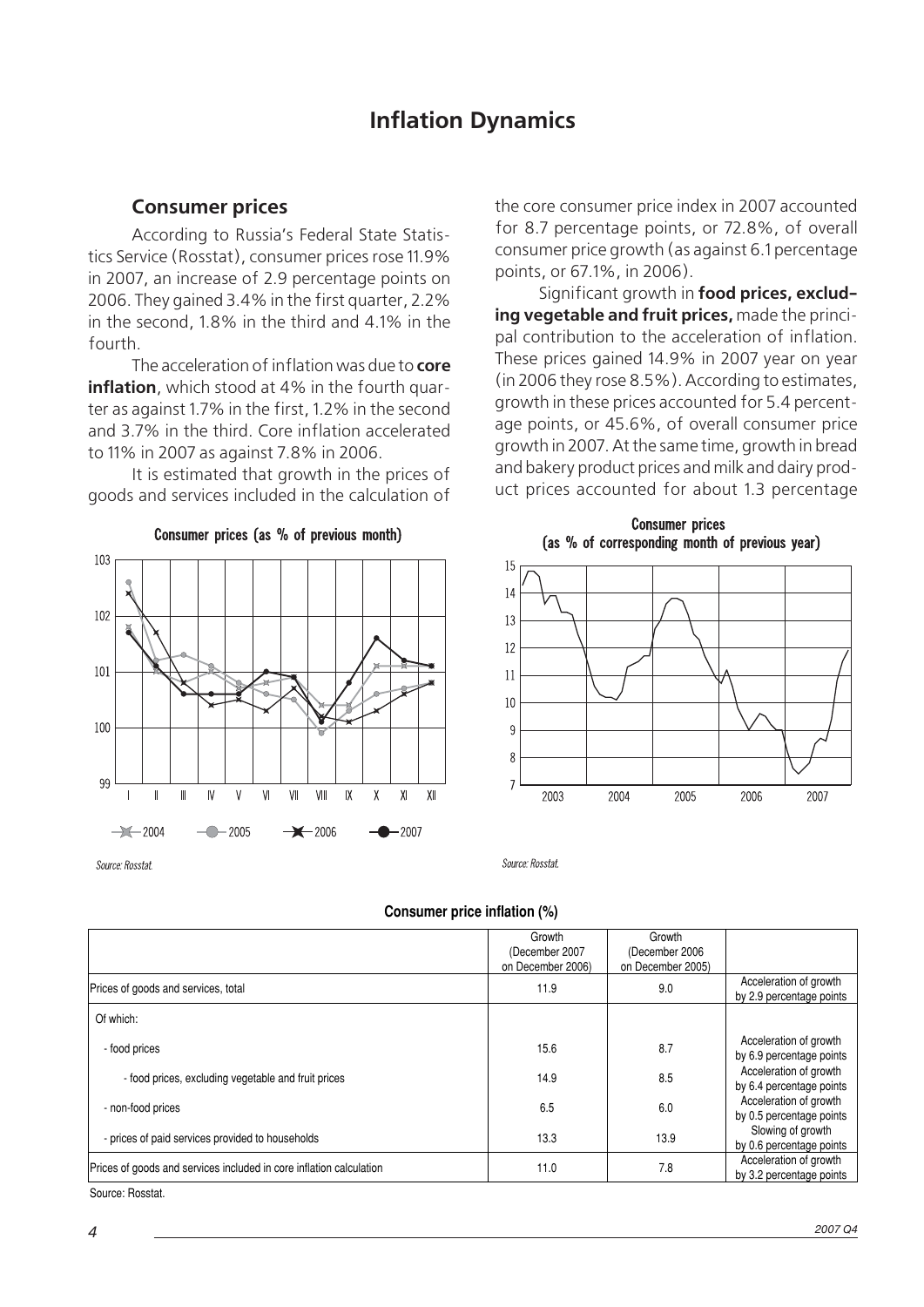points, or 11.0%. In 2006, this group of products accounted for 0.5 percentage points, or 5.8%, of overall consumer price growth.

The acceleration of growth in food prices, excluding vegetable and fruit prices, occurred in the second half-year when there was a significant increase in the prices or fats and milk and dairy products, which reflected the expansion of domestic and world demand for foodstuffs amid the limited capabilities for production growth. The production of vegetable oil in Russia fell 3.3% in 2007 year on year. Although the output of dairy products rose by 0.3% overall, there was a decline in the output of some of these products: the output of low-fat dairy products was down 14.7% in terms of skimmed milk and the output of dry whole milk, dry cream and dry mixtures for ice cream fell 0.1%. The production of flour decreased 2.6%, bread and bakery products 1.8% and pasta 2.7%.

In the first half of 2007, the most signifi cant increase was registered in the prices of grain products. The price of sunflower oil rose 52.3% over the year (in 2006 it was down 1.2%), butter 40.3% (as against 6.8% in 2006), milk and dairy products 30.4% (as against 8.7%) and bread and bakery products 22.4% (as against 11.1%).

**Vegetable and fruit prices** gained 22.2% in 2007, an increase of 11.9 percentage points on 2006. It is estimated that growth in vegetable and fruit prices accelerated by 0.9 percentage points and accounted for 7.2% of overall consumer price growth (as against 0.4 percentage points and 4.5% in 2006).

**Overall food price growth** quickened to 15.6% in 2007 from 8.7% in 2006.

As was the case in the previous years, **non food prices** grew more slowly than the prices of other major goods and services. In 2007, their growth stood at 6.5% as against 6% in 2006. The most significant increase was registered in the prices of building materials (16.2%), car petrol (8.5%) and knitwear (8.3%). In 2006, these prices rose by 11.5%, 10.9% and 8.0%, respec tively.

**Service prices** increased 13.3% in 2007 as against 13.9% in 2006. Estimates show that growth in service prices accounted for 3.3 percent age points, or 27.8%, of overall consumer price growth (as against 3.3 percentage points, or 36.3%, respectively, in 2006).

Housing and utility prices increased 14% in 2007 as against 17.9% in 2006, whereas growth in communications service prices accelerated to 10.8% from 2.1% as a result of significant growth in the city telephone service charges in February. Overall, growth in service prices in 2007 is esti mated at 13.6%, a decrease of 0.1 percentage points from 2006.

The rise in the prices of paid services pro vided to the public in 2007 exceeded overall growth in the prices of goods by 2.0 percentage points (as against 6.4 percentage points in 2006).

According to Rosstat, consumer price

|                           | Growth (December 2007 on<br>December 2006) | Growth (December 2006 on<br>December 2005) |                                                     |
|---------------------------|--------------------------------------------|--------------------------------------------|-----------------------------------------------------|
| Food products             | 15.6                                       | 8.7                                        | Acceleration of growth by 6.9 percentage<br>points  |
| Bread and bakery products | 22.4                                       | 11.1                                       | Acceleration of growth by 11.3 percentage<br>noints |
| Cereals and legumes       | 24.7                                       | 12.1                                       | Acceleration of growth by 12.6 percentage<br>points |
| Pasta                     | 23.6                                       | 4.7                                        | Acceleration of growth by 18.9 percentage<br>points |
| Meat and poultry          | 8.4                                        | 5.9                                        | Acceleration of growth by 2.5 percentage<br>points  |
| Fish and seafood          | 9.0                                        | 7.8                                        | Acceleration of growth by 1.2 percentage<br>points  |
| Milk and dairy products   | 30.4                                       | 8.7                                        | Acceleration of growth by 21.7 percentage<br>points |
| <b>Butter</b>             | 40.3                                       | 6.8                                        | Acceleration of growth by 33.5 percentage<br>points |
| Sunflower oil             | 52.3                                       | $-1.2$                                     |                                                     |
| Granulated sugar          | $-4.3$                                     | 14.9                                       |                                                     |
| Vegetables and fruit      | 22.2                                       | 10.3                                       | Acceleration of growth by 11.9 percentage<br>points |
| Alcoholic beverages       | 7.7                                        | 10.1                                       | Slowing of growth by 2.4 percentage<br>points       |

**Food price inflation (%)**

Source: Rosstat.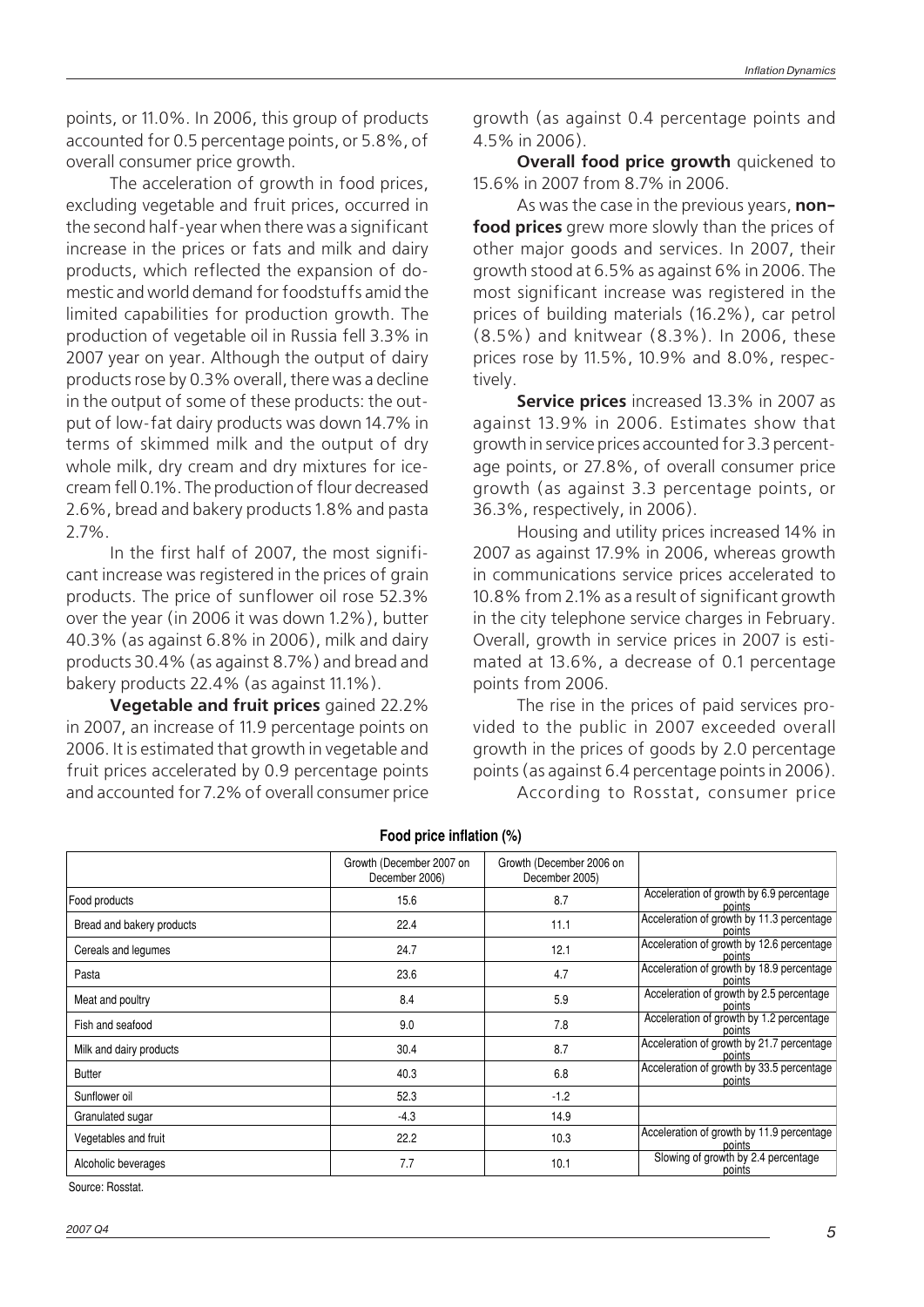<span id="page-7-0"></span>growth in all **federal districts** in 2007 was faster than in 2006.

Estimates show that the differences between the Russian regions in terms of the price of a fixed set of goods and services used by Rosstat to make interregional comparisons of the purchas ing power of the population became less pro nounced in 2007. The regional difference ratio<sup>1</sup> decreased from 45.3% to 40.2% last year.

Growth in non-food prices in all regions ranged from 6.1% to 7.1%. The rates of growth in vegetable and fruit prices differed widely in the Russian regions. In the Volga Federal District, for instance, vegetable and fruit prices grew 32.9%, whereas in the Far Eastern Federal District they increased 9.7%.

In 2007, most of the federal districts regis tered the year-on-year slowing of growth in ser vice prices. The Volga Federal District was the only exception.

### **Housing prices**

Housing prices continued to rise faster than inflation. In the fourth quarter of 2007, housing prices increased 23.4% on the primary market and 20.6% on the secondary market, as compared with the same period in 2006<sup>2</sup>. Nevertheless, they grew more slowly than in 2006 (47.7% and 54.4%, respectively).

> Consumer price growth by federal district (December as % of December of previous year)



The slowing of growth in housing prices was accompanied by rapid growth in housing con struction, which accelerated to 119.4% in 2007 from 116.1% in 2006.

### **Producer prices**

**Industrial producer prices** rose 25.1% in 2007 as against 10.4% in 2006. The acceleration of growth in producer prices was due to the fact that prices in the mining sector soared 52.3% as compared with 1.6% in 2006. Fuel and energy pro ducer prices jumped 58.1%, whereas in 2006 they fell 3.6%. Metal ore producer prices increased 11.5% as against 49.4% in 2006. It has been esti mated that the change in producer prices in the mining sector in 2007 accounted for 11.7 percent age points, or 46.8%, of overall growth in indus trial producer prices. In 2006, it accounted for 0.4 percentage points, or 3.5%.

Rapid growth in industrial producer prices increased costs and this stimulated inflation.

In 2007, price growth in the manufacturing sector stood at 17.9% as against 13.3% in 2006.

The acceleration of price growth in the manufacturing industries that supply products to the consumer goods market was a major factor of higher consumer price inflation. Specifically, price growth accelerated in 2007 year on year in the production of foodstuffs, including bever-



### Producer prices by type of activity (growth as % of December of previous year)

Source: Rosstat

1 The regional difference ratio is calculated by the Bank of Russia as the difference between the price of a fixed set of goods and services in the most expensive and the cheapest regions relative to the national value of the same set.

Source: Rosstat.

<sup>2</sup> As of end of period.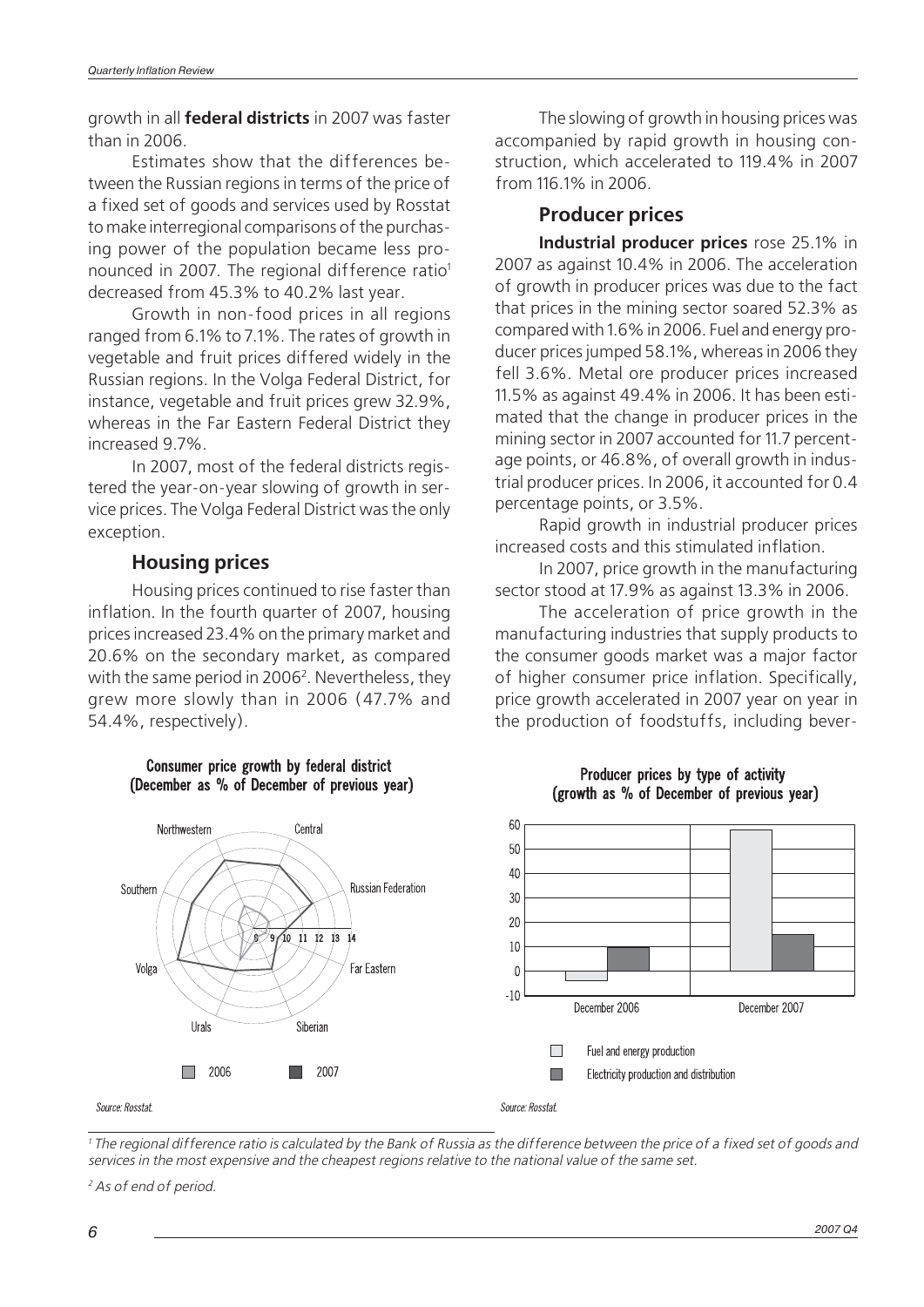<span id="page-8-0"></span>ages, and tobacco (to 20.0% as against 8.3%), textile and clothing production (to 9.6% as against 4.0%), and the production of leather, leather goods and footwear (to 8.7% as against 6.6%).

Price growth in the production, transmission and distribution of electricity, gas and water stood at 13.3% as against 10.3% in 2006.

Growth in **freight transportation** charges reached 16.7% in 2007 from 15.8% in 2006, while railway fares increased 7.7% as against 8.9% a year earlier.

**Communication fees for corporate enti ties** gained 4% in 2007 as against 1.3% in 2006.

According to preliminary data, the composite price index for **building materials** registered 117.4% as against 112.4% in 2006.

**Agricultural producer prices** increased 30.2% as against 10.4% in 2006. Producer prices grew in both crop farming and livestock breed ing. Crop farmer prices rose 37.3% in 2007 as against 21% a year earlier. Growth was particu larly high in grain production (45.5% as against 29.4% in 2006), potato production (31.1% as against 3.3%) and the production of sunflower (5.7% as against a fall of 4.4% in 2006). Livestock producer prices rose 25.5% in 2007 as against 4.2% in 2006. The biggest growth was registered in milk prices (56.4% as against 3.4% in 2006). The acceleration of agricultural producer prices



#### Producer prices in some manufacturing industries (growth as % of December of previous year)



Source: Rosstat

had an adverse effect on food price dynamics on the consumer goods market.

# **Inflation in some countries of the world3**

Inflation in the countries that are the major exporters of goods to Russia accelerated to 5.8% in 2007 from 3.5% in 2006 (December on Decem ber of the previous year). Price growth acceler ated in most of the countries that account for a large portion of Russian imports. The biggest con tribution to growth in aggregate inflation in the





<sup>3</sup> Based on data provided by the US Labor Department's Bureau of Labor Statistics, the Statistical Office of the European Communities EUROSTAT, China's National Statistics Bureau and national statistical offices of other countries. Contribution of individual factors to US and eurozone inflation has been evaluated by the Bank of Russia.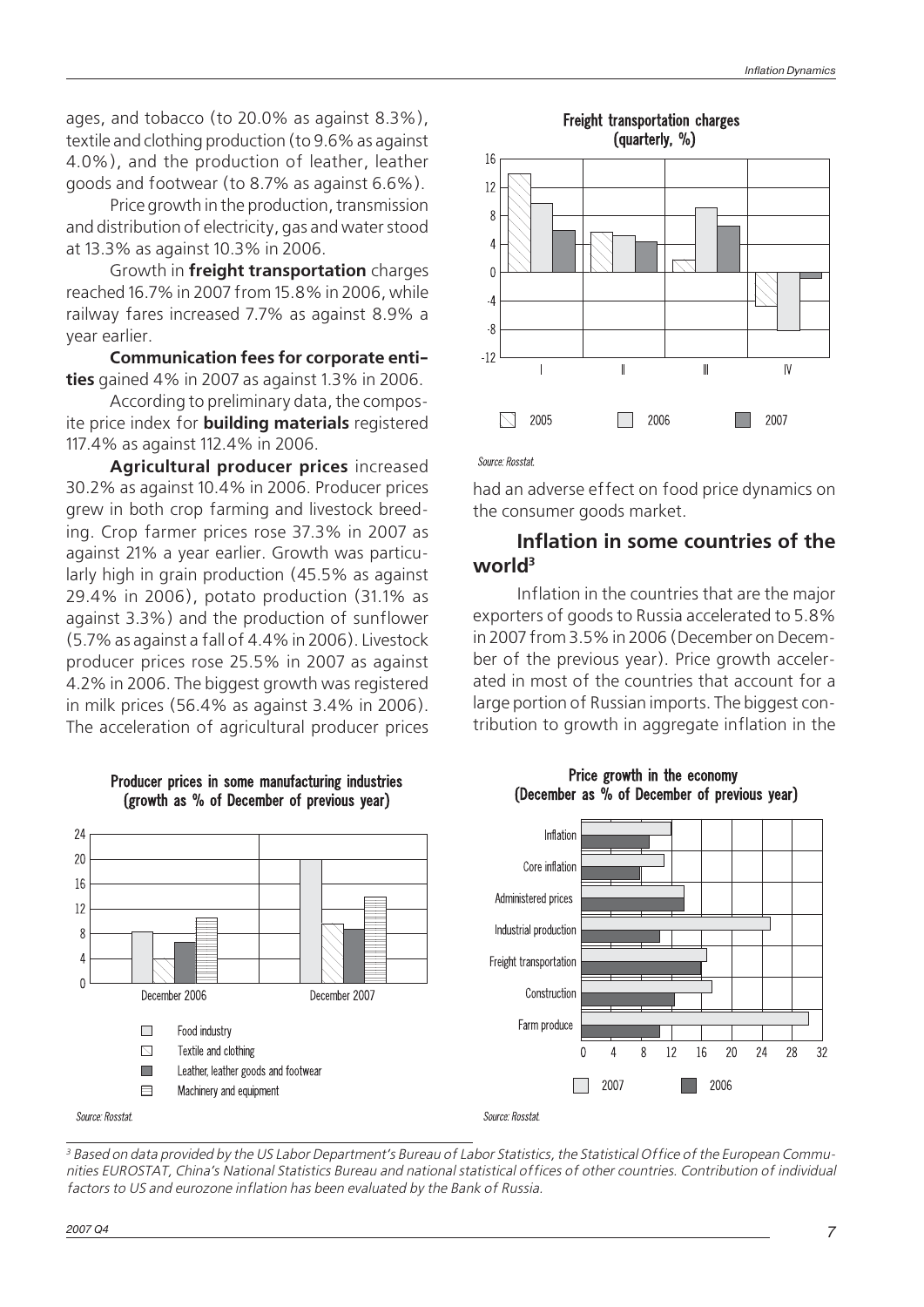<span id="page-9-0"></span>countries that are the major exporters of goods to Russia was made by the acceleration of price growth in Ukraine (to 16.6% from 11.6% in 2006), Kazakhstan (to 18.8% from 8.4%), Belarus (to 12.1% from 6.6%), China (to 6.5% from 2.8%), Germany (to 3.1% from 1.4%), Poland (to 4% from 1.4%), the United States (to 4.1% from 2.5%) and South Korea (to 3.6% from 2.1%).

The factors behind the accelerated inflation in foreign countries in 2007 were the increased production costs, higher energy prices and signifi cant growth in food prices connected with poor grain harvests, the rise in fodder prices, the lifting of subsidies in agricultural production and exports in some countries, and the use of agricultural products for the production of bio-fuel. Food price growth affected the most inflation figures in the countries with a large portion of food products in their consumer goods baskets (former Soviet re publics, China and Poland).

In the United States the single most impor tant factor of accelerated inflation in 2007 was the quickening of growth in energy prices. The contribution of core inflation<sup>4</sup> somewhat decreased as growth in employment figures and con sumer spending slowed down. In Germany, how ever, the contribution of core inflation to overall consumer price growth increased and was the de cisive factor of the accelerated consumer price growth in 2007. The acceleration of core inflation was due to growth in university tuition fees, trans port fares, communication fees and the price of insurance and other services. In the United States, as in Germany, the aggregate contribution of the changes in energy and food prices was bigger than that of core inflation. In the eurozone as a whole the acceleration of core inflation was a far less significant factor of the increase in the general level of consumer prices than growth in energy and food prices.

# **Foreign trade**

The price situation on the world markets for the major Russian export commodities was good in 2007. Prices<sup>5</sup> for the Russian exporters were on average higher than in 2006, while energy prices were higher by 11% and non-energy by 6%.

Oil prices mostly increased on the world market in 2007 after the fall in the second half of 2006 and the beginning of 2007 (in the middle of January 2007 the price of Russian oil dropped to \$46.6 per barrel). By the end of the year oil prices had doubled and reached \$97 per barrel. The main reasons for the rise in oil prices on the world mar ket were the weakening of the US dollar against other major world currencies, faster growth in the world demand for oil, especially in the rapidly de veloping countries of Asia, China first and fore-



#### Consumer prices by country (%)\*

### World oil and natural gas prices

<sup>4</sup> Growth in prices of goods and services included in the consumer goods basket, except foodstuffs and energy products.

<sup>5</sup> Average prices have been calculated on the basis of data provided daily by the following news agencies and exchanges: Reuters for oil, Petroleum Argus for petroleum products (petrol, diesel fuel and fuel oil) and the London Metal Exchange for non-ferrous metals (aluminium, copper and nickel). The source of data on average monthly prices of natural gas and ferrous metal price indices is the World Bank and data on average monthly prices of other goods are provided by the International Monetary Fund.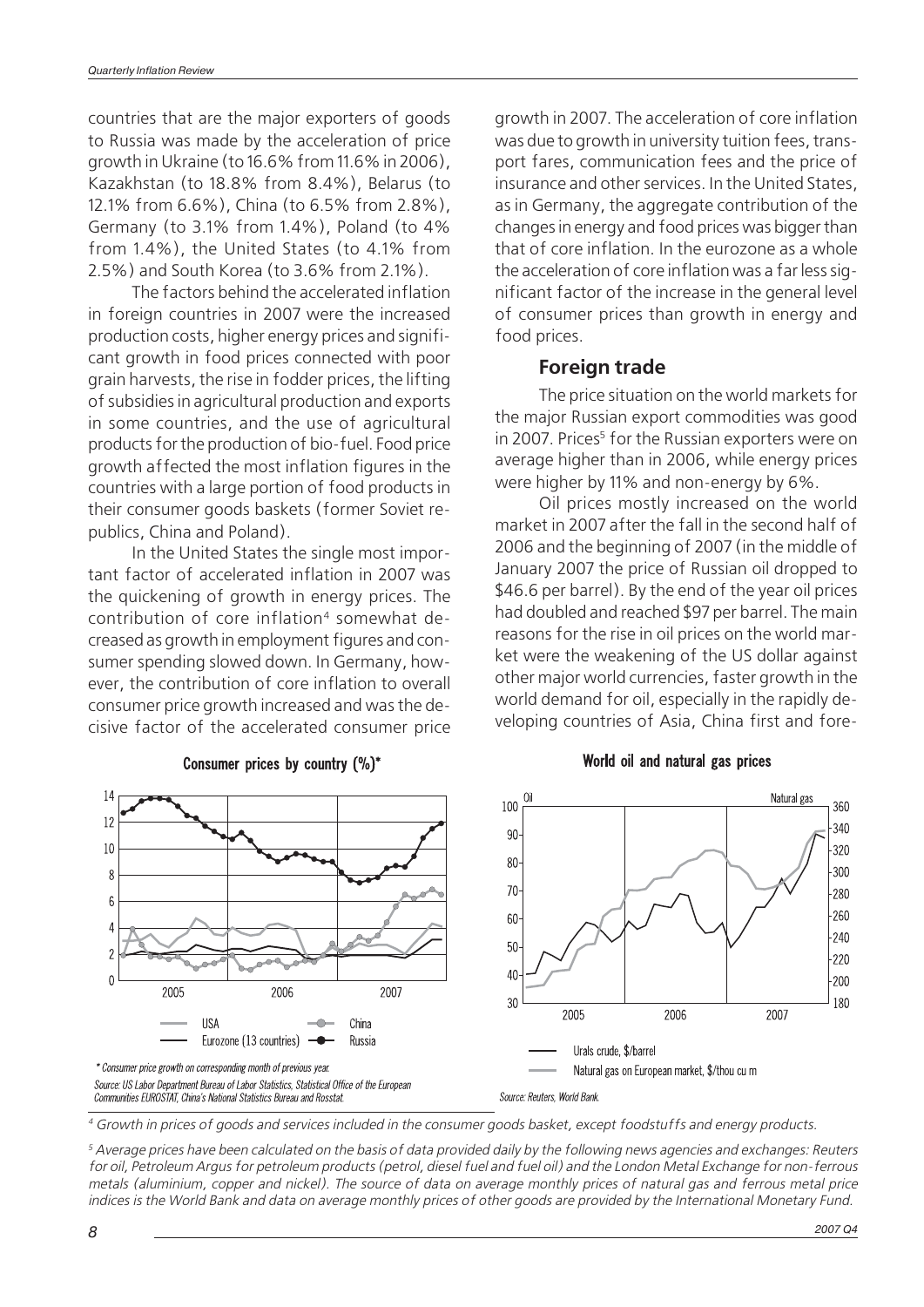most, the tough stand taken by the OPEC mem ber countries on the oil production quotas (10 OPEC member countries, excluding Iraq and Angola, have not changed the oil production quo tas since July 2005) and some other geopolitical and climate factors.

As a result, the average price of Urals crude in 2007 rose 14.1% year on year, to \$69.5 per bar rel, according to Bank of Russia calculations. Pe troleum product prices were up 13.5% on average and the price of natural gas in Europe was higher by 1.0%.

Prices changed slightly on the world ferrous metal market in 2007 and on average they re mained virtually unchanged from the previous year. Non-ferrous metal prices increased year on year: aluminium was up 2.6%, copper up 5.9% and nickel up 50%. The prices of other raw mate rials exported by Russia, except wood and saw timber products, were higher than in 2006.

Growth in the prices of some food products on world markets in 2007 was due to rapid increase in demand, especially in the rapidly developing countries of Asia, which grew faster than output, the increased use of agricultural raw materials in the production of bio-fuel and the reduction of raw material stocks.

The world market prices of the major food products<sup>6</sup> imported by Russia in 2007 mostly increased and they rose especially fast in the sec ond half of the year. Prices of grain, sunflower oil, butter, milk and dairy products and vegetable and fruit prices rose significantly on the world market year on year and there was also a rise in poultry and beef prices.

According to FAO7 , world grain production in 2007 was slightly higher than in 2006: the out put of wheat rose 1% and maize 12%. Barley pro duction declined 1%. However, more rapid growth in demand, especially in developing countries, caused grain prices to increase. High energy prices brought about a significant rise in the demand for grain used as raw material in the production of bio-fuel (ethanol). Despite rising demand, FAO believes that world grain exports may fall in the 2007/2008 agricultural year: wheat exports may

be down 5% and barley exports may decline 6%, while maize exports are expected to rise by 1%. It is expected that the world's leading exporters such as Canada, the European Union, Argentina, Aus tralia and Ukraine will cut wheat exports dramati cally, China and Paraguay are expected to signifi cantly reduce maize exports and Australia and Ukraine the export of barley. In June 2007, the Ukrainian government placed a temporary ban on wheat exports and on November 1 it imposed quo tas on grain exports.

Growth in the world demand for grain in the consumer sector and in industrial production cre ated preconditions for the rise in prices. The World Bank reported the following data on the major grain exporters' markets: the price of wheat rose 32.9% in the United States and 38.6% in Canada, the price of maize in the United States increased 34.3% and the price of barley in Canada grew 47.0%.

Russian wheat exports to the world market increased significantly in 2007 year on year: in January-November wheat export volumes ex panded almost 50% and contract export prices rose 77.2%. Moreover, at the end of the year growth in wheat exports accelerated. In October- November 2007, wheat export volumes more than doubled as compared with the same period in 2006. At the same time, wheat imports contracted





 $6$  Average prices of raw and refined sugar have been calculated on the basis of data provided daily by the London Commodity Exchange. The source of data on average monthly prices of grain is the World Bank, beef, pork and poultry the International Monetary Fund and sunflower oil the All-Russia Market Research Institute's Bulletin of Commercial Information.

<sup>7</sup> The United Nations Food and Agriculture Organisation (November 2007).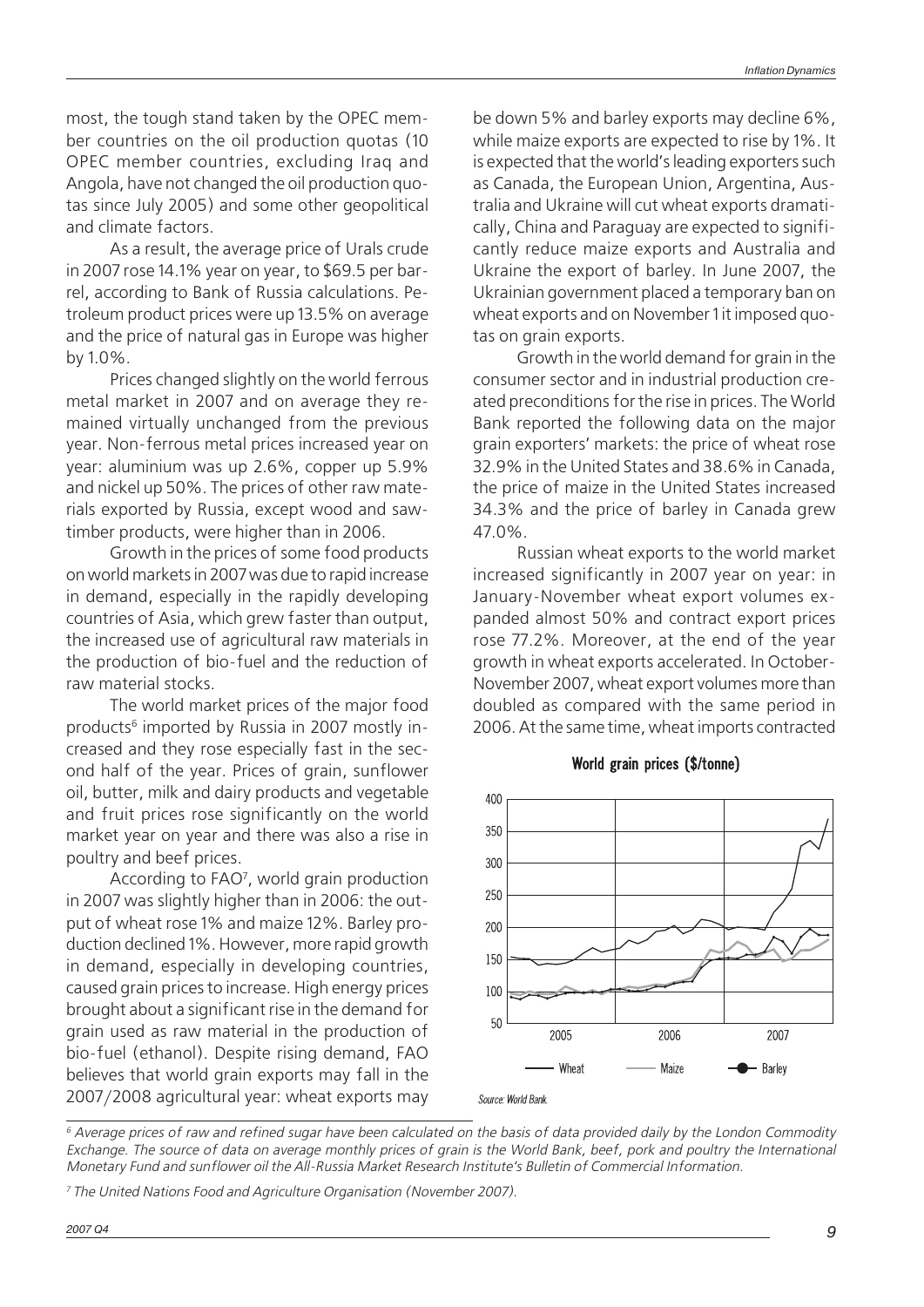by two-thirds in the 11 months of 2007 even though the contract price grew 36.9%. Wheat export volumes in that period exceeded import volumes by 29.1 times (6.5 times in January-No vember 2006).

Prices of animal and vegetable fats rose fast on the world market in 2007, especially in the sec ond half of the year, as the rapidly expanding bio fuel market began increasingly to affect the bal ance between the resources and demand for edible animal and vegetable fats.

Fewer crops practically in all producer coun tries of the Northern Hemisphere and the reduc tion of the sunflower seed processing volumes in the EU, Ukraine, Russia and Turkey, the world's top five sunflower oil producers, led to a sharp rise in prices. According to FAO estimates, the world production of oil-bearing raw materials in the 2007/2008 agricultural year may decline by 3%; in the United States and Canada the reduction may be as much as 16%, in the EU 3%, in Turkey 9%, in Russia 5% and in Ukraine 16%. Vegetable oil exports to the world market may also fall: by 10% from the United States, by 5% from the EU, by 7% from Russia and by one-third from Ukraine. In 2007, the price of sunflower oil on the Euro pean market rose 55% year on year.

The rise in butter prices was caused by growth in consumption in some of the major im porting countries amid the reduction of world stocks. Contract prices of imported butter rose 35.1% in January-November 2007, as compared



Milk and butter contract import prices (\$/tonne)

Source: Rosstat

<sup>8</sup> The ratio between export and import price indices.

with the same period of 2006 and in the second half of the year their growth accelerated. In Oc tober-November 2007 these prices increased 80% as compared with the same period a year earlier.

The world market prices of milk and dairy products in 2007 rose due to the expansion of demand by major consumers such as the United States, Canada, China and other developing coun tries. In the 11 months of 2007, the contract im port prices of milk increased 59.8%, whereas in October-November they more than doubled as compared with the same period of 2006.

The slight rise in beef prices and the fact that pork prices remained virtually unchanged from 2006 indicate that the situation on this market has somewhat stabilised. According to FAO estimates, world meet production increased 1% in 2007. The rise in poultry prices was due to growth in demand in the world, especially in Asian countries (China is becoming the world's leading importer of poul try). Many countries of Africa and the Middle East restored poultry imports to previous levels, while some countries increased them. Beef prices rose 2% in 2007 year on year and poultry prices grew 13%.

Fruit and vegetable prices grew on the world market in 2007. According to the Federal Customs Service of Russia, in the first nine months of 2007, import prices of vegetables (potatoes, tomatoes, onions, cabbage, carrots and other) increased 50%, those of apples and pears went up 24% and citrus plants 20%.

Sugar prices had been falling on the world market during the first nine months of 2007, but in the last three months of the year the price downturn had given way to price growth. As a re sult, the price of raw sugar was down 36% on 2006 and refined sugar was down 34%.

Significant growth in the prices of some food products on the world market, including foodstuffs imported by Russia, contributed to the acceleration of price growth on the consumer goods market.

Growth in the prices of all imported prod ucts in 2007 was slower than growth in export prices, a process that shows that the terms of Russia's trade with foreign countries<sup>8</sup> in 2007 were better than in 2006.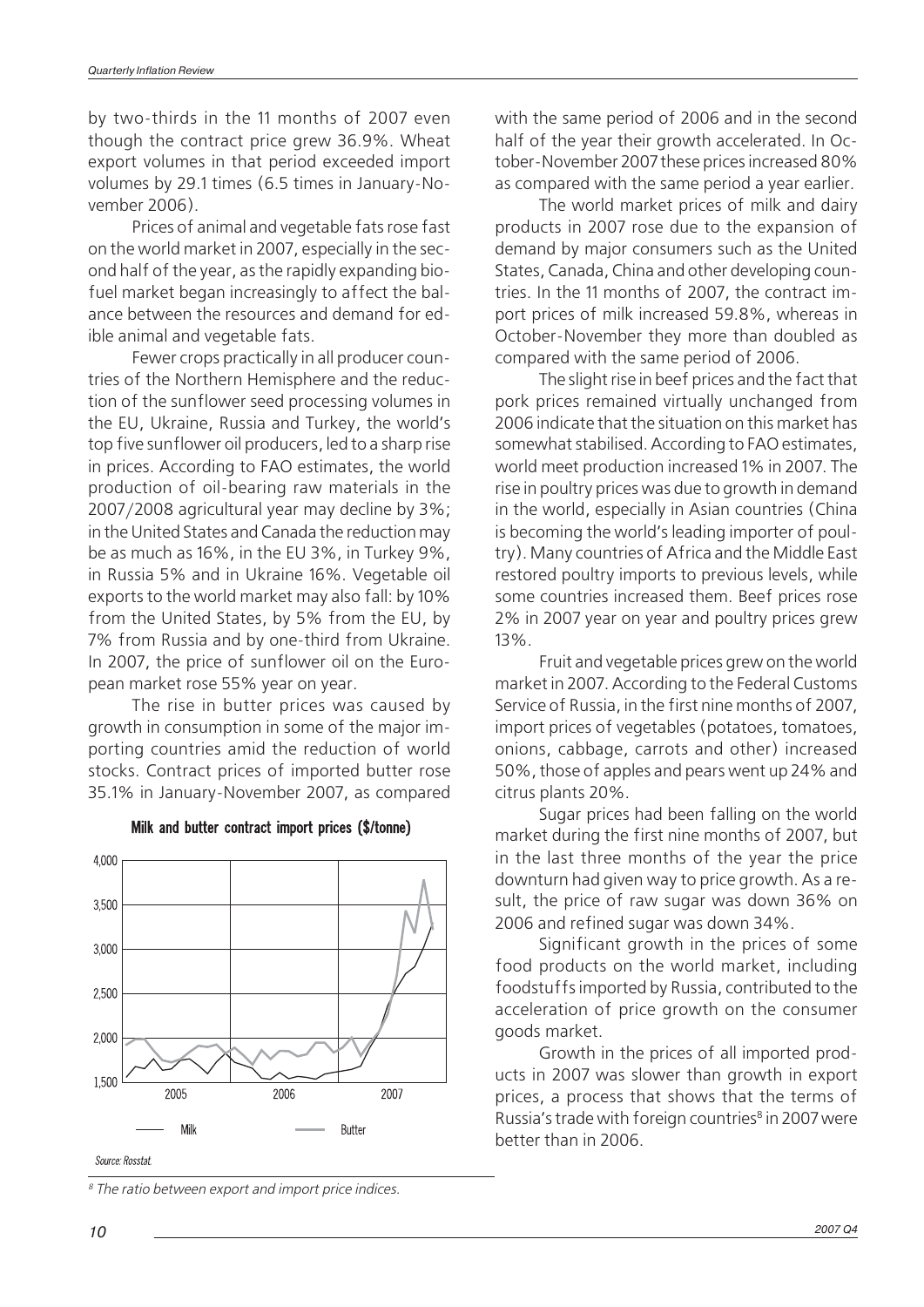<span id="page-12-0"></span>

### World meat prices (\$/tonne)

Source: International Monetary Fund.

Russia's trade balance surplus contracted year on year in 2007 due to the accelerated growth in imports. It decreased by 5.1% to \$132.1 billion (in 2006 it increased by 17.6% to \$139.2 billion).

Russia's international trade situation9 in 2007 was affected by uneven intrayear energy price dynamics and the reduction of foreign de mand for metal products. Preliminary data show that Russian oil and petroleum product exports to the European Union, the United States and China changed little from the 2006 levels. The United States and China reduced the consumption of fer rous metals and ferrous metal products imported from Russia. In 2007, Russia registered for the first time a deficit in its trade with China. The value of Belarusian imports from Russia increased due to growth in import prices, especially energy prices, amid the slight contraction of import volumes. Russian exports to Ukraine and Kazakhstan grew, but their share in Ukraine and Kazakhstan aggre gate imports contracted as demand for products with a high value added, including investment goods, increased in these countries.

### **Demand**

### **Domestic demand**

Growth in domestic demand, which in creased by an estimated 14% (as against 11% in 2006), was a major factor of economic develop ment in 2007, as in the previous years. Demand grew rapidly as the incomes of all economic agents increased and domestic producers became in creasingly attractive to investors.

GDP expanded 8.1% in 2007 year on year, a growth exceeding the previous five years' aver age. Domestic demand for imports increased faster than the demand for domestic products. Compared to the previous year, this gap widened due to more rapid growth in demand for imports.

The expansion of domestic demand due to growth in revenues in various sectors of the economy and the ruble's real appreciation against the currencies of Russia's leading trading partners facilitated dynamic growth in the import of both investment and consumer goods. At the same time, Bank of Russia estimates show that the im port of investment goods necessary for economic development grew a little faster than the import of consumer goods (the latter mostly increased due to growth in the import of cars, household appliances and other non-food products).

Imports from Asia-Pacific Economic Coop eration (APEC) member countries, especially China and Japan, grew faster than overall imports $10$ in 2007. Imports from EU member countries, in cluding the eurozone, and the CIS grew more slowly than overall imports.

The favourable effect of consumer demand on the expansion of the production of goods and services was limited by competitive imports. The share of imported products in the retail trade com modity resources in January-September 2007 ex panded by a percentage point as compared with the same period a year earlier and stood at 46.3%. The share of revenues from food imports ex panded from 35.8% to 37.6% and the share of revenues from non-food imports expanded by 0.2 percentage points to 53.4%.

Growth in imports in 2007 was largely due to the expansion of import volumes, which slightly accelerated as compared with 2006. As a year ear lier, import prices increased far less than import volumes. As a result of the acceleration of growth in import prices in the fourth quarter of 2007, the import price index rose slightly in 2007 as a whole compared to 2006 due to the significant rise in food prices. The rise in the prices of some import

9 According to the US Department of Commerce Bureau of Census, the Statistical Office of the European Communities EURO- STAT, the Ministry of Commerce of the People's Republic of China and national statistical offices of other countries.

<sup>10</sup> According to data compiled by Russia's Federal Customs Service.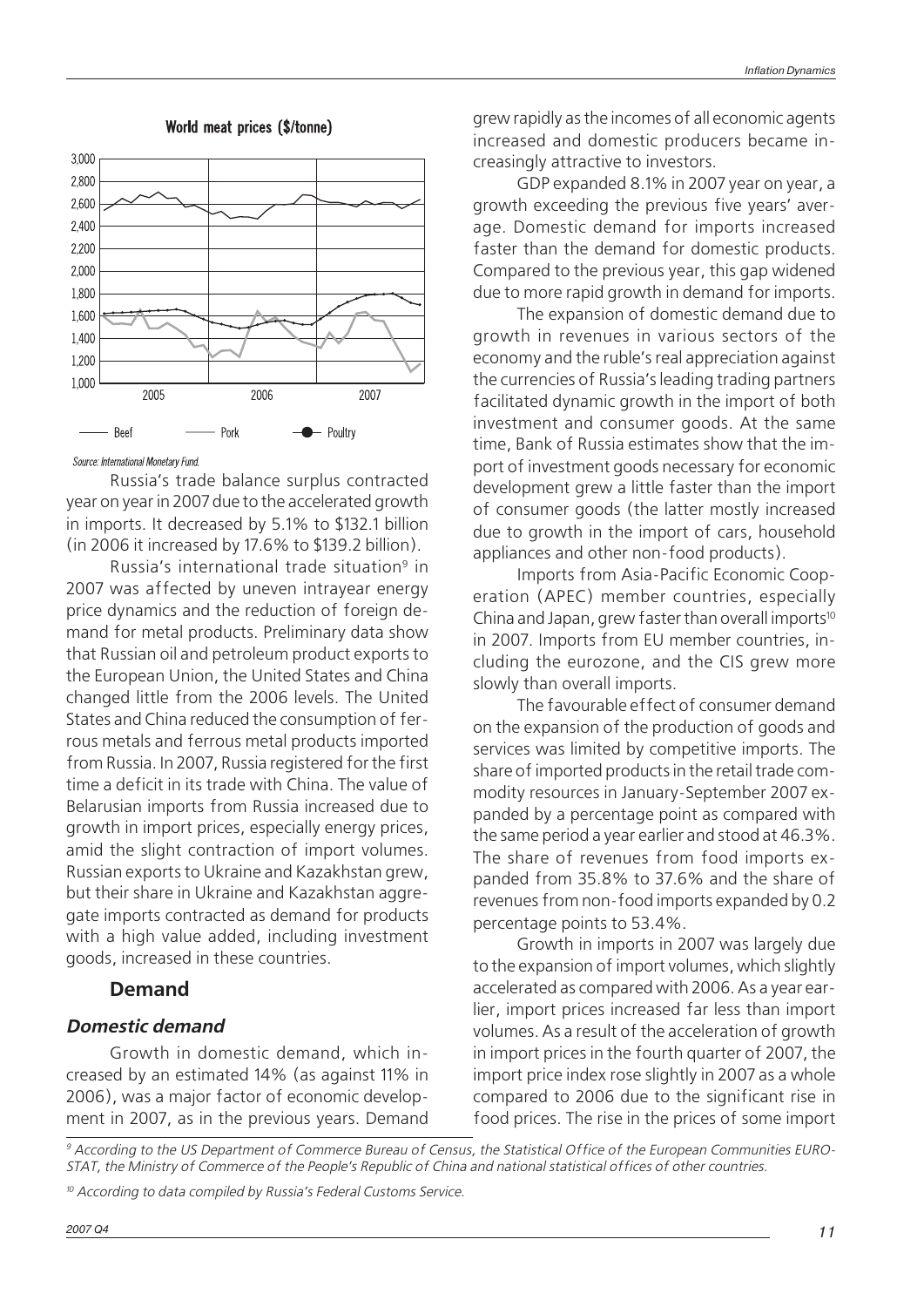products, particularly foodstuffs, provoked price growth on the domestic market. Growth in the import of machinery and equipment, especially motor cars, contributed to the significant increase in the cost of imports.

Household sector spending on final con sumption rose 13.1% in 2007 as against 11.3% in 2006. Economic growth, the financial stability of enterprises and the provision of more secure gov ernment social guarantees in 2007 led to a 12.3% increase in real money income. The share of wages and salaries in household money income expanded from 66.9% to 69.5% in January-September 2007, while the share of incomes from entrepreneurial activities contracted. The structure of household income use also changed slightly in 2007: the share of consumer spending expanded from 69.0% to 69.6% and the share of compul sory payments and duties increased from 10.5% to 12.6%. As for compulsory payments, there was an increase in taxes and duties and expenses on paying interest on loans. The share of organised savings contracted by 1.4 percentage points to 8.9%. This means that people preferred to spend more on consumption, using, among other things, bank loans, than increase organised savings amid accelerating inflation and low deposit interest rates.

Rapid increase in consumer spending stimu lated retail trade, which accelerated its turnover growth to 15.2% in 2007 from 13.9% in 2006, while the value of paid services provided to the public rose 7.1% (7.9% in 2006). Transport, mu nicipal and communications services accounted for most of the value of paid services.

Government expenditures on final con sumption increased 4.9% in 2007 (as against 2.3%

in 2006). The increase in non-interest federal budget expenditures relative to GDP, the uneven spending of budget funds during the year and, as a consequence, the build-up of expenditures at the end of the year stimulated inflation, especially in the latter half of 2007. At the same time, by absorbing additional revenues from oil exports into its Stabilisation Fund the Russian Government checked growth in consumer prices.

According to Federal Treasury data, in 2007 the federal budget surplus stood at 5.5% of GDP. This represents a decrease of 1.9 percentage points from 2006, caused by significant growth in bud get expenditures. Federal budget revenues in 2007 increased by 0.3 percentage points year on year and stood at 23.6% of GDP. This was due to the acceleration of economic growth and additional revenues from the sale of YUKOS assets. Mean while, oil revenues fell by 1.5 percentage points as compared with 2006, to 6.6% of GDP, largely as a result of the ruble's appreciation against the US dollar.

Federal budget expenditures rose to 18.1% of GDP in 2007 (as against 15.9% in 2006). Non interest expenditures made up 17.7% of GDP (as against 15.3% in 2006), the highest ratio since 2000. Expenditures on development institutions, such as the Municipal Infrastructure Reform Fund, the Russian Nanotechnology Corporation, the Development Bank and the Investment Fund, ac counted for most of the growth in expenditures. As these expenditures were financed in the fourth quarter, the spending of budget funds in 2007 did not become more even than in 2006. Meanwhile, the federal budget execution expenditures-wise in 2007 was just 91.6% of the level written down in the federal budget law (96.3% in 2006) due to

|                         |        | 2006           |         |         |           |         | 2007           |                |           |
|-------------------------|--------|----------------|---------|---------|-----------|---------|----------------|----------------|-----------|
|                         | Q1     | Q <sub>2</sub> | Q3      | Q4      | full year | Q1      | Q <sub>2</sub> | Q <sub>3</sub> | full year |
| <b>GDP</b>              | 5.0    | 7.0            | 6.8     | 7.8     | 7.4       | 7.9     | 7.8            | 7.6            | 8.1       |
| Final consumption       | 7.9    | 9.1            | 9.6     | 10.2    | 8.9       | 9.7     | 10.0           | 10.2           | 10.8      |
| Of which:               |        |                |         |         |           |         |                |                |           |
| - households            | 9.6    | 10.7           | 11.6    | 12.6    | 11.3      | 11.9    | 12.2           | 12.8           | 13.1      |
| Gross capital formation | 4.0    | 16.9           | 10.4    | 19.7    | 18.1      | 34.2    | 24.5           | 19.2           | 22.6      |
| Net exports             | $-5.9$ | $-14.3$        | $-22.2$ | $-24.3$ | $-15.3$   | $-21.9$ | $-25.1$        | $-36.1$        | $-30.7$   |
| - exports               | 9.0    | 6.4            | 6.1     | 7.4     | 7.3       | 3.4     | 5.2            | 7.1            | 7.4       |
| - imports               | 22.9   | 21.7           | 19.1    | 23.2    | 21.6      | 25.5    | 25.8           | 27.5           | 30.4      |

**GDP consumption (growth as % of corresponding period of previous year)\***

\* Quarterly data have not been revised or matched with the full-year figures; they are to be updated in March 2008. Source: Rosstat.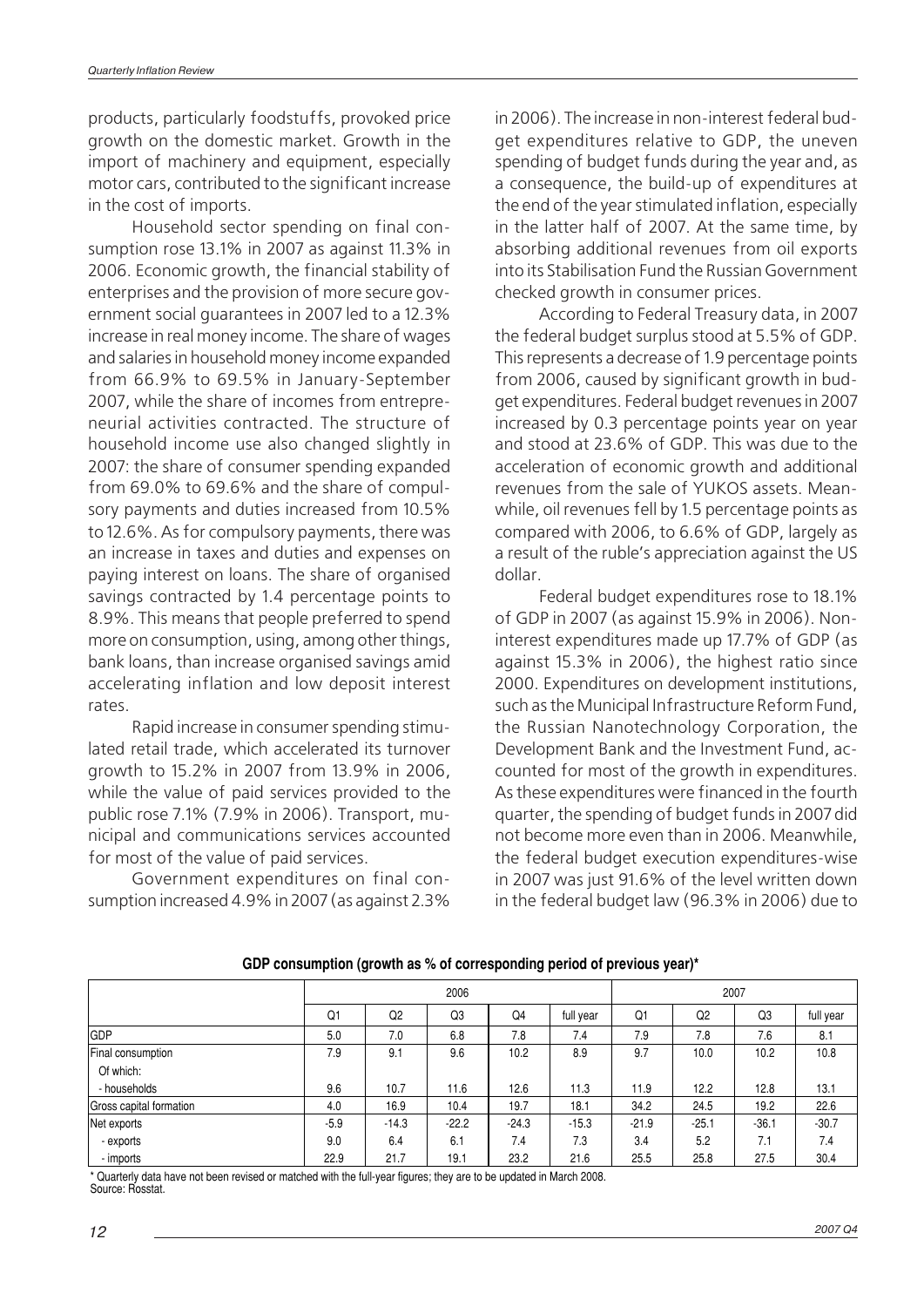the underfinancing of expenditures on general government programmes, healthcare and sports and social programmes.

Gross capital formation increased 22.6% in 2007 (as against 18.1% in 2006). Last year saw a significant increase in investment activity: fixed capital investment grew 21.1% (as against 13.7% in 2006). The largest sums were invested in the mining sector, transport and communications.

Investments in machinery, equipment and transport vehicles accounted for more than a third of total investments. One-fifth was used to acquire imported equipment. Imports of machinery, equipment and transport vehicles increased 57.6% in January-November 2007 (as against 49.5% in the same period of 2006). This growth was partly the result of the strengthening of the ruble in real terms. Growth in engineering imports helps modernise production and, consequently, raise labour productivity, control price growth in the economy and create conditions for sustainable economic growth.

Fixed capital investments were largely fi nanced (by 57.2%) by raising funds in January- September 2007. Growth in revenues in the economy led to the expansion of the share of bud get funds in investment financing (from 17.3% to 18.5%). The share of bank loans in investment fi nancing stood at 10.2% (as against 9.3% in Janu ary-September 2006).

According to data compiled by Rosstat in the course of studying investment activity, the princi pal objective of investment in 2007 was to replace worn-out technology, enhance the efficiency of production and expand production capacity. The major obstacles to growth in investment were the shortage of own funds, big risks and high interest rates on bank loans.

As imports grew considerably faster than exports, net exports of goods and services de creased by 30.7% in 2007.

As a result, on the one hand, high invest ment activity and growth in household incomes stimulated economic growth; on the other hand, these processes caused production to exceed its natural (potential) level and, consequently, con tributed to the acceleration of price growth on the consumer goods market.



Non-interest federal budget expenditures (as % of GDP)

Source: Federal Treasury.

### **Foreign demand<sup>11</sup>**

According to IMF and World Bank estimates, world production growth slowed to 5.2% in 2007 (from 5.3-5.4% in 2006). Production growth in the countries that account for a substantial part of Russian exports slowed to 4.7% (from 5% in 2006). Economic growth rates in foreign countries have been adversely impacted by slackened de mand in housing construction and increased mort gage credit risks. The slowing of GDP growth in the United States and Japan was due to the re duction of housing construction. GDP growth also slowed down in Germany, France and Britain. Belarus's economy was affected by the change in the terms of trade, caused by the rise in the price of imported natural gas and the revision of ex port duties on oil imported from Russia and pe troleum products exported from Belarus. The re duction of the external financing of Kazakhstan's economy, connected with the revaluation of risks by international investors, led to the slowing of growth in bank credit and brought about a down turn in construction and some other manufactur ing sectors of the country's economy.

The value of Russian exports increased in 2007 year on year due to growth in oil and petro leum and non-energy product export prices. Ex port prices in 2007 grew less than in 2006. Oil ex port volumes expanded (they contracted in 2006), whereas natural gas and ferrous metal export vol umes shrank, as they did a year earlier. Exports of

<sup>11</sup> According to data compiled by the US Department of Commerce Bureau of Economic Analysis, the Statistical Office of the European Communities EUROSTAT, China's National Statistics Bureau and national statistical offices of other countries.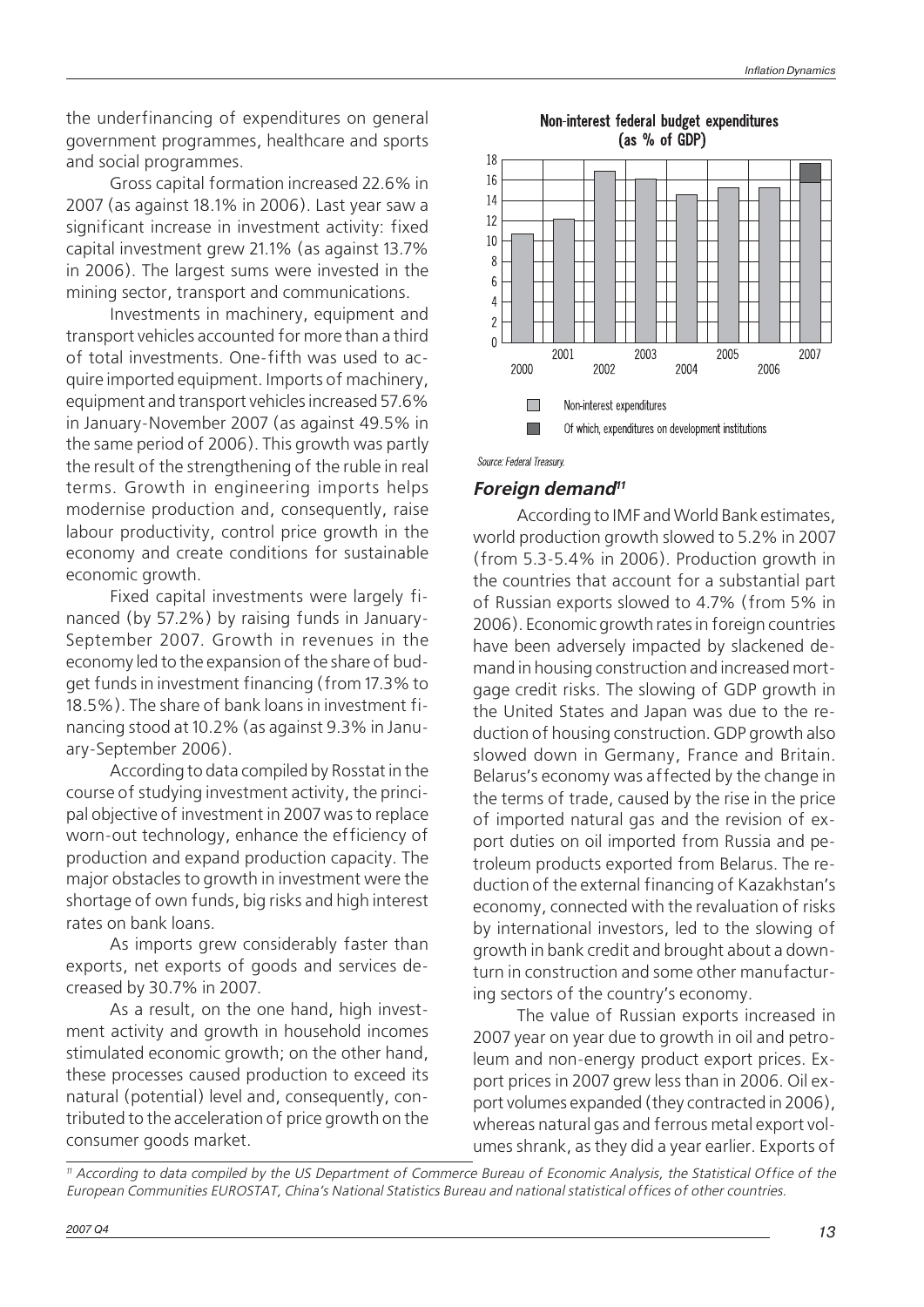<span id="page-15-0"></span>goods increased 16.9% year on year to total \$355.2 billion (according to the balance of payments methodology). Export volumes grew more slowly than export prices. Exports of goods to APEC countries, especially South Korea and Japan, and CIS countries, particularly the members of the Eur asian Economic Community (EurAsEC), rose faster than overall exports of goods<sup>12</sup> in January-November 2007. Meanwhile, growth in exports to the EU countries, including the eurozone, slowed down.

# **Production**

The economic situation in Russia in 2007 was characterised by the year-on-year acceleration of production growth virtually in all types of eco nomic activity.

The manufacturing sector, trade, education and healthcare increased their contribution to value added growth in 2007 as compared with 2006, whereas the mining sector's contribution decreased. This process indicates that the Russian economy has become less susceptible to the fluc tuating external economic conditions and the role of the services sector has increased.

Output in the key types of activity increased 8.7% in 2007 (as against 6.1% in 2006). The most rapid rates of growth were registered in the con struction sector and retail trade. Retail trade turn over expanded 15.2% (as against 13.9% in 2006), while growth in the construction sector stood at 18.2% (as against 18.1% a year earlier). In the meantime, growth in freight transport turnover slowed to 2.2% in 2007 from 2.7% in 2006.

Price dynamics in the economy were af fected by the expansion of the supply of goods. Industrial output increased 6.3% (as against 3.9% in 2006). Production growth in the manufactur ing sector accelerated from 4.4% in 2006 to 9.3% in 2007. Dynamic growth was registered in the sectors that ensure investment demand: the out put of machinery and equipment increased 19.3%, transport vehicles 15.9%, and non-metal mineral products 10.8%. The output of rubber and plastic goods rose by a solid 23%. As for the types of ac tivity that ensure consumer demand, there was a fall in the production of textile and clothing and leather and footwear, while food production con tinued to increase (6.1%). The acceleration of growth in producer prices in these types of activity in 2007 increased the inflationary pressure on the consumer goods market.

Agricultural production increased 3.3% year on year (as against 3.6% in 2006). There was a rise in the output of major livestock products: live stock and poultry production increased 8.6% and milk production rose 2.3%. As a result, the output of meat and meat products increased 9.2% in 2007 year on year (of which the production of meat, including premium-quality by-products, grew 14.6%) and milk production was up 0.2%.

Gross grain output in 2007 exceeded the previous year's level by 4%. However, the produc tion of sunflower fell 12.3% and sugar beet 6.6%. As a result, domestic producers may become in creasingly dependent on imported raw materials and this dependence amid growth in import prices may increase the inflationary pressure on the do mestic consumer goods market.

The rate of production capacity utilisation has increased persistently in recent years. The Cen tre for Economic Studies has estimated that the rate of production capacity utilisation in industry stabilised at 70% in the second and third quarters of 2007, exceeding by 2 percentage points the 2006 Q3 rate. The highest capacity utilisation rate was registered at the pulp-and-paper enterprises specialising in the book publishing and printing business (80%) and enterprises turning out rub ber and plastic products (79%) and other non metal mineral products (77%). The lowest capac ity utilisation rate was registered at enterprises producing foodstuffs (63%) and coke and petro leum products (62%).

Estimates show that the production gap be tween actual and potential output was positive in 2007, which is a sign of high inflationary pressure in the economy.

# **Labour market**

One factor of the acceleration of inflation was the acceleration of growth in the number of people employed in the economy, which affected demand and cost dynamics. It has been estimated that this growth accelerated by 2.5% in 2007 (as against 0.8% in 2006). As output grew consider ably faster, labour productivity increased by an estimated 5.5% (as against 6.5% in 2006), re straining price growth in the economy.

<sup>12</sup> Source: Federal Customs Service.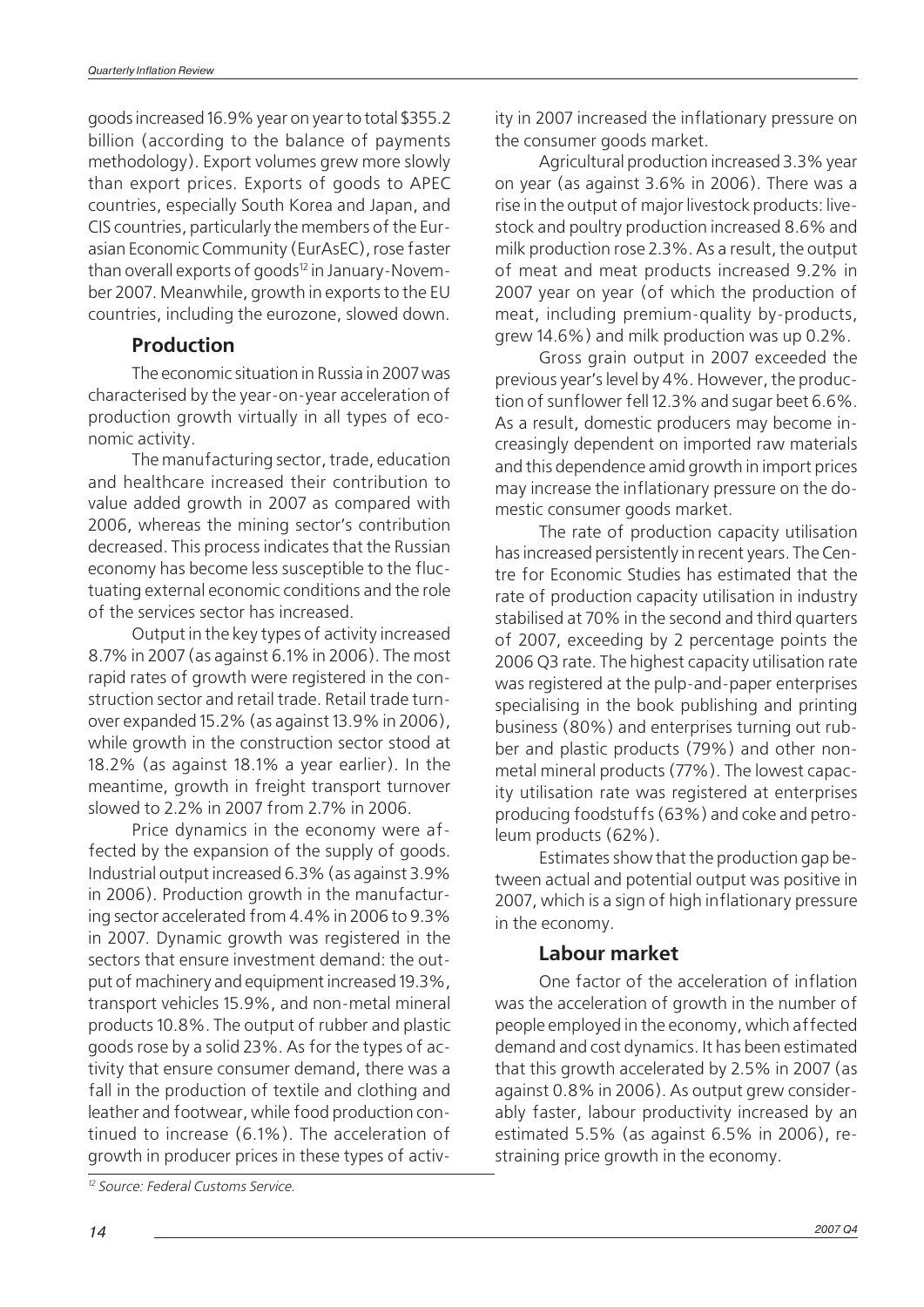It has been estimated that unlike the situation a year earlier, in 2007 labour productivity in the services sector increased more rapidly than in the manufacturing sector and production growth in the services sector far surpassed production growth in the manufacturing sector. The number of people employed in the services sector in creased year on year, whereas the manufacturing sector registered a fall in job numbers.

As in the previous years, real wage grew faster (by 16.2%) than labour productivity. The gap between real wage and labour productivity growth rates widened compared with the previ ous year and contributed to the inflationary trends.

The share of wages in the GDP structure by source of income expanded from 44.1% in 2006 to 44.8% in 2007.

Wages continued to differ widely in differ ent types of activity. The highest average monthly wage in January-November 2007 was registered in the financial sector (33,812 rubles) and the min ing sector (27,092 rubles). These exceed the na tional average by 2.6 times and 2.1 times, respec tively. The lowest wages were registered in agri culture, hunting and forestry (5,947 rubles), the textile and clothing industry (6,275 rubles) and the production of leather and leather goods and foot wear (6,968 rubles). These made up, respectively,



#### Source: Bank of Russia.

45.5%, 48% and 53.3% of the national average monthly wage. Below-average wages were char acteristic of the types of activity that were funded, to a large extent, from the federal budget (edu cation, utility, social and other services and healthcare).

The number of unemployed, calculated ac cording to the ILO-recommended methodology, fell by an estimated 12.7% in 2007 (as against 5.1% in 2006). The total number of jobless stood at 6.2% of the economically active population (as against 7.2% in 2006).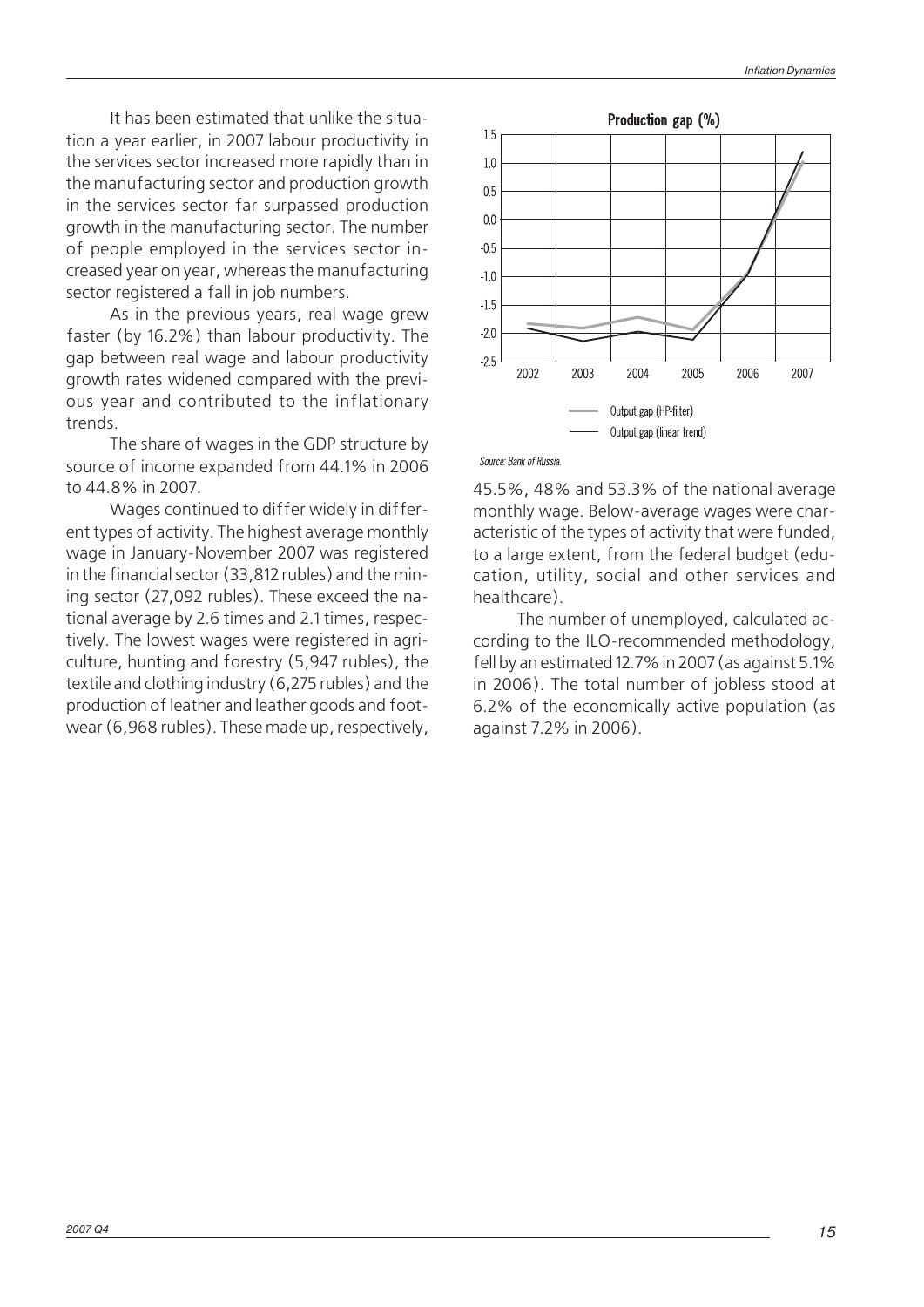# **Monetary Conditions**

### <span id="page-17-0"></span>**Exchange rate**

The main factor that shaped the situation on the domestic foreign exchange market in the fourth quarter of 2007 was the favourable exter nal economic conditions, which ensured the inflow of a large amount of foreign exchange earnings due to the high level of energy prices. Judging by the evaluation of Russia's balance of payments for 2007, the current account surplus amounted to \$22.1 billion in October-December 2007 (in the third quarter it stood at \$15.8 billion). In addition, unlike the situation in the third quarter, when in stability on world financial markets provoked an outflow of capital from Russia and the terms of borrowing abroad deteriorated, in the fourth quarter the private sector registered a net capital inflow of \$23.5 billion, according to preliminary data.

On the domestic forex market the Bank of Russia remained the net buyer of foreign ex change, cushioning fluctuations of the operational benchmark — cost of the bi-currency basket, whose composition remained unchanged from the third quarter (0.45 euros and 0.55 US dollars). Russia's international reserves grew more than in the previous quarter (\$51.0 billion and \$19.5 bil lion, respectively). Over the year they increased by \$172.7 billion (in 2006 they grew by \$121.5 billion) and as of January 1, 2008, they stood at \$476.4 billion.

**The nominal ruble/dollar rate** gained more in the fourth quarter than in the third (3.5% as against 1.4%) and as a result in 2007 the ruble appreciated 6.3% against the dollar (4.0% in 2006). While in the first three weeks of October the dollar retained its positions against the ruble on the whole, later it started to lose ground. This trend was the result of the dollar's depreciation on the international market caused by the expec tations of the fallout of the mortgage credit crisis and predictions of growth in the ECB and Federal Reserve interest rate differential as the eurozone economy experienced increased inflationary pres sure. In the last week of November and the first half of December the dollar/ruble exchange rate fluctuated slightly, sometimes due to technical exchange rate readjustments, until the dollar be gan gradually to appreciate after a number of US officials claimed that growth would resume in the real sector of the US economy after the Federal Reserve cut its key interest rate. However, the re lease of negative statistics on the housing market by the US Department of Commerce and the in creased uncertainty on world financial markets in the last week of December caused the dollar to take a deep plunge against other major world cur-



Nominal ruble/US dollar and ruble/euro rate in 2007 04

Source: Rank of Russia, Reuters

Decomposition of change in real ruble/dollar rate in 2007 (as % of real ruble rate index)



Source: Bank of Russia, Reuters.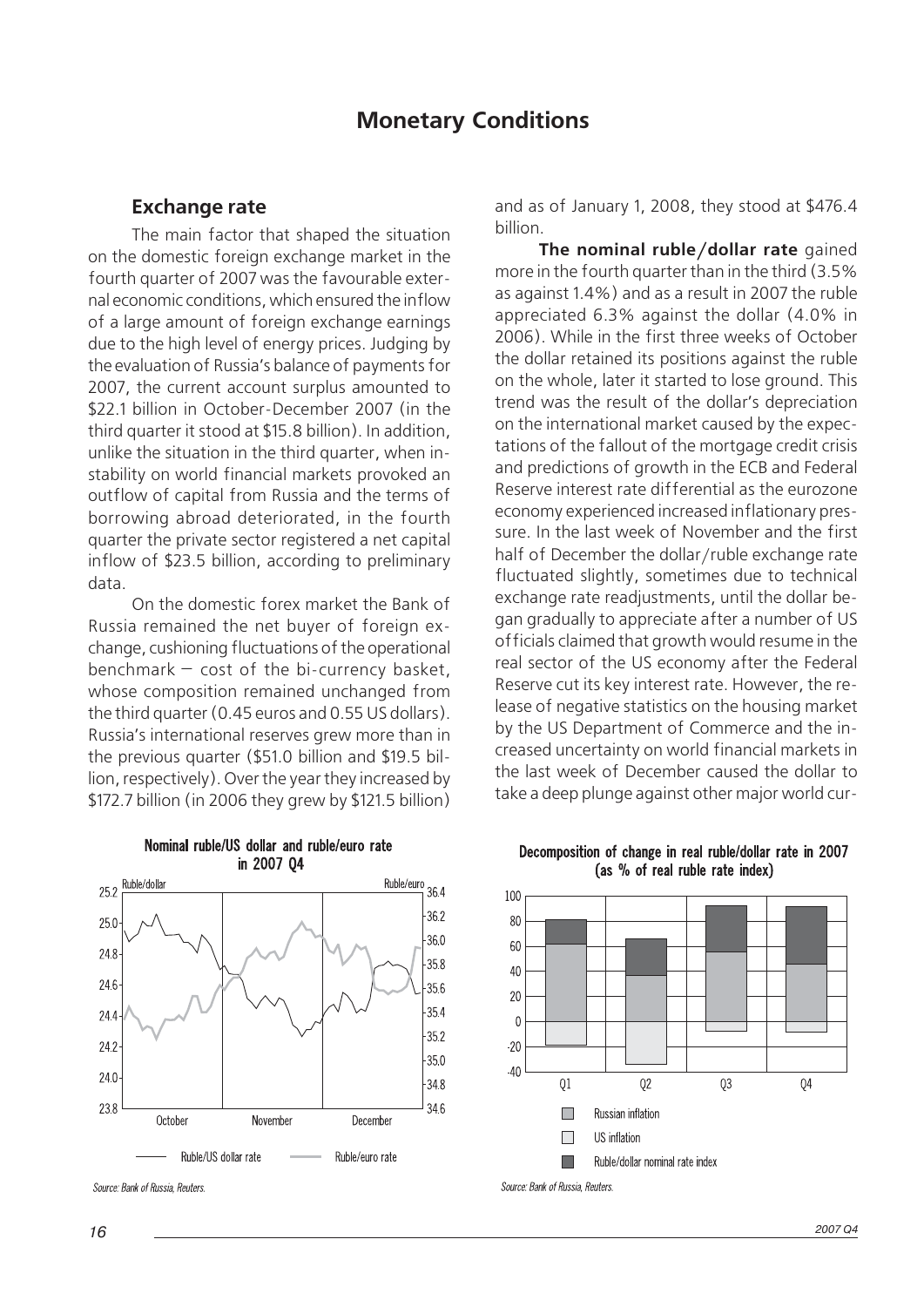

Decomposition of change in real ruble/euro rate in 2007 (as % of real ruble rate index)

Source: Bank of Russia, Reuters.

rencies. As a result, at the end of the fourth quar ter the ruble rose to 24.55 against the dollar.

**The nominal ruble/euro rate** fell by 1.9% in the fourth quarter as compared with the third (in the third quarter it slipped by 0.5%). The overall reduction of the nominal rate of the ruble against the euro stood at 2.6% on an annualised basis (in 2006 the ruble appreciated 3.3% against the euro).

**The nominal rate of the ruble against the bi-currency basket** gained 0.6% in the fourth quarter (as against 0.4% in the third), mainly due to the significant rise in the nominal ruble/dollar rate in that period. The nominal rate of the ruble against the bi-currency basket in 2007 gained 0.6%.

**The nominal effective rate of the ruble** fell by 0.6% in the fourth quarter (it was down 0.1% in the third). In 2007 as a whole it fell by about 0.6%, whereas in 2006 it gained 3.3%. **The real effective rate of the ruble** gained 0.7% in the fourth quarter (1.2% in the third) and 4.2% on an annualised basis (9.4% in 2006). Since in flation in Russia in the fourth quarter was higher than in the countries that are its leading trading partners, the slowing of growth in the real effec tive rate was the immediate result of the fall in the nominal effective rate of the ruble.

**The real ruble/dollar rate** appreciated 6.2% in the fourth quarter (3.2% in the third), while in 2007 as a whole the ruble's real gain against the dollar stood at 12.8% (it was 10.7% in 2006). The relative contribution of the nominal

ruble rate and Russian inflation to the strength ening of the real ruble/dollar rate gradually be came more even during the year. In the fourth quarter the real rate of the ruble made the big gest gain of the year, which was equally due to the significant acceleration of price growth in the Russian economy and the rise in the nominal ruble/dollar rate.

**The ruble/euro real exchange rate** gained 0.6% in the fourth quarter (1.4% in the third) and in 2007 as a whole the ruble gained 4.2% against the euro in real terms (11.5% in 2006). Domestic inflation remained the main factor of ruble/euro real exchange rate dynamics.

The weakening of the US dollar in the fourth quarter contributed to the slowing of consumer price inflation in Russia by about 0.17 percentage points. However, its effect was largely offset by the strengthening of the nominal rate of the euro against the ruble in the fourth quarter. As a re sult, the slight increase in the nominal rate of the ruble against the bi-currency basket in October- December 2007 brought about the slowing of domestic price growth by about 0.04 percentage points. At the same time, taking into consideration that the exchange rate influences inflation during a long period of time, it is important to emphasise that the overall downward pressure on inflation by bi-currency basket dynamics in the fourth quar ter will continue into the first half of this year and as a result it will not amount to more than 0.1 per centage points.



Source: Reuters

Average monthly euro/US dollar rate (\$/euro)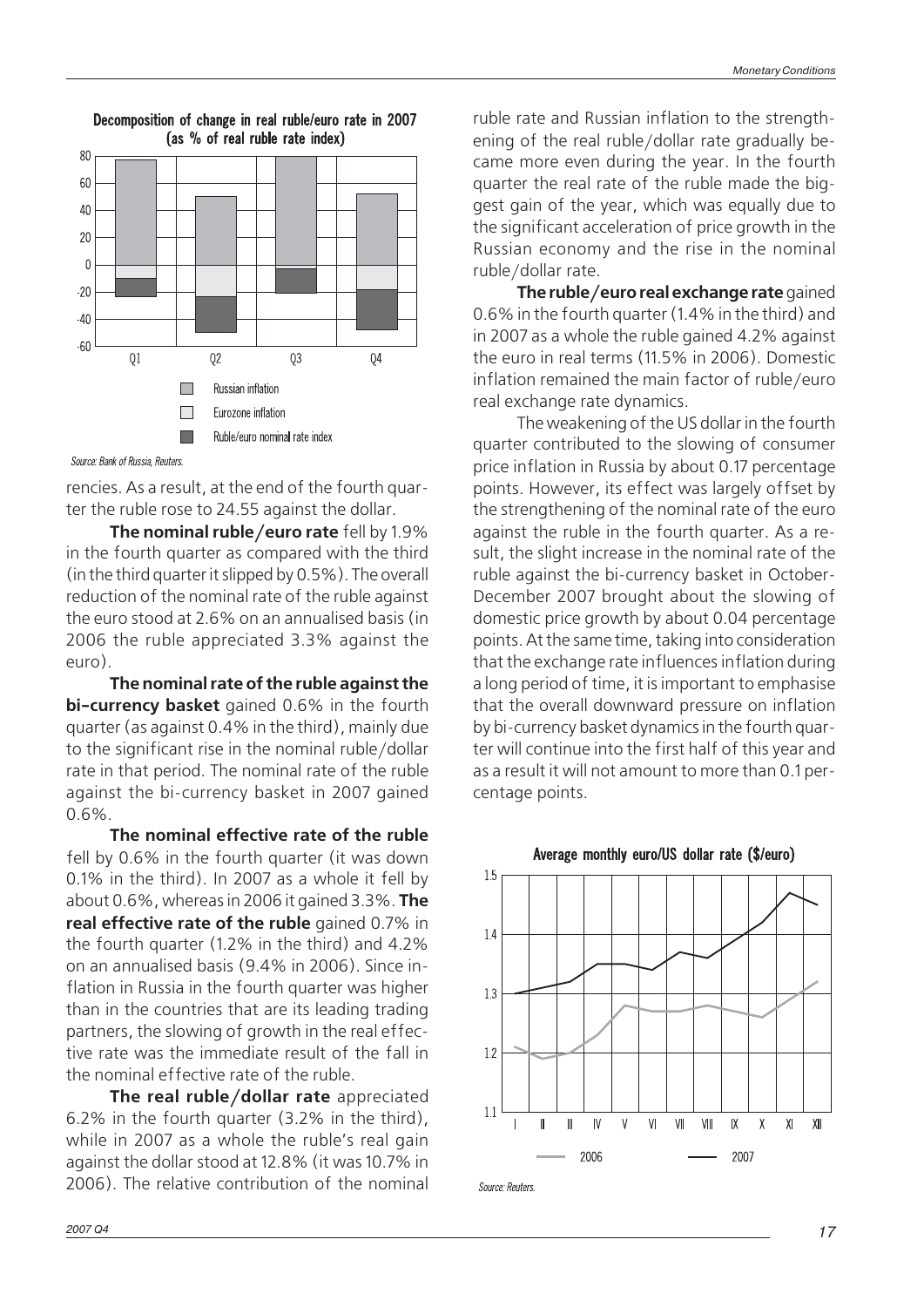<span id="page-19-0"></span>**On the international currency market** the dollar de preciated against the currencies of most of Russia's trading partners in 2007. It lost the most against the Turkish lira and Brazilian real and the least against the Japanese yen and Brit ish pound. Compared to December 2006, in December 2007 the dollar lost more than 10% against the euro, over 6% against the yuan and nearly 4.5% against the yen. The de valuation of the dollar against the euro resulted from the fall in the yield on the dollar-denominated financial assets as compared with the yield on the euro-denominated assets. The dollar's weakening in the second half of the year was due to the mortgage crisis in the United States. To scale down cur rency interventions on the foreign exchange market, the People's Bank of China on May 18, 2007, broadened the range of the yuan's intraday fluctuations against the dollar from +/-0.3% to +/-0.5%. After that and until the end of 2007 the yuan had appreciated 5% against the dollar and since July 21, 2005, when the yuan revaluation began, the yuan had gained more than 13% against the dollar. The Ukrainian hryvnia remained unchanged against the dollar in 2007, just as the Belarusian ruble remained virtually unchanged against the dollar.

### **Interest rates**

### **Money market and Bank of Russia interest rates**

The objective of the US Federal Reserve was to main tain stability in the financial sector and avert the risk of an economic slowdown. In the period from September to De cember 2007, it cut the benchmark federal funds rate from 5.25% to 4.25% p.a. The European Central Bank in the first half of 2007 raised the refinancing rate from 3.5% to 4% p.a., but later it left it unchanged due to increased risks in the financial sector. The Bank of England in late 2007 switched from raising the refinancing rate to cutting it. Denmark, Swe den, Switzerland, Poland, the Czech Republic, Japan, China,

South Korea and India raised interest rates to curb inflation. Some countries, such as Hungary, Slovakia, Turkey, Indone sia, Thailand and the Philippines, where the monetary policy helped reduce inflation, lowered interest rates. LIBOR rates fell by 0.3-0.8 percentage points on the dollar-denominated deposits with terms from one month to one year in 2007 (De cember on December 2006) while rising by 0.9-1.1 percent age points on the euro-denominated deposits. By the end of the year LIBOR rates on the dollar-denominated deposits with terms longer than six months had fallen below LIBOR rates on the euro-denominated deposits with the same terms<sup>1</sup>.

Interest rates that set the limits of the Bank of Russia interest rate band remained unchanged in the fourth quarter of 2007. The overnight credit rate was 10% p.a. (it remained unchanged in the third quarter too). Interest rates on standard 'tom next' deposit operations was 2.75% p.a. (on Au gust 14 it was raised by a quarter of a percentage point). The lowest interest rate at the one-day repo auctions remained unchanged from the third quarter at 6%.

The average weighted one-day repo auction rate ranged from 6.03% to 6.70% p.a. in Octo ber-December (in August-September it varied be tween 6.04% and 6.50% p.a.). The average weighted interest rate at the four seven-day auc tions held during that period ranged from 6.55% to 6.85% p.a. (at the August 28 auction it was 6.99% p.a.)

The average weighted yield at the deposit and Bank of Russia bond (OBR) auctions held in the fourth quarter of 2007 was higher than in the third as the Bank of Russia set higher cut-off rates.



European Central Bank, Federal Reserve and Bank of England interest rates (% p.a.)

<sup>1</sup> Source: Reuters.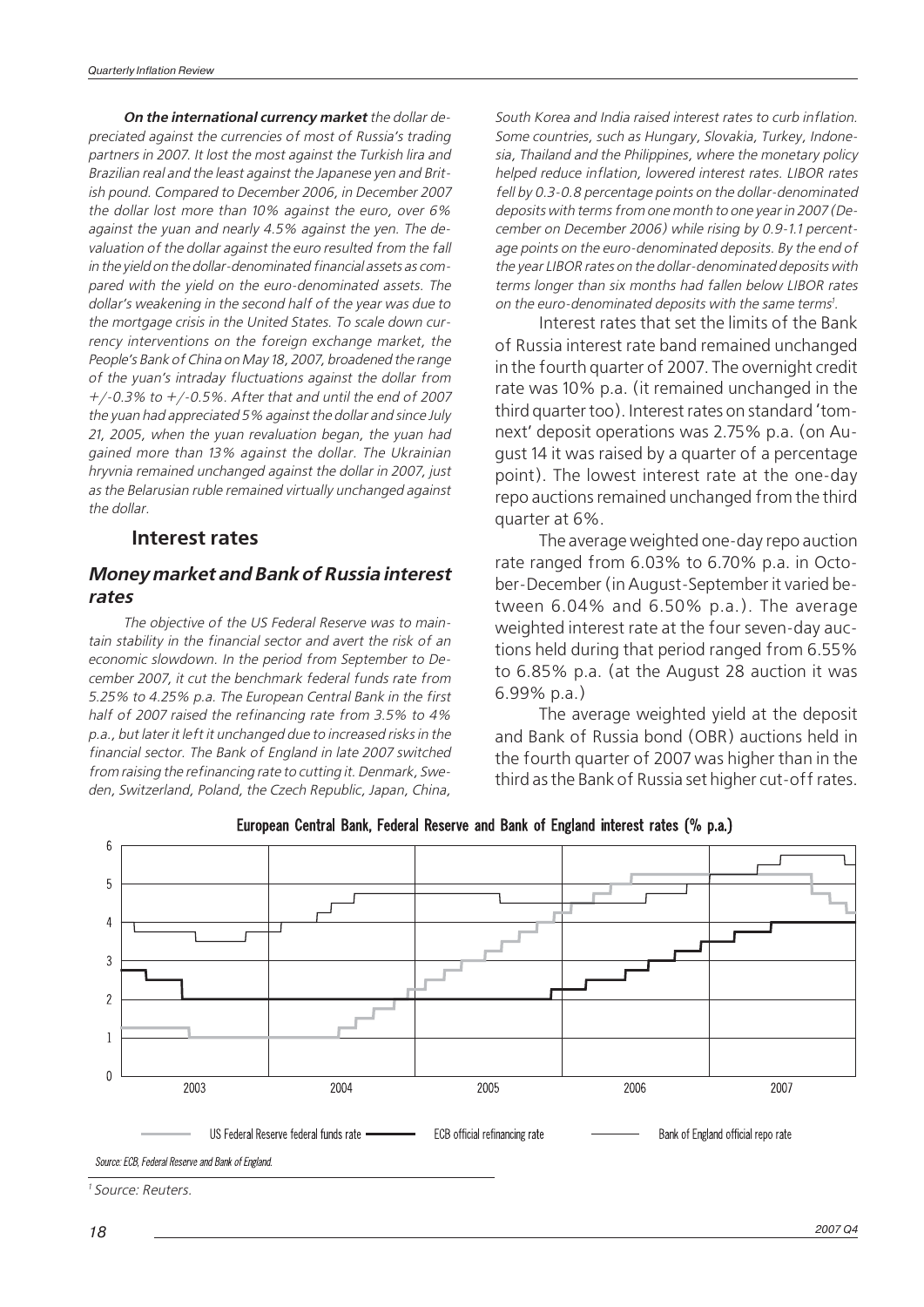The average weighted four-week deposit auction interest rates ranged from 4.01% to 4.19% p.a. (3.20% to 4.16% p.a. in the third quarter) and the average weighted three-month deposit auction rates varied between 4.90% and 4.95% p.a. (3.79% and 4.13% p.a. in the third quarter). The average weighted yield at the Bank of Russia bond auctions ranged from 5.06% to 5.30% p.a., whereas in the third quarter it varied between 4.14% and 5.09% p.a.

# **Bank of Russia operations to provide liquidity to credit institutions from August to December 2007**

In the second half of August, when the US mortgage crisis destabilised world financial markets, the Russian money market experienced a shortage of rubles. This could be seen



Source: Reuters



from the rise in the level of interest rates on the Russian interbank loan market, their increased volatility, the increased interest taken by credit institutions in Bank of Russia refinanc ing operations and the significant reduction in the volume of deposit and Bank of Russia bond operations.

The deterioration of the situation on international fi nancial markets was accompanied by the reduction of capi tal inflow (Russian balance of payments figures indicate that in August-September 2007 banking sector net capital out flow reached a two-year high. In that situation the Bank of Russia in the second half of the year, especially in August and September, scaled down dramatically its currency interven tions, which in the previous years had had a decisive effect on the dynamics of the autonomous factors of liquidity and provided a substantial part of liquidity to the banking sector.

**The Bank of Russia provided most of liquidity through repo auctions.** From August to December banks received a total of 7.4 trillion rubles through repo auctions, whereas in 2006 as a whole banks received 2.0 trillion rubles in this manner. Most of these funds were provided in August (1.86 trillion rubles), October (1.33 trillion rubles) and Novem ber (2.92 trillion rubles). In addition, at the end of November the Bank of Russia began to conduct repo operations at fixed rates—8% for one day and 7% for one week. The volume of these operations totalled 6.6 billion rubles in November-De cember.

**Funds provided to banks through other refinanc ing operations increased significantly.** From August to December 2007, the value of overnight loans increased to 86.3 billion rubles as against 47 billion rubles during the entire year 2006.

In August-November, the Bank of Russia conducted currency swap transactions with credit institutions, which amounted to 7.6 billion dollars and 200 million euros (200 million dollars in 2006). To efficiently regulate banking sec tor liquidity and maintain stability on the domestic forex mar ket, the Bank of Russia on October 11 cut its currency swap interest rate from 10% to 8%.

Source: Bank of Russia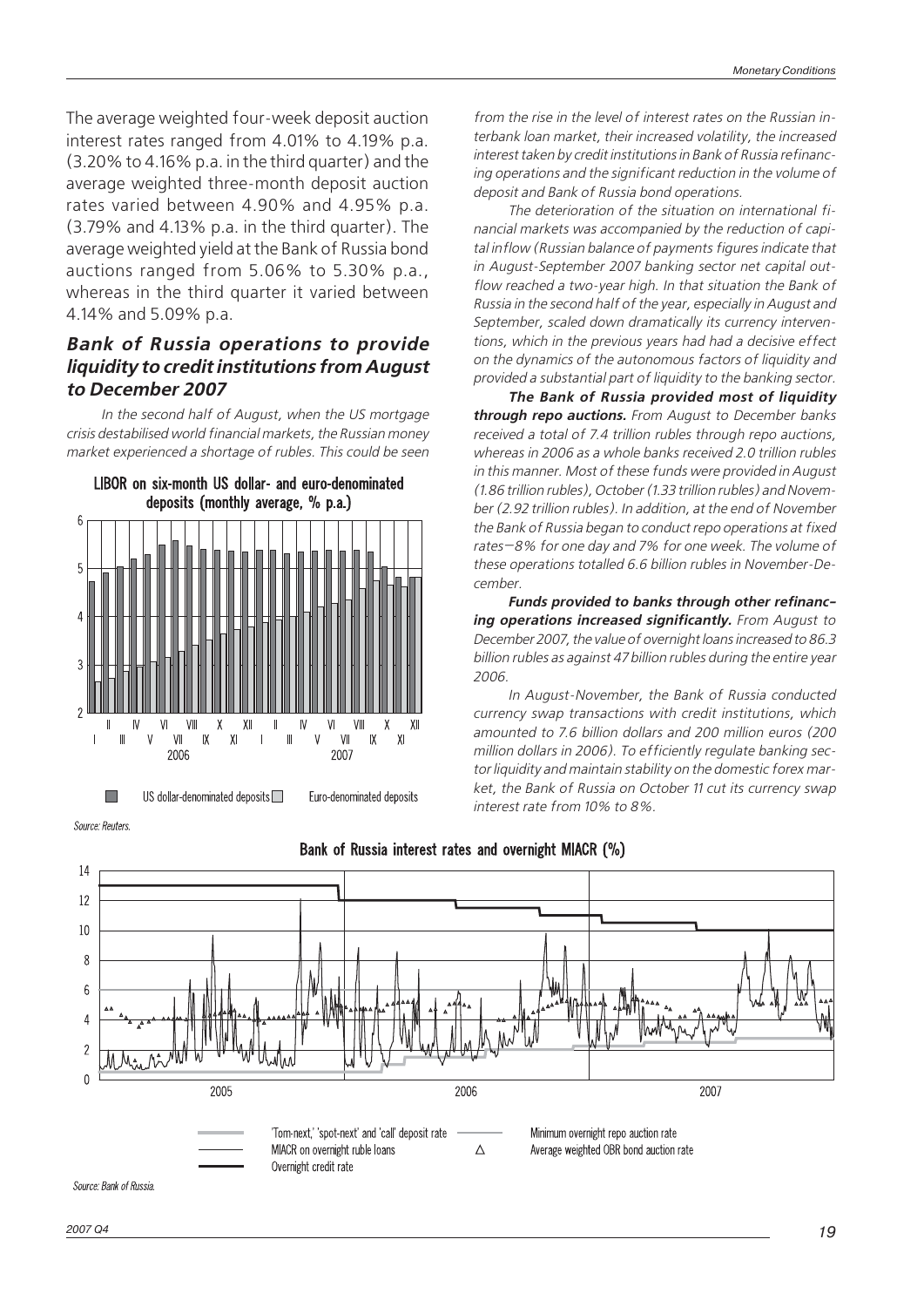The value of Lombard loans extended in August-De cember also increased. The total value of one-week and twoweek Lombard loans in that period reached 22.2 billion rubles at the average weighted interest rate of about 7% (6.1 billion rubles in 2006). In addition to the existing procedure for ex tending Lombard loans, the Bank of Russia on November 28 allowed banks to take Lombard loans for one calendar day at the fixed interest rate of 8%.

Moreover, to maintain banking sector liquidity, the Bank of Russia in August-December extended **long-term loans with a term of up to six months** at the interest rates of 7- 9% and also bought securities from banks to put them in its own portfolio and repurchased a large amount of Bank of Russia bonds (OBR) on the secondary market.

Taking into consideration the ruble liquidity situation, the Bank of Russia on October 11 **lowered for three months the following required reserve ratios:** from 4.0% to 3.0% for credit institutions' obligations to private individuals in rubles and from 4.5% to 3.5% for obligations to non-resi dent banks in rubles and foreign currency and other obliga tions of credit institutions. This enabled credit institutions to use a part of their reserve funds. On November 1, the Bank of Russia raised the required reserve averaging ratio from 0.3 to 0.4.

To expand the refinancing of credit institutions, the Bank of Russia in the same period **extended the Lombard list** by including in it several new types of securities. In Octo ber it lowered by two notches the requirements for the bond issuer international rating, which should be no lower than  $B+$ according to the Standard & Poor's and Fitch Ratings classifi-



Source: Bank of Russia.

cation or B1 according to the Moody's classification. As a re sult, by the end of 2007, the Bank of Russia had included in its Lombard list more than 50 new securities issues and in crease significantly potential security for the refinancing op erations.

In addition, the Bank of Russia increased the correction factors used in calculating the value of securities accepted as collateral for Bank of Russia loans and reduced the discounts used in conducting repo transactions with the Bank of Rus sia.

As a result of the liquidity control measures taken by the Bank of Russia, by the end of December the interest rate on overnight ruble loans on the interbank market had fallen close to the level registered in April-July. In addition, they al lowed the banking system to maintain growth in credit to the economy at a level no lower than that registered in first half of the year.

**Bank interest rates on overnight ruble loans** on the interbank loan market remained within the Bank of Russia interest rate band in the fourth quarter and only on December 27 the rate fell by 12 basis points below the 'tom-next' de posit rate. The overnight ruble MIACR range of fluctuations narrowed to 2.63-8.32% p.a. in the fourth quarter from 2.15-10.09% p.a. in the third. The average MIACR on overnight ruble-denomi nated loans stood at 5.43% p.a. in the fourth quarter as against 4.94% p.a. in the third. In 2007, the average MIACR on overnight ruble loans stood at 4.43% p.a. as against 3.42% p.a. in 2006. The overnight ruble MIACR range of fluctuations in 2007 was higher (2.02-10.09%) than in 2006 (0.78-9.82%), but it became narrower by 97 ba sis points. Growth in the level of interest rates as compared with the previous periods, which con tinue to fluctuate within a wide range, is the natural reaction of the domestic market to the in creased cost of the external funding for credit in stitutions.

Folded cumulative frequency distribution curves were used to analyse the deviations of money market short-term interest rates (MIACR rates<sup>2</sup> and overnight interdealer repo rates<sup>3</sup>) from interest rates on the largest Bank of Russia op erations (deposit and repo rates<sup>4</sup>). Taking into consideration the development of the liquidity

<sup>2</sup> Average weighted interest rate on overnight interbank ruble-denominated loans on the Moscow market (extended mostly without security).

<sup>3</sup> Average weighted interest rate on overnight interdealer repo operations in the securities sector of MICEX (bonds on the Bank of Russia Lombard List are used as security).

<sup>4</sup> Interest rate on 'tom-next,' 'spot-next' and 'call' deposits, which sets the lower limit of the Bank of Russia interest rate band, has been used as the deposit rate. Average weighted overnight repo auction rate has been used as the repo rate. On days when Bank of Russia did not conduct repo operations the lowest possible repo rate (6%) was assumed as the repo rate.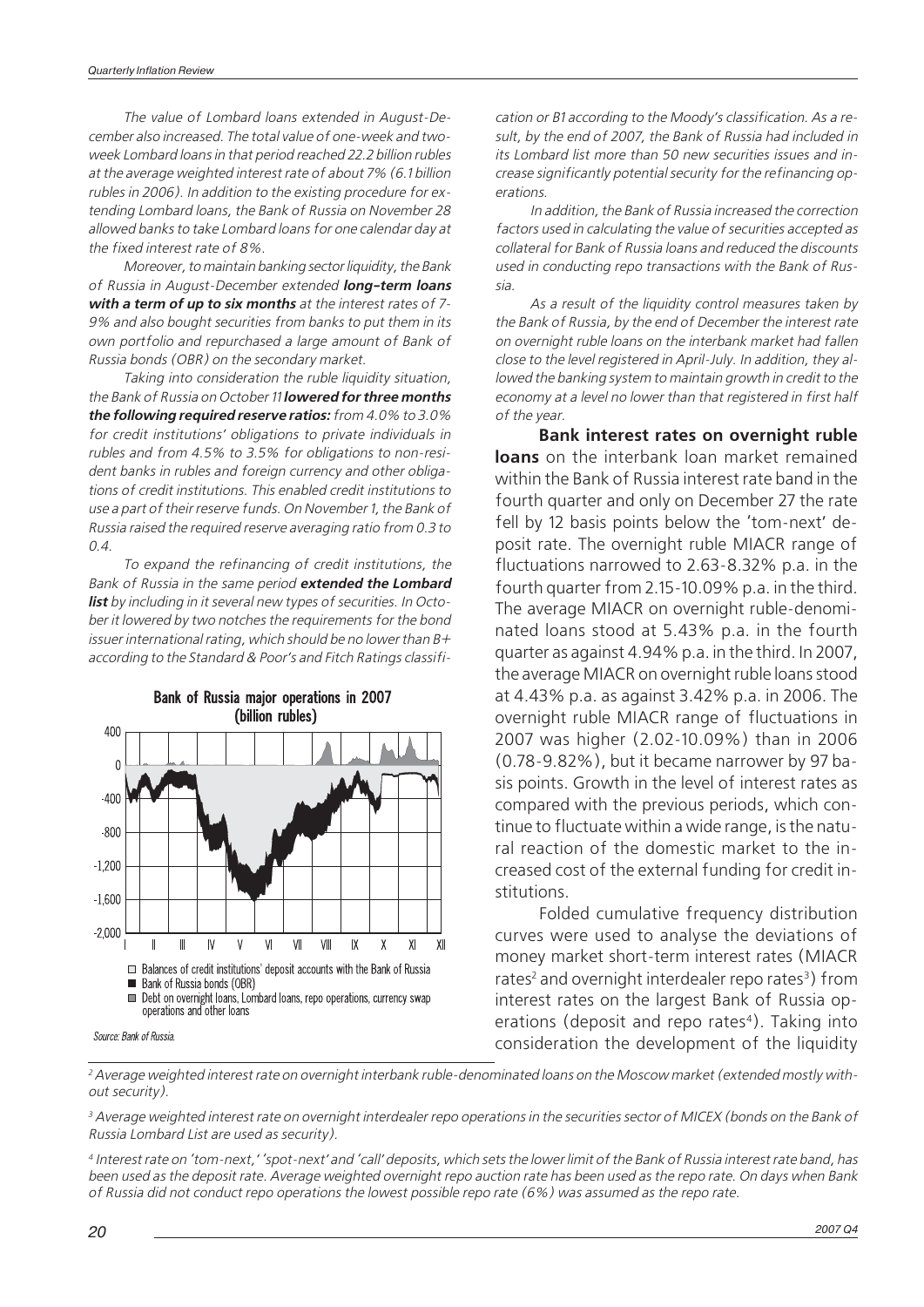

Folded distribution curve for cumulative frequencies of MIACR deviation from Bank of Russia deposit rates (%)

Source: Bank of Russia

situation in the banking sector in 2007, the year was divided into two periods, one from January 9 to August 15 and the other from August 16 to De cember 29.

The period from the beginning of 2007 to the middle of August was characterised by excess liquidity. MIACR dynamics largely followed Bank of Russia deposit interest rate dynamics. This is confirmed by the fact that the absolute value of the median deviation of MIACR from the 'tomnext' deposit rate (0.9 percentage points) in that period was smaller than it was after August 15 (2.9 percentage points).

The MIACR median deviation from the Bank of Russia repo rate decreased significantly in the





*2007 Q4 21*

period after August 15 and stood at –0.4 percent age points as against –2.6 percentage points in the period before August 15. This change shows that banks have become more active in using refinancing operations and similar dynamics of de viations of the average weighted overnight interdealer repo rate, which characterises the short-term secured credit market, from the Bank of Russia key rates confirm this conclusion.

The period after August 15 is also characterised by the increased volatility of deviations of interbank market rates from Bank of Russia rates. The volatility of MIACR deviations from the Bank of Russia deposit rate was considerably lower in the period from January 9 to August 15: in that period 80% of deviations had an interval of 2.6 percentage points, whereas in the period from August 16 to December 29, 80% of devia tions had an interval of 4.1 percentage points. Growth in deviation volatility was due to the in creased uncertainty on the money market.

The dynamics of the spread between rates on secured loans (interdealer repo rate) and un secured loans (MIACR) testified to the increased instability on the interbank market and the in creased uncertainty of its participants in the sec ond half of 2007. The increased volatility of the spreads and the fact that the interest rates on unsecured loans had risen far more than the interest rates on secured loans indicate that the market had become more uncertain and one of the consequences of this uncertainty was growth in risk premiums.



Spreads between interest rates on secured and unsecured loans (percentage points)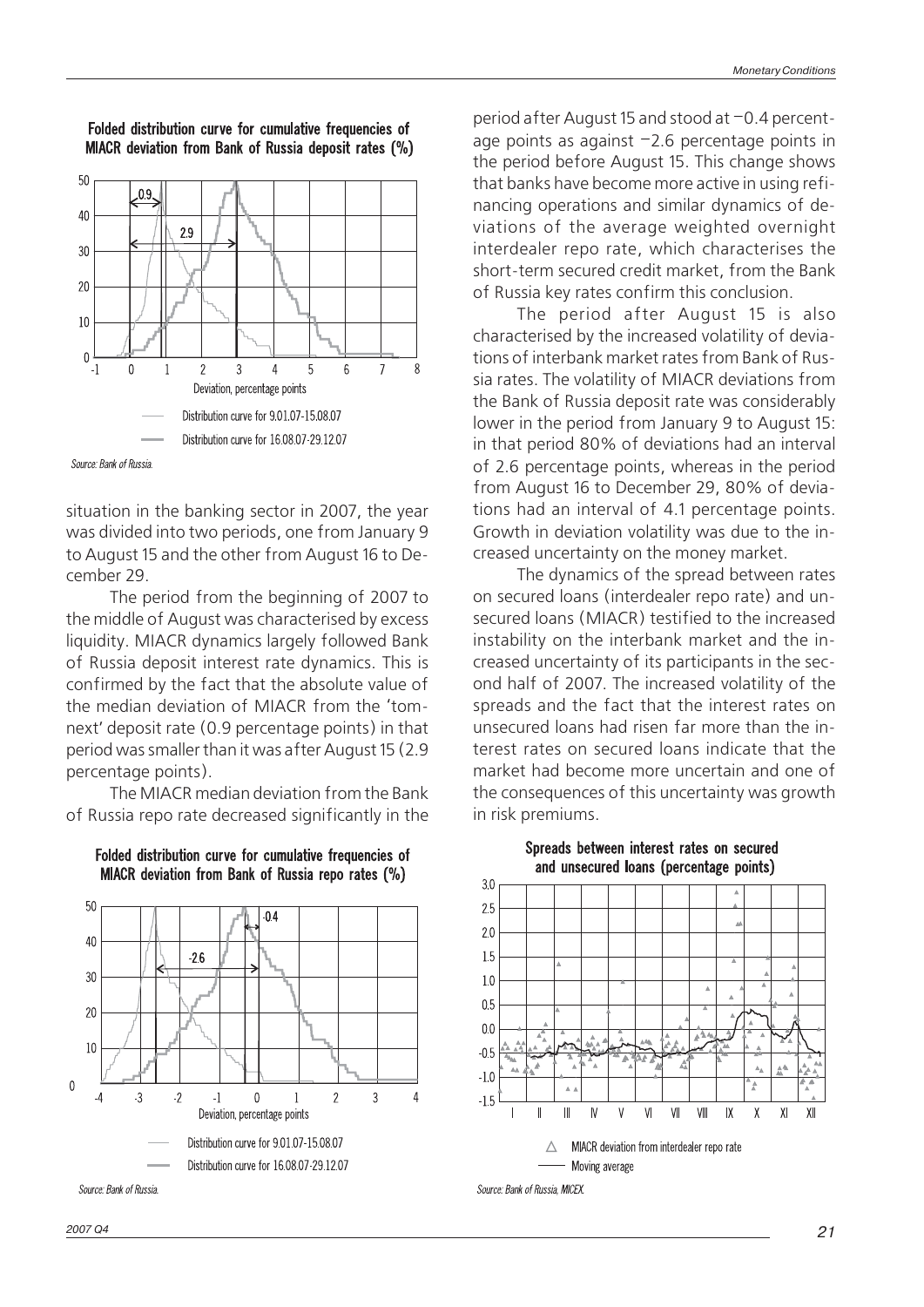

Source: Bank of Russia

The deterioration of the external funding conditions also affected longer-term interbank credit rates. The average monthly interest rate on the interbank ruble-denominated loans with terms from one month to three months, which ranged from 5.7% to 6.5% p.a. in January-July, rose to 7.7% p.a. in September. The interest rate on the ruble-denominated interbank loans with terms from three to six months increased from 6.0-8.0% to 8.7% p.a. in that period and the interest rate on interbank loans with terms from six to 12 months grew from 7.2-9.5% to 10.4% p.a.

The September level of interest rates on loans with terms longer than one month remained unchanged until the end of the year, despite the fact that interest rates on interbank loans with



Interest rates on interbank loans and loans to non-financial enterprises (% p.a.)

Interest rate on loans to non-financial enterprises for up to 1 year Interbank 3-6 month credit rate



Source: Bank of Russia

terms of up to one month had fallen significantly in December. As a result, the spread between interest rates on interbank ruble loans with terms of three to six months and overnight loans stood at 4.8 percentage points in December (the aver age annual spread was 3.0 percentage points). The increase in risk premiums on longer-term loans may indicate that uncertainty remains on the in terbank loan market.

The rise in the general level of interbank money market rates, for its part, affected to some extent the cost of **bank credit to non-financial enterprises.**

The average interest rate on short-term loans to non-financial enterprises rose by 91 basis points in the fourth quarter as compared with the



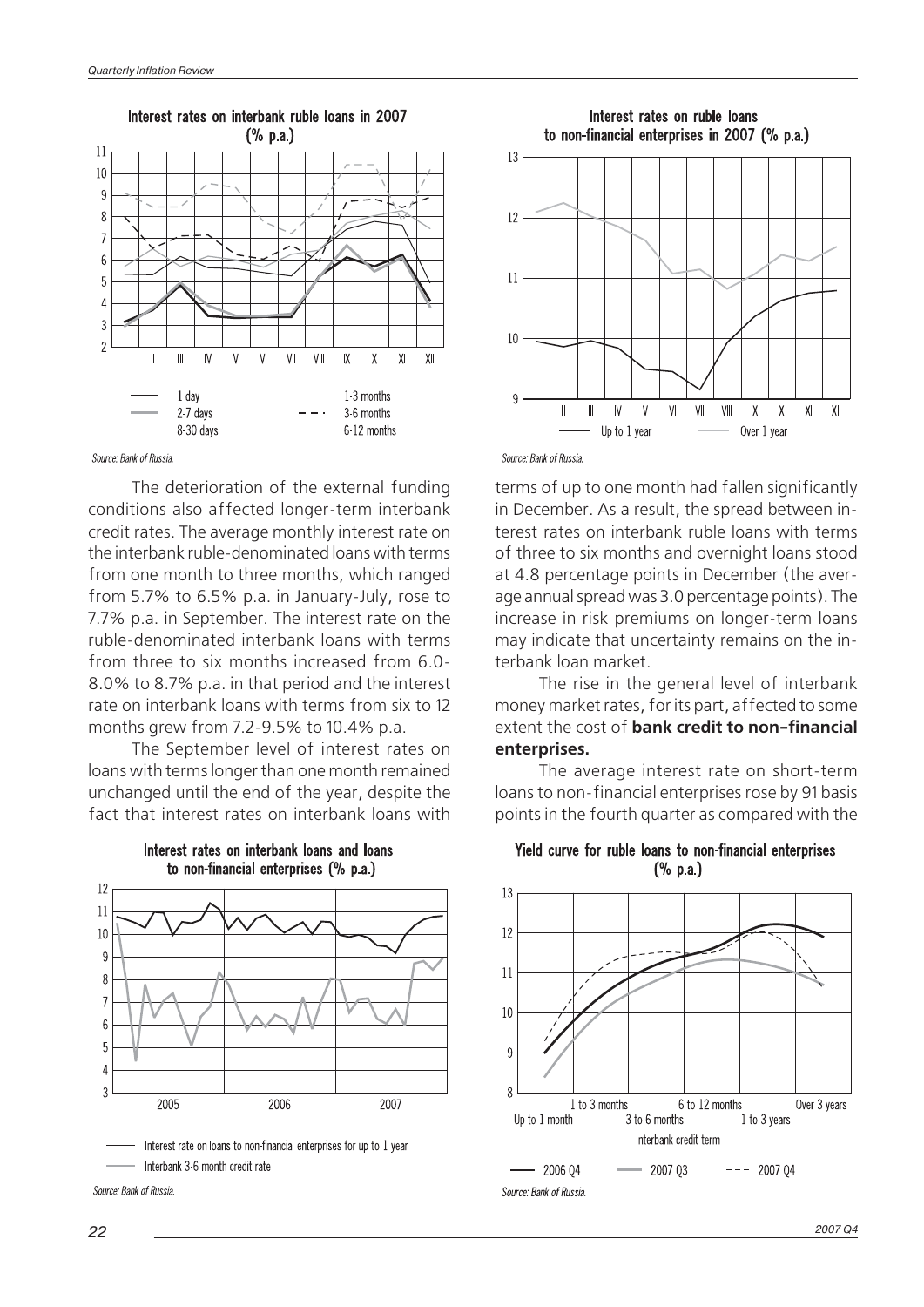third and reached 10.72% p.a. and the long-term credit rate increased by 38 basis points to 11.39% p.a. However, compared to 2006, 2007 saw the average interest rate on short-term loans to non financial enterprises fall by 40 basis points to 10.01% p.a. and on long-term loans by 98 basis points to 11.51% p.a.

Compared to the third quarter, the fourth quarter saw the yield curve for loans to non-fi nancial enterprises move up all along its length, while its rising sector extended to the term of up to three years. This change reflects growth in risk premiums on loans amid credit market partici pants' persistent inflationary expectations.

The average interest rate on **loans to households** with terms of up to one year rose by 130 basis points in the fourth quarter as compared with the third and stood at 19.65% p.a. and the rate on loans with terms longer than one year in creased by 2 basis points to 14.81% p.a. Compared to 2006, in 2007 the average interest rate on loans to households with terms of up to one year fell by 44 basis points to 18.62% p.a. and the rate on loans with terms longer than one year dropped by 166 basis points to 15.13% p.a.

The average interest rate on **household deposits** with terms of up to one year in the fourth quarter rose by 21 basis points as compared with the third and stood at 7.22% p.a., whereas the rate on deposits with terms of one year to three years fell by 79 basis points to 7.70% p.a. Compared to

2006, in 2007 the average interest rate on house hold deposits with terms of up to one year dropped by 63 basis points to 7.24% p.a., whereas the rate on one- to three-year household depos its rose by 50 basis points to 8.62% p.a.

# **Asset prices**

For most of the fourth quarter yields on the **federal loan bond (OFZ) market** demonstrated a downward dynamics while trade turnovers on the secondary market<sup>5</sup> contracted by almost 40% quarter on quarter. By the end of the fourth quar ter the OFZ market portfolio effective indicator had sunk by 7 basis points as compared with the end of the previous quarter and stood at 6.53% p.a. The average quarterly market portfolio effec tive indicator lost 2 basis points and stood at 6.58% p.a. The 2007 market portfolio effective indicator shed 22 basis points as compared with 2006 and stood at 6.59% p.a.

The OFZ yield curve retained its rising direc tion in the fourth quarter, although its inclination decreased, reflecting the fall in yields on govern ment bonds with maturity of more than 2 years in 2007. This change indicates that the inflationary expectations of investors who put their money in medium- and long-term domestic government debt instruments have abated slightly.

**The Russian stock market** demonstrated a price uptrend in the fourth quarter of 2007. In the middle of December, Russia's major stock in-



Interest rates on household ruble deposits in 2007

 $X$  $X$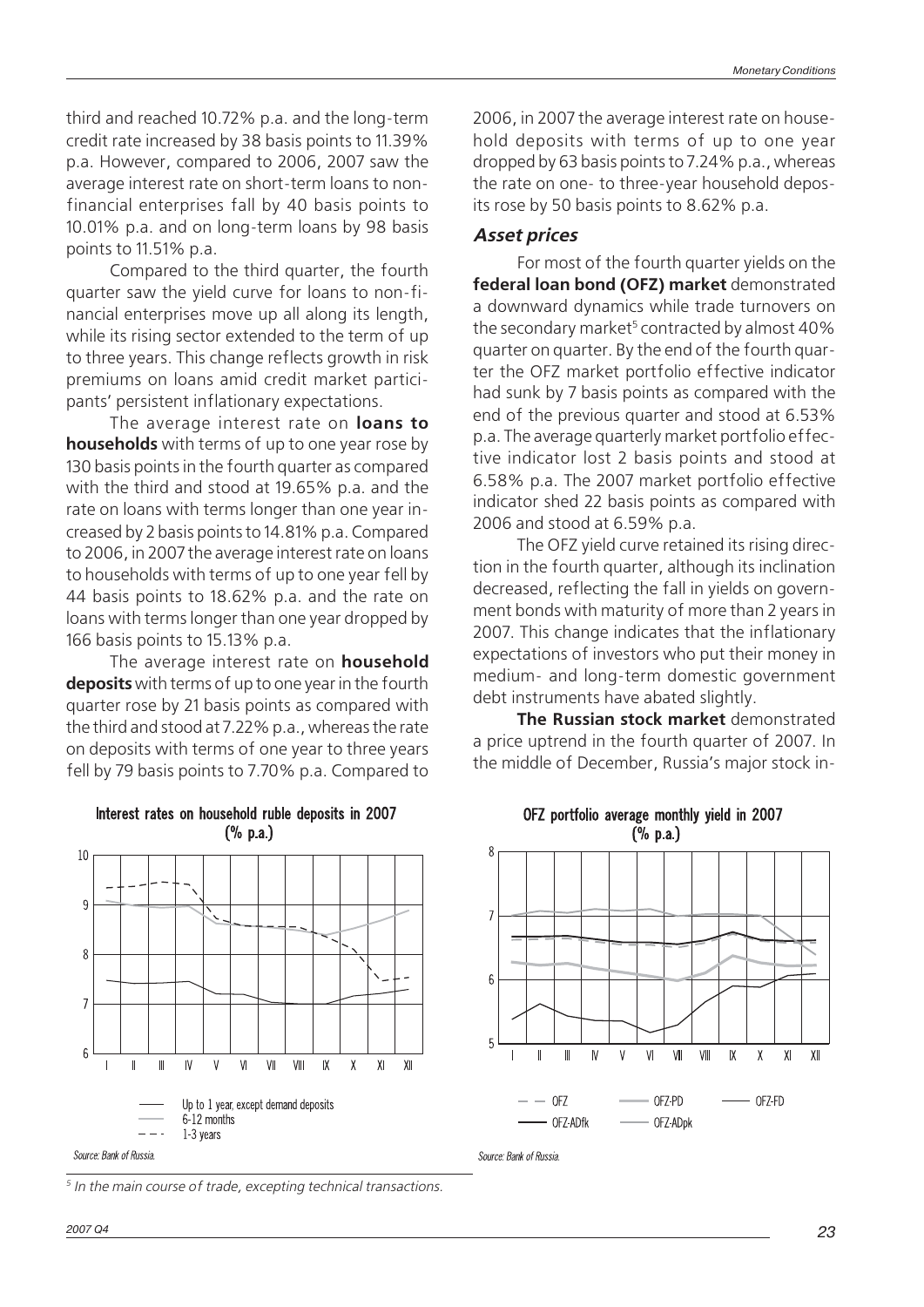<span id="page-25-0"></span>

Source: Bank of Russia

dices RTS and MICEX reached historical highs and their average quarterly levels surpassed the third quarter levels by 13% and 9%, respectively. The prices of telecommunications and communica tions stocks and metallurgy and oil and gas sector shares rose at the most rapid rates in the fourth quarter, while other share prices grew more slowly. On average, the leaders of price growth in 2007 were the shares of industrial, power engi neering, metallurgy and financial sector compa nies, whereas the prices of oil and gas shares de clined.

Growth in share prices in October-Decem ber 2007 was due to the escalation of capital in flow to the domestic stock market in the fourth quarter of the year. The main impetus for invest ment in Russian stocks and shares amid reports about Russia's good macroeconomic performance was the fact that they were undervalued due to the weak share price dynamics of the first half of the year and the price fall in the middle of the third quarter, caused by the crisis on the world finan cial market. Given the situation, growth of prices for Russian stocks and shares could resume. How ever, the demand for Russian stocks and shares was largely stimulated by speculative investors, who made short-term investments for the pur pose of fixing their profits at the end of the year. This created conditions for a major price readjust ment on the Russian stock market in the first quar ter of 2008.

Russia's major stock indices in 2007 (points)\*





### **Monetary aggregates**

The analysis of monetary aggregate dynam ics reveals a number of sustained trends that have evolved in the past few years and continued in 2007.

One key factor of growth in the demand for money is, as before, rapid economic growth, es pecially the acceleration of growth in domestic demand, which began in the second half of 2005. This process continues significantly to affect growth in the economy's transactional needs in money. Estimates show that in 2007 domestic de mand increased at the most rapid rate in recent years and this growth made the biggest contribu tion to the acceleration of growth in the demand for money. Another major factor of the demand for money is, as before, the dynamics of the ex change rate of the ruble, especially against the US dollar, which has commonly been used in Russia as an alternative store of value. In addition, it should be noted that wealth creation in the Rus sian economy, which is accompanied by growth in asset prices<sup>6</sup>, is yet another factor of the increased demand for money. All these consider ations allow one to conclude that the acceleration of growth in the demand for money, which started in late 2005, continued in 2007.

**Actual M2 dynamics** amid massive capital inflow/outflow were to a great extent the result of the actions taken by the monetary authorities

 $6$  A sharp rise in prices on the housing market in the second half of 2006 and early 2007 may also serve as an indicator for growth in asset prices.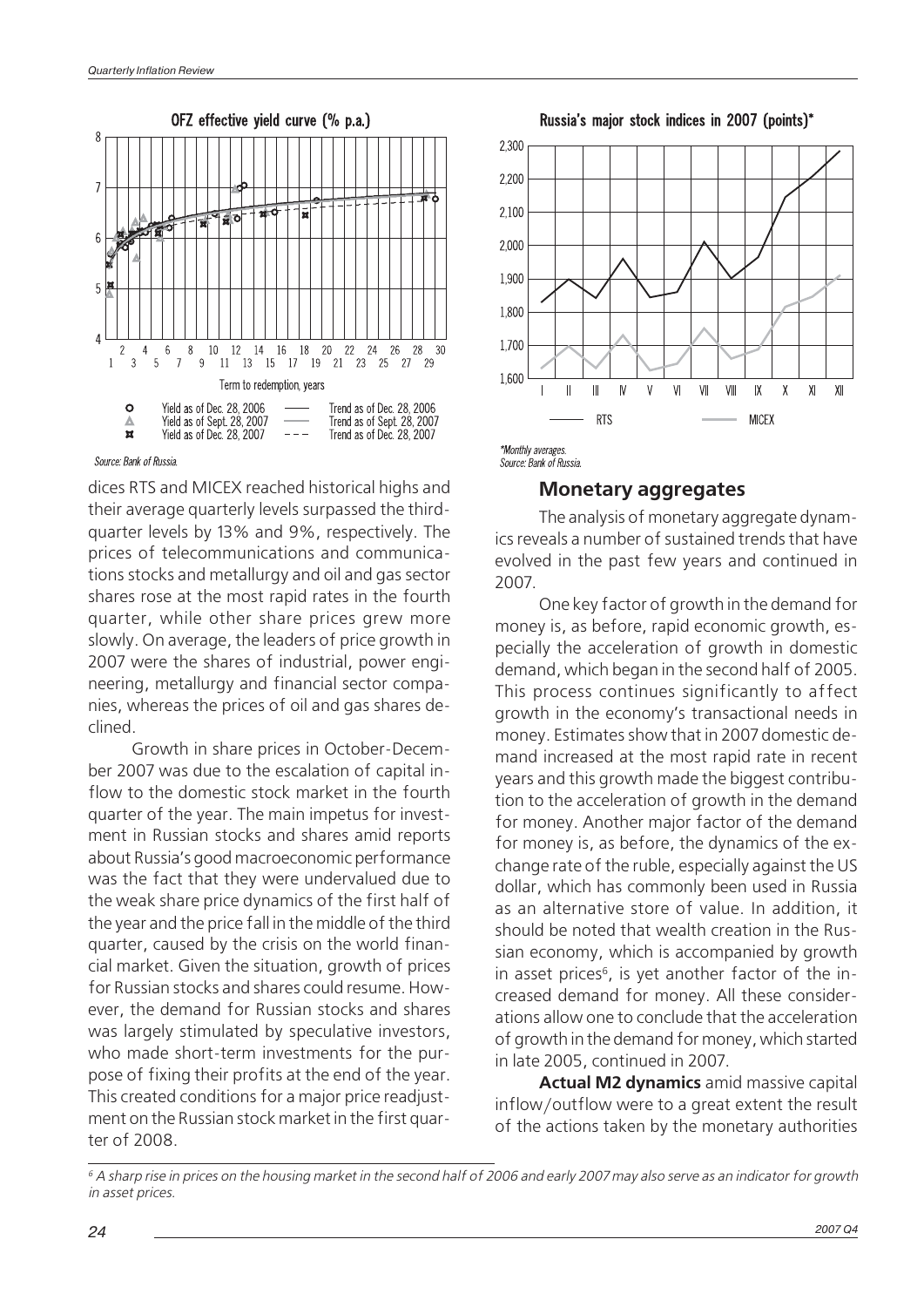

MO - cash in circulation (outside banks);

to maintain the managed floating exchange rate and the corresponding change in net foreign as sets. This became particularly obvious in 2007. As the inflow of foreign exchange increased, mostly through the capital account, and currency inter ventions reached record levels, the annual rate of growth in monetary aggregate M2 had reached almost 60% by June 1, 2007. In the second half of August instability on world financial markets be gan to make it increasingly difficult for Russian banks and corporations to borrow abroad and in the third quarter of the year this created a net outflow of capital from the private sector and, as consequence, led to the significant scaling down



Source: Bank of Russia

*2007 Q4 25*

of currency interventions. As a result, the annual rate of M2 growth had slowed down since Au gust 2007 and as of January 1, 2008, it stood at 47.5%.

Nevertheless, despite the slowing of growth in the money supply in the second half of 2007, it continues to increase rapidly. As monetary gaps remained on positive ground for most of the year, the risk of growth in the money supply persisted and this may affect price stability in the medium and long term.

In 2007, as in the previous years, the big gest contribution to M2 growth was made by **monetary aggregate M1** (cash in circulation and demand deposits), which largely reflects the transactional needs in the economy. As for the M1 structure, the most rapid rates of growth were demonstrated by the demand deposits (these are mostly created from non-financial enterprise funds), which started to increase significantly in 2005. Overall, in 2007 M1 growth was markedly faster than a year earlier.

**Non-financial enterprise ruble accounts** have been growing since 2005 amid growth in in vestment and, consequently, credit activity. In April-May 2007, there was a surge in annual rates of growth (by more than 80%) as non-financial enterprises accumulated funds in their current accounts to participate in auctions and IPOs. Sub sequently, this growth slowed down due to some extent to the completion of the auction transac tions and the beginning of YUKOS debt payments



 $M2 = MO + ruble accounts of resident non-financial enterories and resident individuals:$  $M2X$  (money supply in the monetary survey definition) =  $M2 +$  foreign currency deposits. Source: Bank of Russia.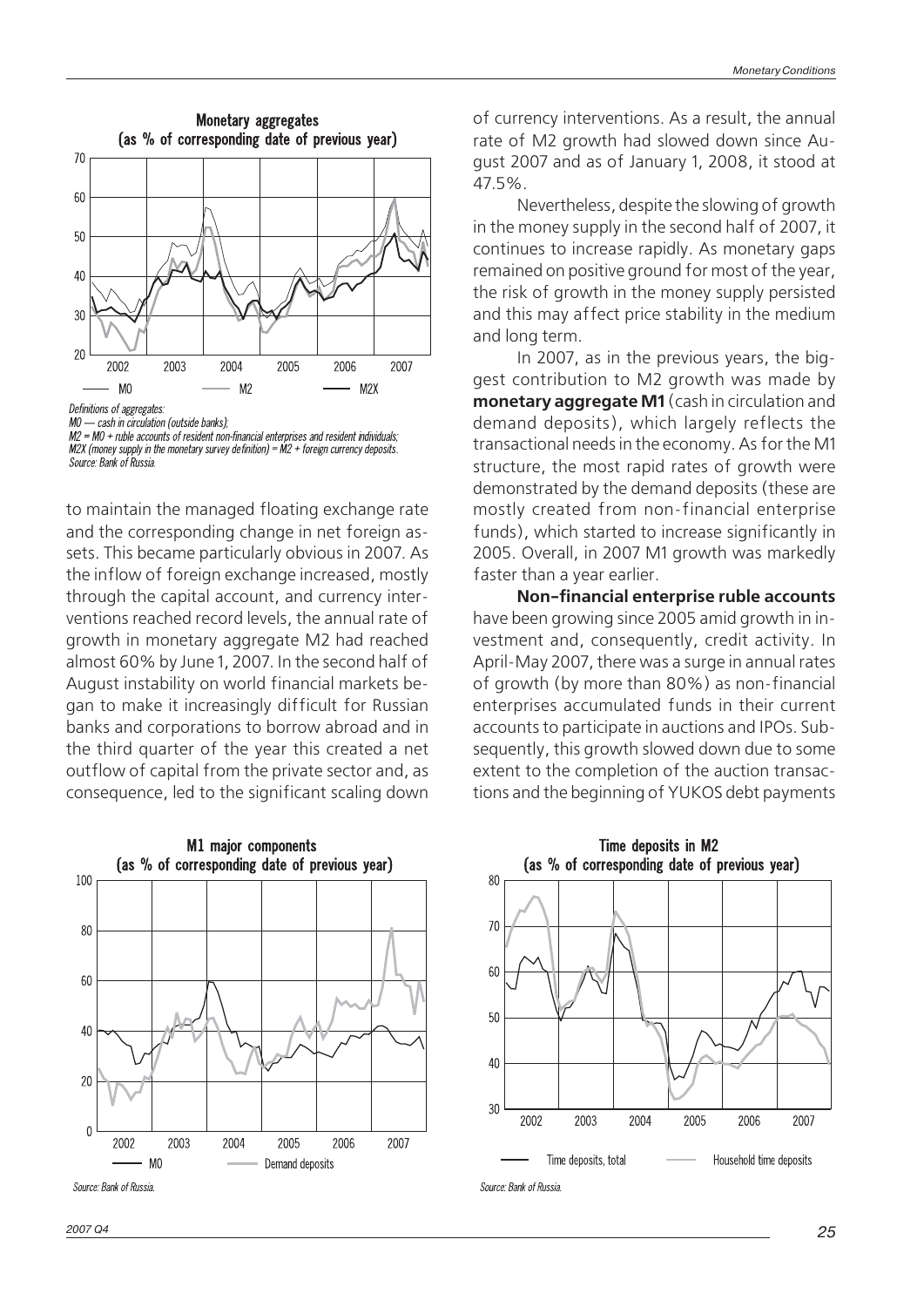<span id="page-27-0"></span>

Source: Bank of Russia.

to the budget. In November, growth in enterprise accounts accelerated as budget funds were trans ferred to the development institutions.

Last year saw the beginning of the reversal of the trend in the dynamics of annual growth in **time deposits**, in which household time deposits account for 70-80%. The period of their sustain able growth in 2005 and 2006 was followed by a slowdown in 2007. The slowing of growth was mostly demonstrated by one- to three-year household deposits. It was probably due to the persistently high rates of growth in consumer credit, which discouraged people from keeping their money in bank accounts, and growth in household investments in alternative sources of stores of value, the most popular of them being the unit investment funds. In addition, the period of continuous decline in household foreign cur rency deposits in 2006 ended and their growth began in 2007, which may be due to the flow of funds from ruble to foreign currency deposits.

The dynamics of the total value of **foreign currency deposits** in 2007 were volatile. The ma jor surges in annual growth rates in March and December mostly reflected the corresponding in crease in foreign currency deposits in non-finan cial enterprises. Nevertheless, as the process of de-dollarisation continued in 2007, the share of foreign currency deposits in the structure of the M2X monetary aggregate contracted from 11.4% to 9.3%.

Foreign currency deposits and their share in M2X (%)



Source: Bank of Russia

### **Credit aggregates**

Several sustainable trends have characterised the dynamics of credit aggregates<sup>7</sup> since the second half of 2006.

Loans extended to individuals remain the most rapidly growing component. In the past four years they increased by an annualised 81.5% on average. At the same time, since the second half of 2006 their growth has been slowing down and as of January 1, 2008, it stood at an annualised 57.1% as against 75.3% a year earlier. It should be noted that the share of housing loans has been expanding in total household loans in the past two years and it has increased even in the period after August 2007.



<sup>7</sup> Credit aggregates in rubles and foreign currency are considered here and below.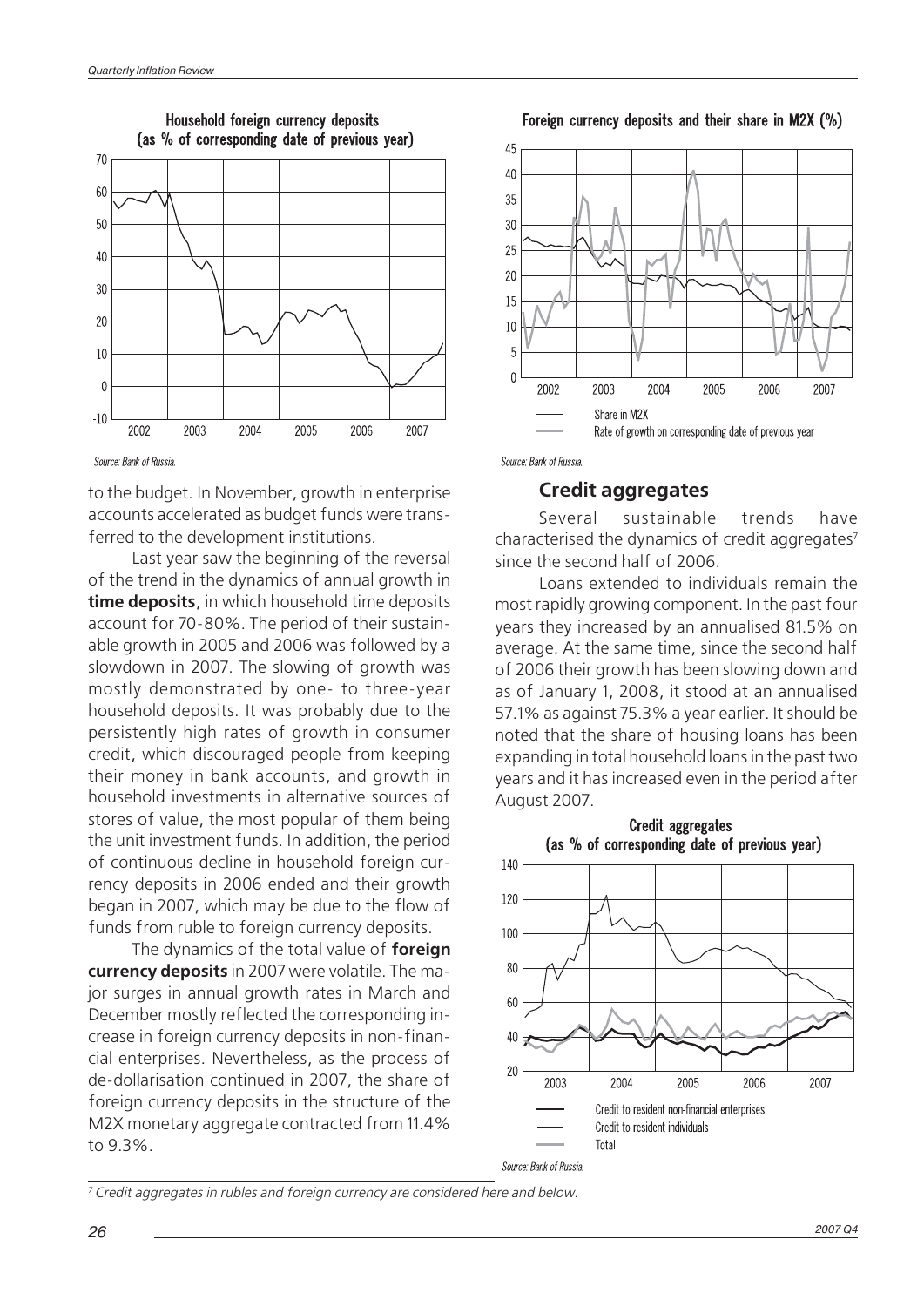

Source: Bank of Russia

Although real estate prices remain a major factor of housing loan dynamics, this kind of loans continues to grow at extremely rapid rates, even in real terms.

Despite the slowing of growth in credit to households, total loans extended to non-finan cial enterprises and households have increased since the second half of 2006. This growth was the result of the dynamics of loans to non-finan cial enterprises, which made up the bulk of total loans (about 60% as of January 1, 2008).

Growth in credit to non-financial enterprises accelerated significantly (by an annualised 50.6% as of January 1, 2008, as against 37.8% a year earlier) was accompanied by the rise in economic activity, including investment activity. The accel-



Structure of loans extended by sector (as % of total loans)



Source: Bank of Russia

Investment activity and loans to non-financial enterprises (as % of corresponding period of previous year)



-Fixed capital investment volume (over month)

-Loans extended to non-financial enterprises in real terms (as of 1st day of month) Source: Bank of Russia, Rosstat.

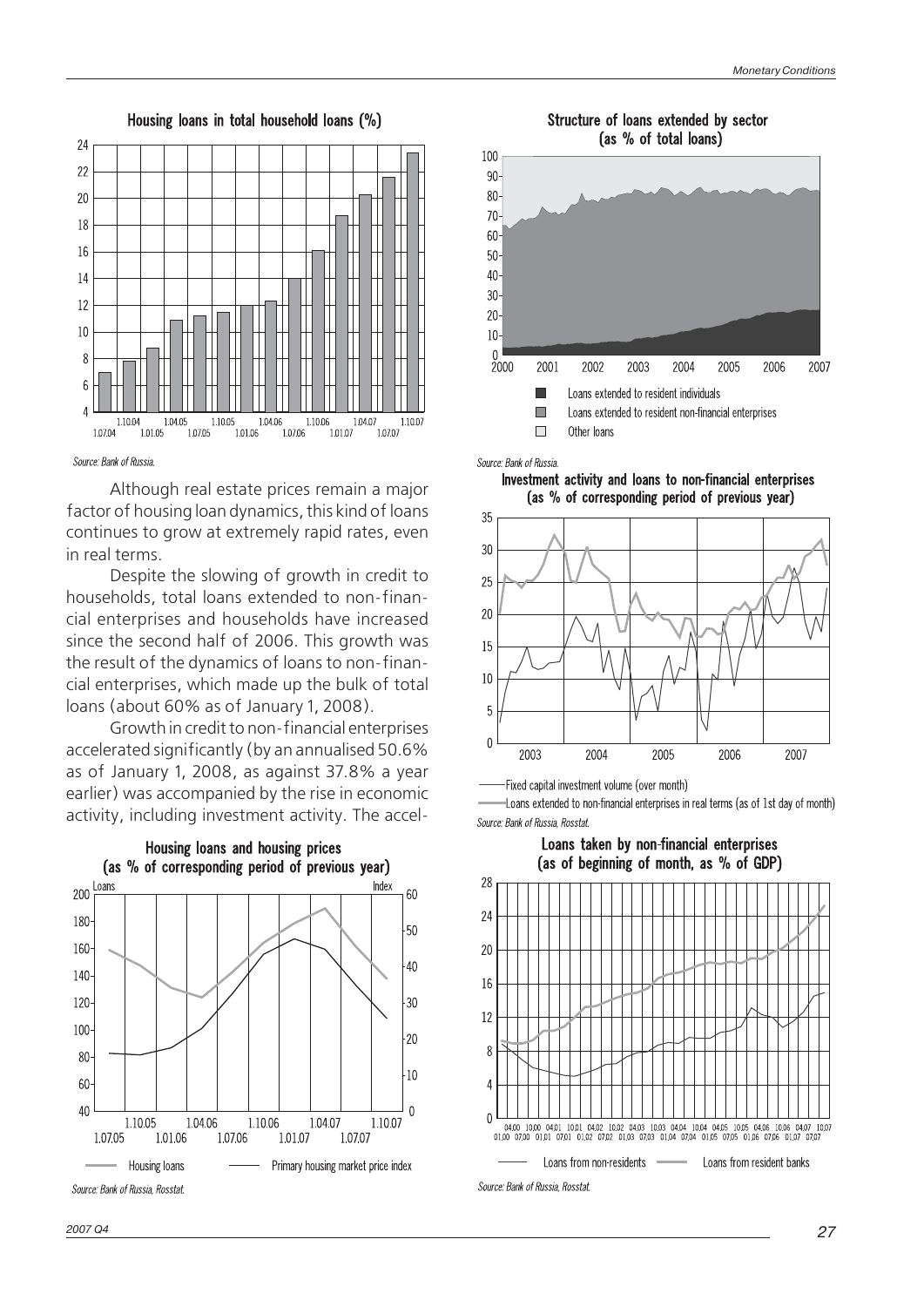eration of economic growth and fixed capital in vestment probably became a major factor of the increase in the credit activity of non-financial en terprises.

In the second half of 2007, the borrowing conditions deteriorated slightly and this became manifest in the rise in interest rates on the domes tic and foreign credit market, which remained a

major source of additional funds for Russian com panies. These changes, however, had no marked effect on credit dynamics in August-November 2007. In December growth in credit to non-finan cial enterprises slowed on an annualised basis from 54.3% as of December 1, 2007, to 50.6% as of January 1, 2008.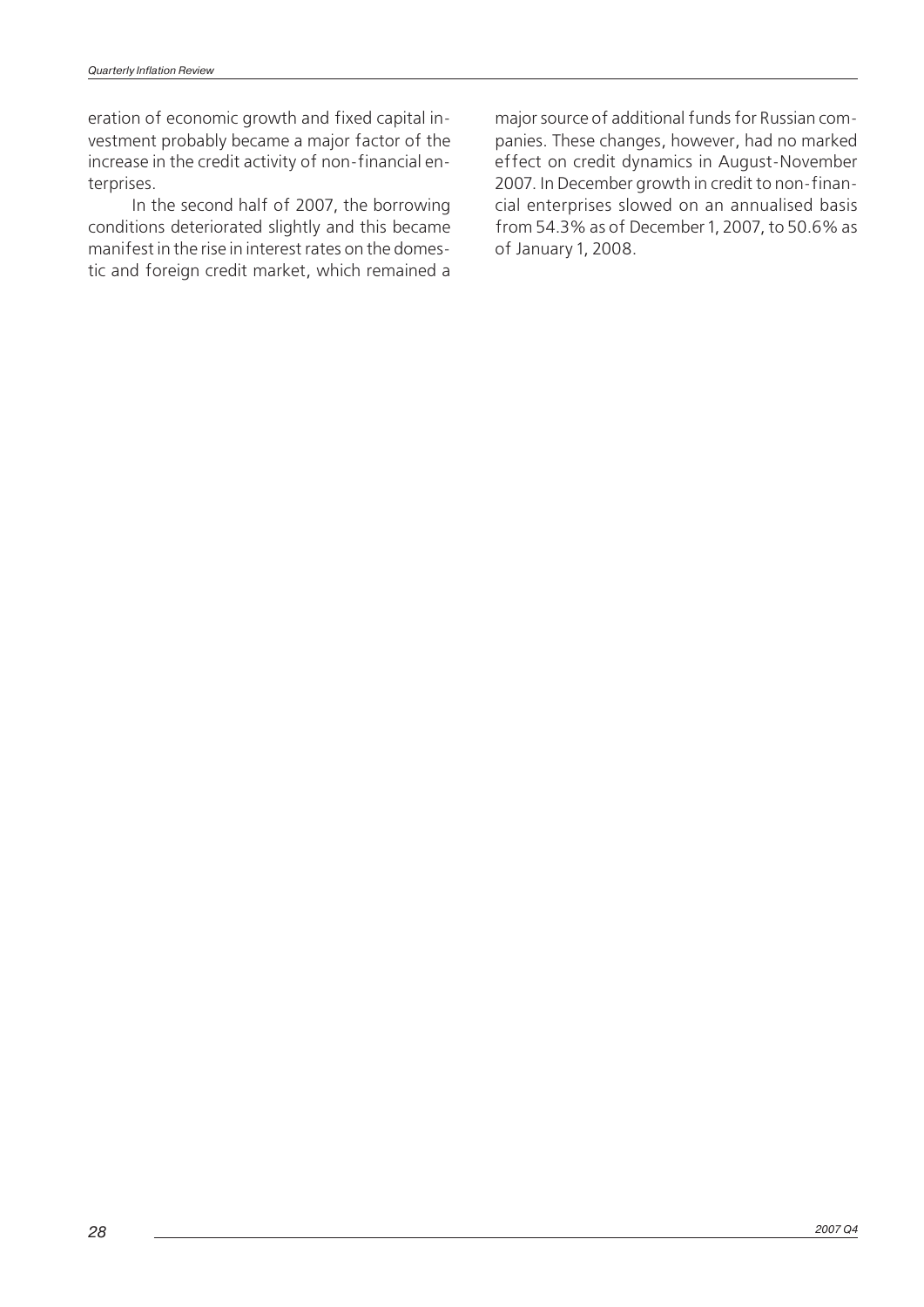# **Statistical Addendum**

<span id="page-30-0"></span>Monthly inflation Core inflation Food price growth Food price growth\* Vegetable and fruit price growth Non-food price growth Growth in non-food prices, excluding petrol prices\*\* Service price growth **2005** January 2.6 0.9 1.4 1.1 5.1 0.4 0.5 8.8 February 1.2 0.7 1.4 0.9 6.1 0.4 0.4 2.2 March 1.3 0.8 2.1 1.1 11.2 0.4 0.4 1.2 April 1.1 | 0.9 | 1.7 | 1.3 | 5.4 | 0.5 | 0.4 | 0.8 May | 0.8 | 0.6 | 1.1 | 0.7 | 4.1 | 0.4 | 0.8 June 0.6 0.5 0.7 0.4 3.3 0.3 0.3 0.9 July 0.5 0.5 0.3 0.5 -1.8 0.4 0.4 0.9 August -0.1 0.5 -1.0 0.5 -12.9 0.5 0.4 0.8 September 0.3 0.8 -0.7 0.6 -11.6 1.1 0.8 0.9 October 0.6 0.7 0.4 0.6 -2.4 0.7 0.7 0.7 November 0.7 0.6 0.9 0.6 4.5 0.6 0.6 0.6 December 0.8 0.6 1.1 0.6 5.6 0.5 0.5 0.8 Full year (December<br>on December) on December) 10.9 8.3 8.5 9.6 9.1 14.3 6.4 6.0 21.0 **2006** January | 2.4 | 0.8 | 2.0 | 1.0 | 11.3 | 0.4 | 0.5 | 6.2 February | 1.7 | 1.2 | 3.0 | 1.9 | 12.6 | 0.5 | 0.5 | 1.0 March 0.8 0.7 1.2 0.9 3.2 0.4 0.4 0.7 April 1910 | 0.4 | 0.4 | 0.3 | 0.3 | 0.3 | 0.3 | 0.3 | 0.6 May | 0.5 | 0.5 | 0.2 | 2.6 | 0.4 | 0.4 | 0.6 June 0.3 0.3 0.0 0.1 -0.6 0.3 0.3 0.7 July 0.7 0.5 0.9 0.7 2.7 0.4 0.3 0.6 August 0.2 0.6 -0.5 0.7 -10.0 0.8 0.5 0.8 September 0.1 0.8 -0.6 0.6 -11.0 0.8 0.6 0.5 October 0.3 0.5 0.0 0.4 -4.1 0.6 0.7 0.4 November 0.6 0.6 0.8 0.6 2.7 0.6 0.6 0.5 December 0.8 0.7 1.1 0.8 3.6 0.5 0.5 0.7 Full year (December<br>on December) on December) 9.0 7.8 8.7 8.5 10.3 6.0 5.7 13.9 **2007** January | 1.7 | 0.6 | 0.9 | 0.6 | 4.1 | 0.4 | 0.4 | 4.7 February | 1.1 | 0.5 | 0.8 | 0.5 | 3.6 | 0.3 | 0.4 | 2.6 March 0.6 0.5 0.8 0.5 3.2 0.4 0.4 0.6 April 1992 | 2006 | 2007 | 2008 | 2009 | 2014 | 2014 | 2015 | 2016 | 2017 | 2018 | 2019 | 2019 | 201 May | 0.6 | 0.3 | 1.0 | 0.1 | 7.8 | 0.4 | 0.3 | 0.5 June 1.0 0.4 1.7 0.4 12.2 0.3 0.3 0.6 July 0.9 0.9 1.4 1.4 1.9 0.4 0.4 0.6 August 0.1 1.1 -0.6 1.6 -16.1 0.6 0.5 0.5 September 0.8 1.6 1.0 2.2 -8.8 0.8 0.8 0.4 October 1.6 2.1 3.3 3.5 0.9 0.9 0.9 0.1 November 1.2 1.1 1.9 1.5 6.2 0.9 0.8 0.6 December 1.1 0.9 1.6 1.2 5.6 0.7 0.5 0.9 Full year (December Furry eta (December) 11.9 | 11.0 | 15.6 | 14.9 | 22.2 | 6.5 | 6.4 | 13.3<br>Con December) 11.9 | 11.0 | 15.6 | 14.9 | 22.2 | 6.5 | 6.4 | 13.3

#### **Consumer prices by group of goods and services (month on month, %)**

\*\* Since March 2005 - Bank of Russia estimate.

Note: Tables 1 to 7 are based on Rosstat data and Bank of Russia calculations.

**Table 1**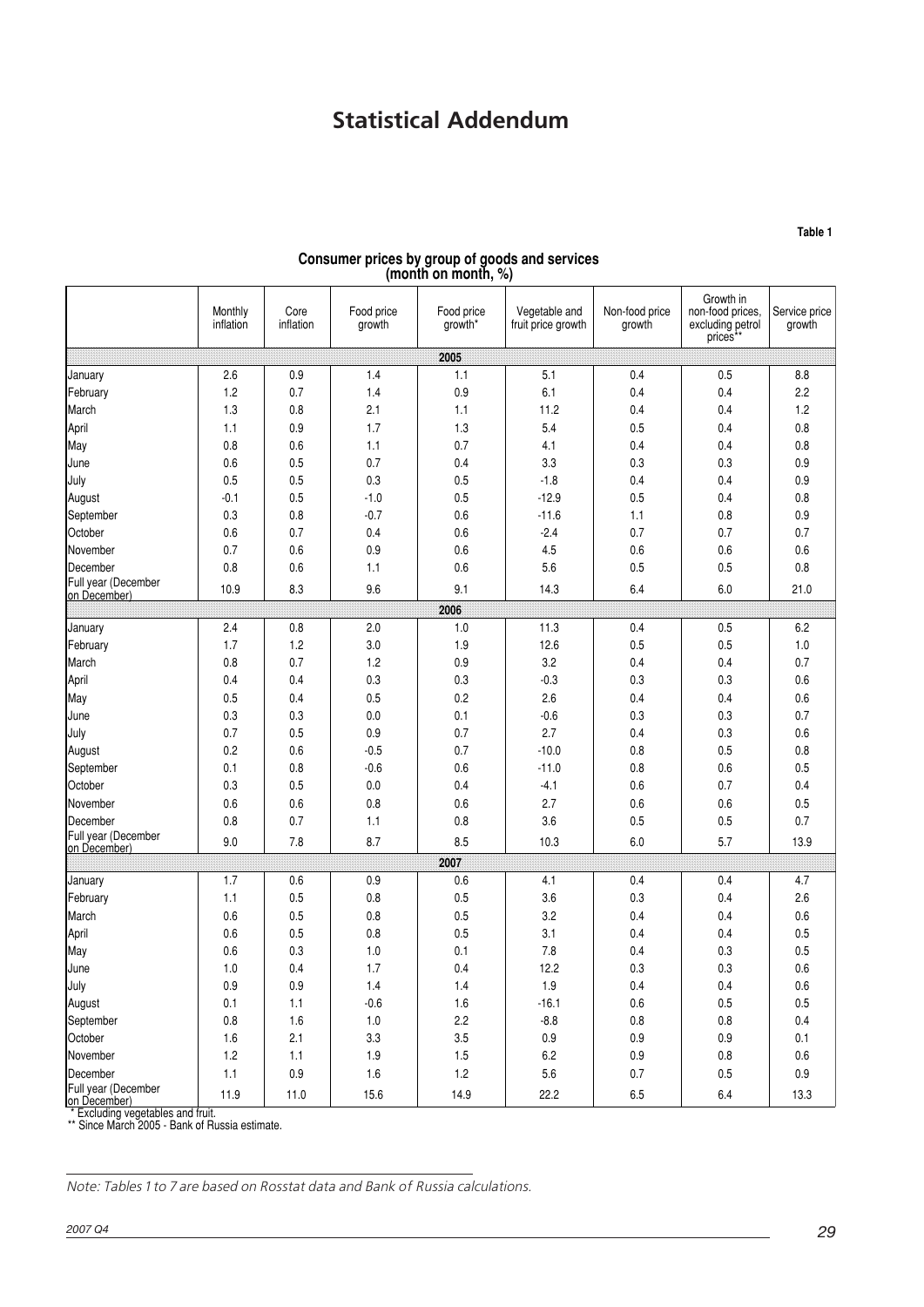$\ddot{\phantom{0}}$ 

|           | Monthly<br>inflation | Core<br>inflation | Food price<br>growth | Food price<br>growth* | Vegetable and<br>fruit price growth | Non-food price<br>growth | Growth in<br>non-food prices,<br>excluding petrol<br>prices** | Service price<br>growth |
|-----------|----------------------|-------------------|----------------------|-----------------------|-------------------------------------|--------------------------|---------------------------------------------------------------|-------------------------|
|           |                      |                   |                      | 2005                  |                                     |                          |                                                               |                         |
| January   | 2.6                  | 0.9               | 1.4                  | 1.1                   | 5.1                                 | 0.4                      | 0.5                                                           | 8.8                     |
| February  | 3.9                  | 1.7               | 2.8                  | 2.0                   | 11.5                                | 0.7                      | 0.9                                                           | 11.2                    |
| March     | 5.3                  | 2.4               | 4.9                  | 3.1                   | 24.0                                | 1.1                      | 1.2                                                           | 12.6                    |
| April     | 6.5                  | 3.3               | 6.7                  | 4.4                   | 30.8                                | 1.6                      | 1.6                                                           | 13.5                    |
| May       | 7.3                  | 4.0               | 7.9                  | 5.1                   | 36.1                                | 2.1                      | 2.0                                                           | 14.4                    |
| June      | 8.0                  | 4.4               | 8.6                  | 5.5                   | 40.6                                | 2.4                      | 2.4                                                           | 15.4                    |
| July      | 8.5                  | 5.0               | 8.9                  | 6.1                   | 38.0                                | 2.8                      | 2.8                                                           | 16.5                    |
| August    | 8.3                  | 5.5               | 7.8                  | 6.6                   | 20.2                                | 3.4                      | 3.2                                                           | 17.4                    |
| September | 8.6                  | 6.3               | 7.1                  | 7.2                   | 6.2                                 | 4.5                      | 4.1                                                           | 18.5                    |
| October   | 9.2                  | 7.1               | 7.5                  | 7.8                   | 3.6                                 | 5.2                      | 4.8                                                           | 19.3                    |
| November  | 10.0                 | 7.7               | 8.4                  | 8.4                   | 8.3                                 | 5.9                      | 5.5                                                           | 20.0                    |
| December  | 10.9                 | 8.3               | 9.6                  | 9.1                   | 14.3                                | 6.4                      | 6.0                                                           | 21.0                    |
|           |                      |                   |                      | 2006                  |                                     |                          |                                                               |                         |
| January   | 2.4                  | 0.8               | 2.0                  | 1.0                   | 11.3                                | 0.4                      | 0.5                                                           | 6.2                     |
| February  | 4.1                  | 2.0               | 5.0                  | 2.9                   | 25.3                                | 0.9                      | 0.9                                                           | 7.2                     |
| March     | 5.0                  | 2.8               | 6.2                  | 3.9                   | 29.3                                | 1.3                      | 1.3                                                           | 8.0                     |
| April     | 5.4                  | 3.2               | 6.5                  | 4.2                   | 28.9                                | 1.6                      | 1.6                                                           | 8.6                     |
| May       | 5.9                  | 3.6               | 7.0                  | 4.4                   | 32.3                                | 2.0                      | 2.0                                                           | 9.3                     |
| June      | 6.2                  | 3.9               | 7.0                  | 4.5                   | 31.5                                | 2.3                      | 2.3                                                           | 10.0                    |
| July      | 6.9                  | 4.5               | 8.0                  | 5.2                   | 35.0                                | 2.7                      | 2.7                                                           | 10.7                    |
| August    | 7.1                  | 5.1               | 7.4                  | 6.0                   | 21.6                                | 3.5                      | 3.2                                                           | 11.5                    |
| September | 7.2                  | 5.9               | 6.7                  | 6.6                   | 8.2                                 | 4.3                      | 3.8                                                           | 12.0                    |
| October   | 7.5                  | 6.5               | 6.7                  | 7.0                   | 3.7                                 | 5.0                      | 4.5                                                           | 12.5                    |
| November  | 8.2                  | 7.1               | 7.5                  | 7.6                   | 6.5                                 | 5.5                      | 5.2                                                           | 13.0                    |
| December  | 9.0                  | 7.8               | 8.7                  | 8.5                   | 10.3                                | 6.0                      | 5.7                                                           | 13.9                    |
|           |                      |                   |                      | 2007                  |                                     |                          |                                                               |                         |
| January   | 1.7                  | 0.6               | 0.9                  | 0.6                   | 4.1                                 | 0.4                      | 0.4                                                           | 4.7                     |
| February  | 2.8                  | 1.1               | 1.8                  | 1.1                   | 7.8                                 | 0.7                      | 0.8                                                           | 7.4                     |
| March     | 3.4                  | 1.7               | 2.6                  | 1.7                   | 11.2                                | 1.1                      | 1.2                                                           | 8.0                     |
| April     | 4.0                  | 2.2               | 3.3                  | 2.1                   | 14.7                                | 1.5                      | 1.7                                                           | 8.6                     |
| May       | 4.7                  | 2.5               | 4.3                  | 2.3                   | 23.6                                | 1.9                      | 2.0                                                           | 9.1                     |
| June      | 5.7                  | 3.0               | 6.1                  | 2.7                   | 38.6                                | 2.2                      | 2.3                                                           | 9.8                     |
| July      | 6.6                  | 3.9               | 7.6                  | 4.1                   | 41.2                                | 2.6                      | 2.8                                                           | 10.5                    |
| August    | 6.7                  | 5.0               | 7.0                  | 5.8                   | 18.5                                | 3.2                      | 3.3                                                           | 11.1                    |
| September | 7.5                  | 6.7               | 8.1                  | 8.1                   | 8.1                                 | 4.0                      | 4.2                                                           | 11.6                    |
| October   | 9.3                  | 8.9               | 11.6                 | 11.9                  | 9.0                                 | 4.9                      | 5.1                                                           | 11.7                    |
| November  | 10.6                 | 10.1              | 13.7                 | 13.5                  | 15.7                                | 5.8                      | 5.9                                                           | 12.4                    |
| December  | 11.9                 | 11.0              | 15.6                 | 14.9                  | 22.2                                | 6.5                      | 6.4                                                           | 13.3                    |

#### **Consumer prices by group of goods and services (since start of year on accrual basis, %)**

\* Excluding vegetables and fruit. \*\* Since March 2005 - Bank of Russia estimate.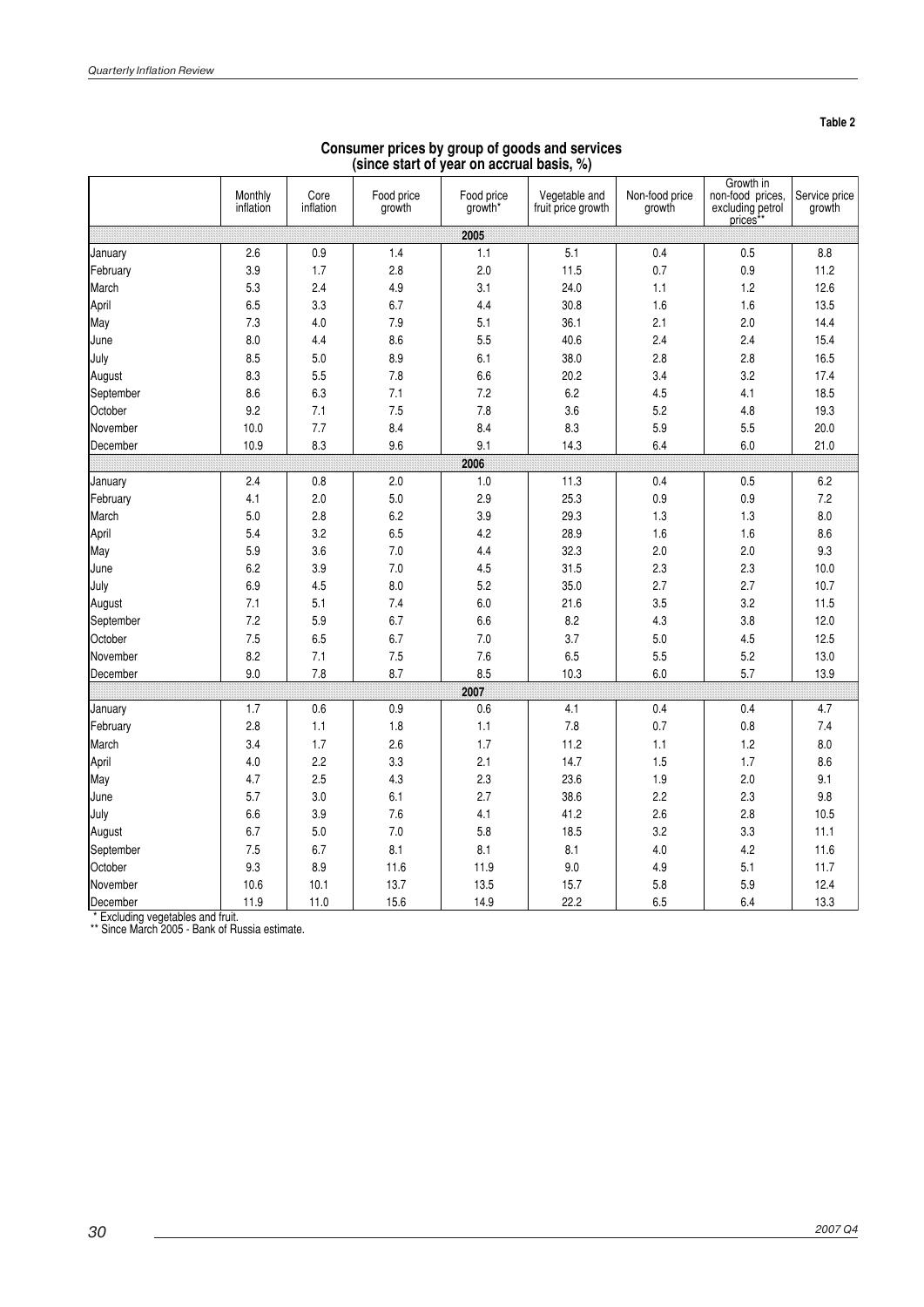**Table 3**

| Consumer prices by group of goods and services     |  |  |  |
|----------------------------------------------------|--|--|--|
| (month on corresponding month of previous year, %) |  |  |  |

|           | Monthly<br>inflation | Core<br>inflation | Food price<br>growth | Food price<br>growth* | Vegetable and<br>fruit price growth | Non-food price<br>growth | Growth in<br>non-food prices,<br>excluding petrol<br>prices <sup>*</sup> | Service price<br>growth |
|-----------|----------------------|-------------------|----------------------|-----------------------|-------------------------------------|--------------------------|--------------------------------------------------------------------------|-------------------------|
|           |                      |                   |                      | 2005                  |                                     |                          |                                                                          |                         |
| January   | 12.7                 | 10.4              | 12.1                 | 12.9                  | 3.0                                 | 7.3                      | 6.2                                                                      | 23.1                    |
| February  | 13.0                 | 10.4              | 12.4                 | 12.6                  | 7.6                                 | 7.2                      | 6.2                                                                      | 23.8                    |
| March     | 13.6                 | 10.5              | 13.5                 | 12.9                  | 16.4                                | 7.1                      | 6.1                                                                      | 24.6                    |
| April     | 13.8                 | 10.6              | 14.5                 | 13.2                  | 23.4                                | 7.0                      | 6.0                                                                      | 23.1                    |
| May       | 13.8                 | 10.6              | 15.2                 | 13.3                  | 29.3                                | 6.6                      | 5.8                                                                      | 22.4                    |
| June      | 13.7                 | 10.6              | 15.1                 | 13.4                  | 27.5                                | 6.3                      | 5.7                                                                      | 22.4                    |
| July      | 13.2                 | 10.3              | 14.2                 | 12.9                  | 23.4                                | 6.2                      | 5.7                                                                      | 21.9                    |
| August    | 12.5                 | 10.1              | 12.9                 | 12.5                  | 14.7                                | 6.1                      | 5.7                                                                      | 21.6                    |
| September | 12.3                 | 10.0              | 12.1                 | 12.1                  | 11.3                                | 6.3                      | 5.9                                                                      | 22.0                    |
| October   | 11.7                 | 9.4               | 11.0                 | 10.9                  | 11.6                                | 6.3                      | 5.9                                                                      | 21.4                    |
| November  | 11.3                 | 8.9               | 10.3                 | 9.9                   | 14.1                                | 6.3                      | 6.1                                                                      | 21.2                    |
| December  | 10.9                 | 8.3               | 9.6                  | 9.1                   | 14.3                                | 6.4                      | 6.1                                                                      | 21.0                    |
|           |                      |                   |                      | 2006                  |                                     |                          |                                                                          |                         |
| January   | 10.7                 | 8.2               | 10.2                 | 9.1                   | 21.1                                | 6.5                      | 6.0                                                                      | 18.1                    |
| February  | 11.2                 | 8.7               | 11.9                 | 10.1                  | 28.4                                | 6.6                      | 6.1                                                                      | 16.7                    |
| March     | 10.6                 | 8.7               | 10.9                 | 10.0                  | 19.2                                | 6.7                      | 6.1                                                                      | 16.1                    |
| April     | 9.8                  | 8.2               | 9.4                  | 9.0                   | 12.7                                | 6.4                      | 6.0                                                                      | 15.9                    |
| May       | 9.4                  | 7.9               | 8.7                  | 8.5                   | 11.1                                | 6.4                      | 6.0                                                                      | 15.6                    |
| June      | 9.0                  | 7.8               | 8.0                  | 8.1                   | 7.0                                 | 6.4                      | 6.0                                                                      | 15.3                    |
| July      | 9.3                  | 7.8               | 8.7                  | 8.3                   | 11.9                                | 6.3                      | 5.9                                                                      | 15.0                    |
| August    | 9.6                  | 7.9               | 9.2                  | 8.5                   | 15.6                                | 6.6                      | 6.0                                                                      | 15.0                    |
| September | 9.5                  | 7.9               | 9.3                  | 8.5                   | 16.4                                | 6.2                      | 5.8                                                                      | 14.5                    |
| October   | 9.2                  | 7.8               | 8.8                  | 8.3                   | 14.4                                | 6.1                      | 5.7                                                                      | 14.1                    |
| November  | 9.0                  | 7.8               | 8.7                  | 8.3                   | 12.4                                | 6.0                      | 5.7                                                                      | 13.9                    |
| December  | 9.0                  | 7.8               | 8.7                  | 8.5                   | 10.3                                | 6.0                      | 5.7                                                                      | 13.9                    |
|           |                      |                   |                      | 2007                  |                                     |                          |                                                                          |                         |
| January   | 8.2                  | 7.7               | 7.6                  | 8.0                   | 3.1                                 | 6.0                      | 5.7                                                                      | 12.3                    |
| February  | 7.6                  | 6.9               | 5.3                  | 6.6                   | $-5.1$                              | 5.8                      | 5.6                                                                      | 14.2                    |
| March     | 7.4                  | 6.7               | 4.9                  | 6.2                   | $-5.2$                              | 5.8                      | 5.6                                                                      | 14.0                    |
| April     | 7.6                  | 6.8               | 5.4                  | 6.3                   | $-1.9$                              | 5.9                      | 5.8                                                                      | 13.9                    |
| May       | 7.8                  | 6.7               | 5.9                  | 6.3                   | 3.0                                 | 5.9                      | 5.7                                                                      | 13.8                    |
| June      | 8.5                  | 6.9               | 7.7                  | 6.6                   | 16.2                                | 5.9                      | 5.7                                                                      | 13.7                    |
| July      | 8.7                  | 7.3               | 8.3                  | 7.4                   | 15.3                                | 5.9                      | 5.8                                                                      | 13.7                    |
| August    | 8.6                  | 7.8               | 8.3                  | 8.3                   | 7.5                                 | 5.7                      | 5.8                                                                      | 13.4                    |
| September | 9.4                  | 8.7               | 10.0                 | 10.0                  | 10.2                                | 5.8                      | 6.1                                                                      | 13.4                    |
| October   | 10.8                 | 10.3              | 13.6                 | 13.4                  | 15.9                                | 6.0                      | 6.3                                                                      | 13.1                    |
| November  | 11.5                 | 10.9              | 14.9                 | 14.4                  | 19.8                                | 6.3                      | 6.4                                                                      | 13.2                    |
| December  | 11.9                 | 11.0              | 15.6                 | 14.9                  | 22.2                                | 6.5                      | 6.4                                                                      | 13.3                    |

\* Excluding vegetables and fruit. \*\* Since March 2005 - Bank of Russia estimate.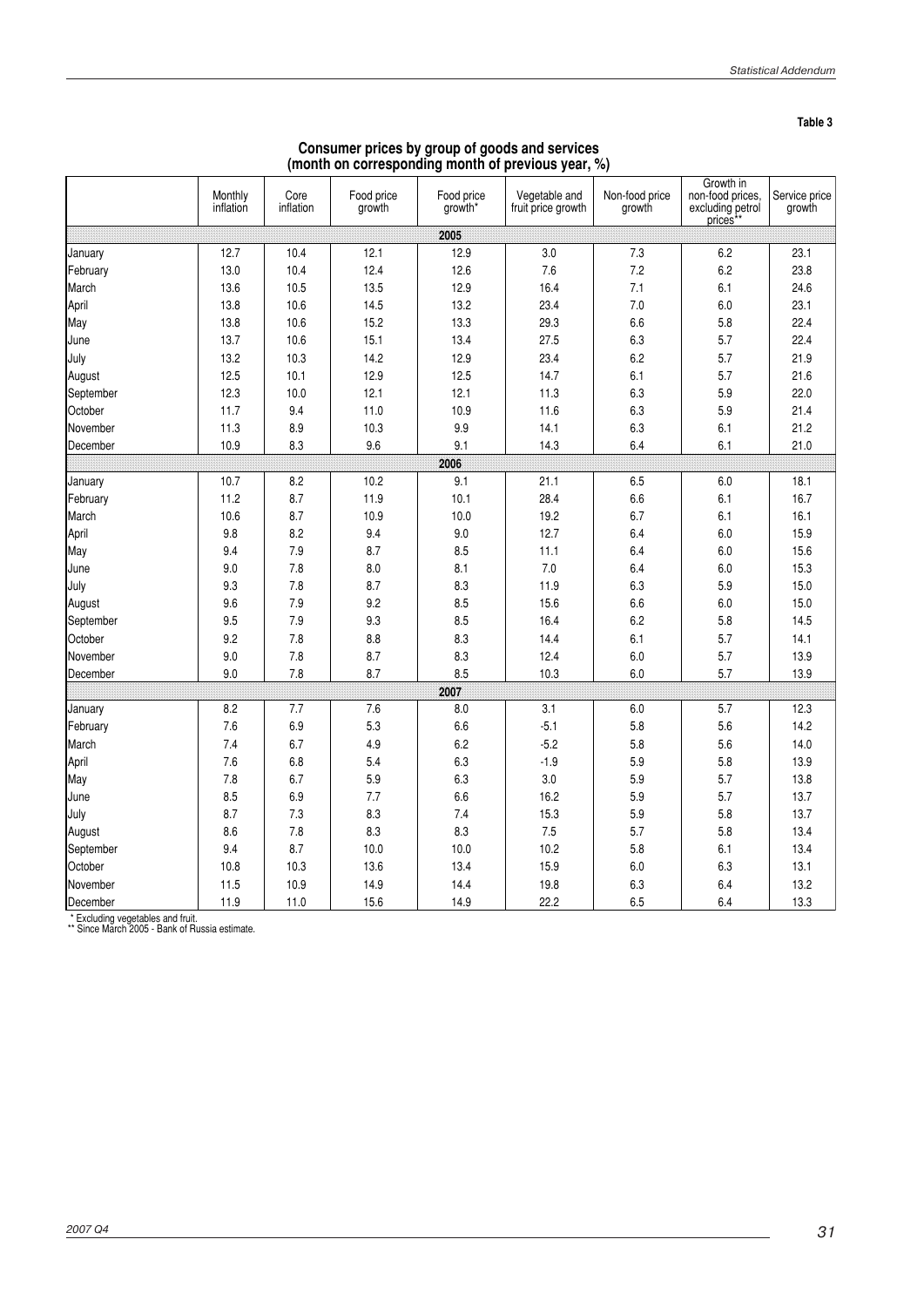|           | Foodstuffs* | Non-food<br>products | Paid services | Vegetables and<br>fruit | Inflation over<br>period, % | Core<br>inflation | Non-core<br>inflation** |
|-----------|-------------|----------------------|---------------|-------------------------|-----------------------------|-------------------|-------------------------|
|           |             |                      | 2005          |                         |                             |                   |                         |
| January   | 0.4         | 0.1                  | 1.8           | 0.2                     | 26                          | 0.7               | 1.9                     |
| February  | $0.8\,$     | 0.2                  | 2.3           | 0.5                     | 39                          | 1.3               | 2.6                     |
| March     | 1.3         | 0.4                  | 2.6           | 1.0                     | 5.3                         | 1.9               | 3.3                     |
| April     | 1.9         | 0.5                  | 2.8           | 1.3                     | 6.5                         | 2.7               | 3.8                     |
| May       | 2.1         | 0.7                  | 3.0           | 1.5                     | 73                          | 3.1               | 4.1                     |
| June      | 2.3         | 0.8                  | 3.2           | 1.7                     | 80                          | 3.5               | 4.5                     |
| July      | 2.5         | 0.9                  | 3.4           | 1.6                     | 8.5                         | 3.9               | 4.5                     |
| August    | 2.8         | 1.1                  | 3.6           | 0.8                     | 83                          | 4.4               | $4.0$                   |
| September | 3.0         | 1.5                  | 3.9           | 0.3                     | 8.6                         | 5.0               | 3.6                     |
| October   | 3.3         | 1.7                  | 4.0           | 0.1                     | 9.2                         | 5.6               | 3.6                     |
| November  | 3.6         | 1.9                  | 4.2           | 0.3                     | 10.0                        | 6.1               | 3.9                     |
| December  | 3.8         | 2.1                  | 4.4           | 0.6                     | 10.9                        | 6.6               | 4.3                     |
|           |             |                      | 2006          |                         |                             |                   |                         |
| January   | 0.4         | 0.2                  | 1.5           | 0.4                     | 2.4                         | 0.6               | 1.8                     |
| February  | 1.1         | 0.3                  | 1.7           | $1.0$                   | 41                          | 1.5               | 2.6                     |
| March     | 1.5         | 0.5                  | 1.9           | 1.2                     | 5.0                         | 2.1               | 2.9                     |
| April     | 1.6         | $0.6\,$              | 2.0           | 1.1                     | 5.4                         | 2.5               | 2.9                     |
| May       | 1.7         | 0.7                  | 2.2           | 1.3                     | 5.9                         | 2.7               | 3.1                     |
| June      | 1.8         | $0.8\,$              | 2.4           | 1.2                     | 6.2                         | 3.0               | 3.2                     |
| July      | 2.0         | 0.9                  | 2.5           | 1.4                     | 6.9                         | 3.4               | 3.5                     |
| August    | 2.3         | 1.2                  | 2.7           | 0.9                     | $\overline{11}$             | 3.9               | 3.2                     |
| September | 2.6         | 1.5                  | 2.9           | 0.3                     | 72                          | 4.6               | 2.6                     |
| October   | 2.7         | 1.7                  | 3.0           | 0.1                     | 75                          | $5.0\,$           | 2.5                     |
| November  | 3.0         | 1.9                  | 3.1           | 0.3                     | 8.2                         | 5.5               | 2.7                     |
| December  | 3.3         | 2.0                  | 3.3           | 0.4                     | 90                          | 6.1               | 3.0                     |
|           |             |                      | 2007          |                         |                             |                   |                         |
| January   | 0.2         | 0.1                  | 1.2           | 0.2                     | $\overline{11}$             | 0.5               | 1.2                     |
| February  | 0.4         | 0.3                  | 1.8           | 0.3                     | 2.8                         | $0.9\,$           | 1.9                     |
| March     | 0.6         | 0.4                  | 2.0           | 0.4                     | 3.4                         | 1.3               | 2.1                     |
| April     | 0.8         | 0.5                  | 2.1           | 0.6                     | 4.0                         | 1.7               | 2.3                     |
| May       | $0.8\,$     | 0.7                  | 2.3           | 0.9                     | 47                          | 1.9               | 2.7                     |
| June      | $1.0$       | $0.8\,$              | 2.4           | 1.5                     | 5.7                         | 2.3               | 3.4                     |
| July      | 1.5         | 0.9                  | 2.6           | 1.6                     | 6.6                         | 3.0               | 3.6                     |
| August    | 2.1         | 1.1                  | 2.7           | 0.7                     | 67                          | 3.9               | 2.8                     |
| September | 3.0         | 1.4                  | 2.9           | 0.3                     | 75                          | 5.3               | 2.3                     |
| October   | 4.3         | 1.7                  | 2.9           | 0.3                     | 93                          | 7.0               | 2.3                     |
| November  | 4.9         | 2.0                  | 3.1           | 0.6                     | 10.6                        | 7.9               | 2.7                     |
| December  | 5.4         | 2.3                  | 3.3           | 0.9                     | 11.9                        | 8.7               | 3.2                     |

### **Inflation growth over period since start of year due to price changes by group of goods and services (percentage points)**

\* Excluding vegetables and fruit.

\*\* Growth in prices of goods and paid services not included in the calculation of the core consumer price index.

**Table 4**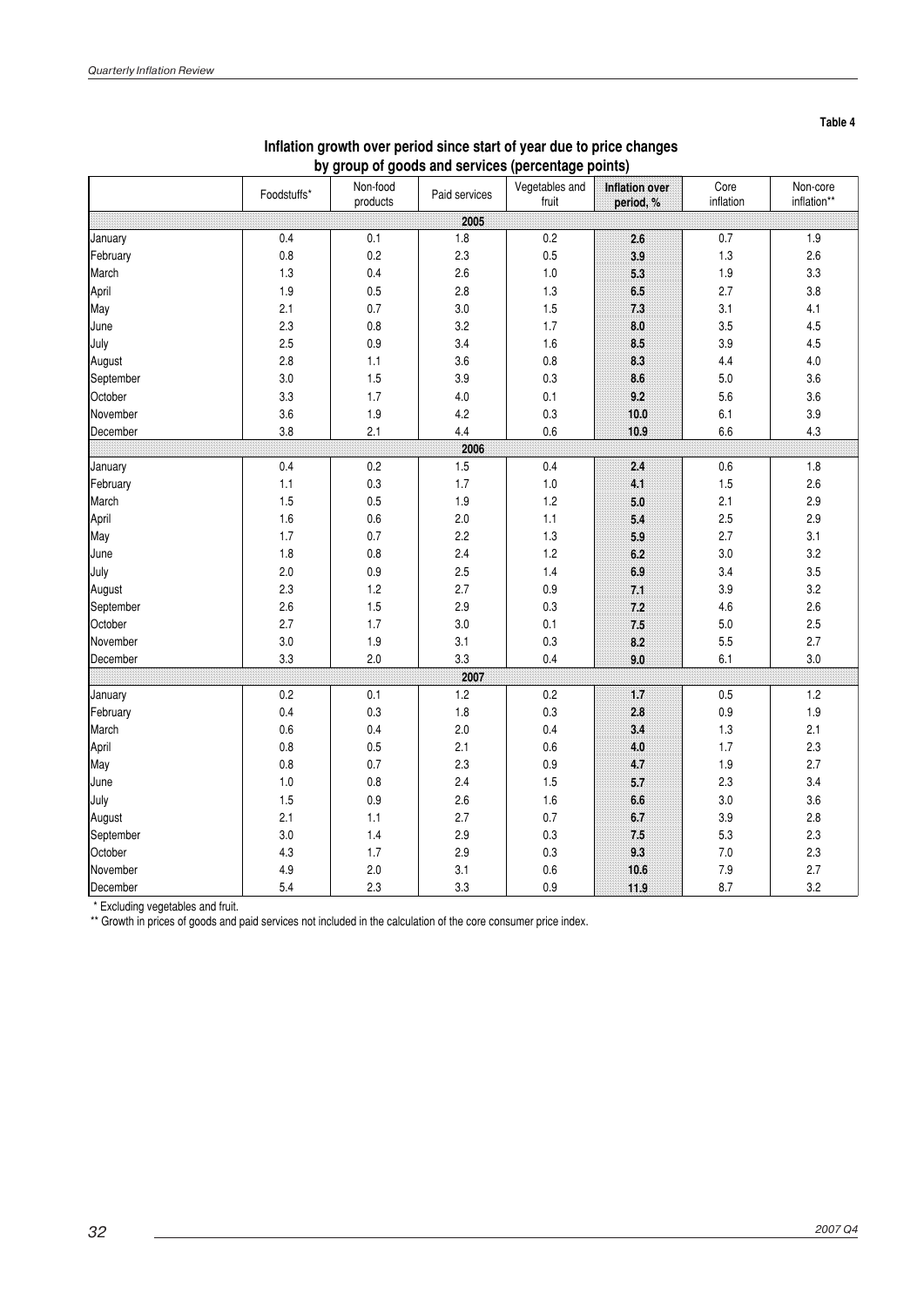| ×<br>٠<br>۰.<br>I<br>٠ |  |
|------------------------|--|
|------------------------|--|

|                     |             |                      |               | ັ                       |                             |                |                         |
|---------------------|-------------|----------------------|---------------|-------------------------|-----------------------------|----------------|-------------------------|
|                     | Foodstuffs* | Non-food<br>products | Paid services | Vegetables and<br>fruit | Inflation over<br>period, % | Core inflation | Non-core<br>inflation** |
|                     |             |                      | 2005          |                         |                             |                |                         |
| January             | 0.4         | 0.1                  | 1.8           | $0.2\,$                 | 2.6                         | 0.7            | $1.9$                   |
| February            | 0.4         | 0.1                  | 0.5           | 0.3                     | 12                          | $0.6\,$        | 0.7                     |
| March               | 0.5         | 0.1                  | 0.3           | 0.5                     | 13                          | $0.6\,$        | 0.7                     |
| April               | 0.5         | 0.2                  | 0.2           | 0.3                     | Ħ                           | 0.7            | 0.4                     |
| May                 | 0.3         | 0.1                  | 0.2           | 0.2                     | 0.8                         | 0.5            | 0.3                     |
| June                | 0.2         | 0.1                  | 0.2           | $0.2\,$                 | 0.6                         | 0.4            | 0.3                     |
| July                | 0.2         | 0.1                  | 0.2           | $-0.1$                  | 0.5                         | 0.4            | 0.1                     |
|                     | 0.2         | 0.2                  | 0.2           | $-0.6$                  |                             | 0.4            | $-0.5$                  |
| August<br>September |             | 0.4                  | 0.2           |                         | -0.1                        |                |                         |
|                     | 0.2         |                      |               | $-0.6$                  | 0.3                         | $0.6\,$        | $-0.4$                  |
| October             | $0.3\,$     | 0.2                  | 0.2           | $-0.1$                  | $0.6\,$                     | 0.5            | $0.0\,$                 |
| November            | 0.2         | 0.2                  | 0.1           | $0.2\,$                 | 0.7                         | 0.5            | 0.3                     |
| December            | 0.3         | 0.1                  | 0.2           | 0.2                     | 0.8                         | 0.4            | 0.4                     |
|                     |             |                      | 2006          |                         |                             |                |                         |
| January             | 0.4         | 0.2                  | 1.5           | 0.4                     | $2.4\,$                     | 0.6            | 1.8                     |
| February            | 0.7         | 0.2                  | $0.2\,$       | 0.5                     | $\mathbf{u}$                | 0.9            | $0.7\,$                 |
| March               | 0.4         | 0.1                  | $0.2\,$       | 0.2                     | $0.8\,$                     | 0.6            | 0.3                     |
| April               | 0.1         | 0.1                  | 0.1           | $0.0\,$                 | $0.4\,$                     | $0.3\,$        | $0.0\,$                 |
| May                 | 0.1         | 0.1                  | 0.1           | 0.1                     | 0.5                         | 0.3            | 0.2                     |
| June                | 0.0         | 0.1                  | 0.2           | 0.0                     | 0.3                         | 0.2            | 0.1                     |
| July                | 0.3         | 0.1                  | 0.2           | 0.1                     | 0.7                         | 0.4            | 0.3                     |
| August              | $0.3\,$     | 0.2                  | $0.2\,$       | $-0.5$                  | $0.2\,$                     | 0.5            | $-0.3$                  |
| September           | 0.2         | $0.3\,$              | 0.1           | $-0.5$                  | 0.1                         | $0.6\,$        | $-0.5$                  |
| October             | 0.1         | 0.2                  | 0.1           | $-0.2$                  | 0.3                         | 0.4            | $-0.1$                  |
| November            | 0.2         | 0.2                  | 0.1           | 0.1                     | 0.6                         | 0.5            | 0.2                     |
| December            | 0.3         | 0.1                  | 0.2           | 0.1                     | 0.8                         | 0.5            | 0.3                     |
|                     |             |                      | 2007          |                         |                             |                |                         |
| January             | 0.2         | $0.1\,$              | $1.2\,$       | $0.2\,$                 | $\mathbf{1}$                | 0.5            | $1.2\,$                 |
| February            | 0.2         | $0.1\,$              | 0.7           | 0.1                     | u                           | 0.4            | 0.7                     |
| March               | 0.2         | 0.1                  | 0.1           | 0.1                     | 0.6                         | 0.4            | 0.2                     |
| April               | 0.2         | 0.1                  | 0.1           | 0.1                     | 0.6                         | 0.4            | 0.2                     |
| May                 | 0.1         | 0.1                  | 0.1           | 0.3                     | $0.6\,$                     | 0.2            | 0.4                     |
| June                | 0.2         | 0.1                  | 0.2           | 0.6                     | 10                          | $0.3\,$        | 0.6                     |
| July                | 0.5         | 0.1                  | 0.2           | 0.1                     | 0.9                         | 0.7            | 0.2                     |
| August              | $0.6\,$     | 0.2                  | 0.1           | $-0.8$                  | 0.1                         | 0.8            | $-0.7$                  |
| September           | $0.8\,$     | $0.3\,$              | 0.1           | $-0.4$                  | 0.8                         | 1.3            | $-0.5$                  |
| October             | 1.3         | 0.3                  | 0.0           | $0.0\,$                 | 16                          | $1.6\,$        | $0.0\,$                 |
| November            | 0.5         | 0.3                  | 0.2           | 0.2                     | 12                          | 0.8            | 0.4                     |
| December            | 0.5         | 0.2                  | 0.2           | 0.2                     | M                           | 0.7            | 0.5                     |

#### **Monthly inflation growth due to price change by group of goods and services (percentage points)**

\* Excluding vegetables and fruit.

\*\* Growth in prices of goods and paid services not included in the calculation of the core consumer price index.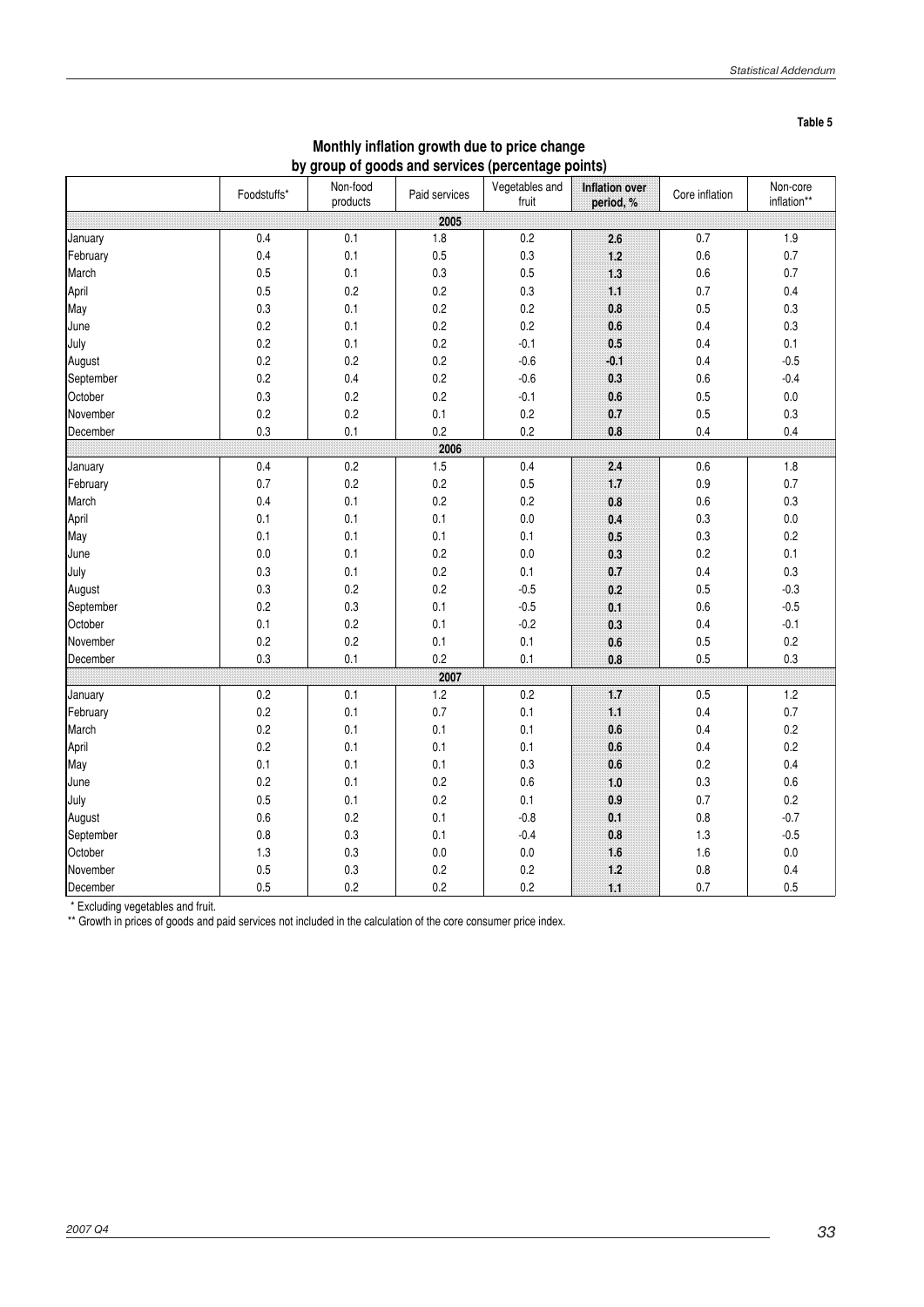|           | Foodstuffs* | Non-food products | Paid services | Vegetables and fruit | Core inflation | Non-core inflation** |
|-----------|-------------|-------------------|---------------|----------------------|----------------|----------------------|
|           |             |                   | 2005          |                      |                |                      |
| January   | 17.0        | 4.8               | 70.2          | 8.0                  | 27.1           | 72.9                 |
| February  | 21.2        | 6.2               | 60.4          | 12.1                 | 33.4           | 66.6                 |
| March     | 24.5        | 6.8               | 50.0          | 18.7                 | 36.7           | 63.3                 |
| April     | 28.6        | 8.1               | 43.8          | 19.5                 | 41.1           | 58.9                 |
| May       | 29.3        | 9.2               | 41.2          | 20.2                 | 43.1           | 56.9                 |
| June      | 29.0        | 9.8               | 40.5          | 20.8                 | 44.1           | 55.9                 |
| July      | 30.1        | 10.9              | 40.7          | 18.3                 | 46.5           | 53.5                 |
| August    | 33.2        | 13.2              | 43.6          | 9.9                  | 52.3           | 47.7                 |
| September | 35.1        | 17.1              | 44.9          | 3.0                  | 58.3           | 41.7                 |
| October   | 35.9        | 18.6              | 43.9          | 1.6                  | 60.9           | 39.1                 |
| November  | 35.6        | 19.2              | 41.8          | 3.4                  | 61.1           | 38.9                 |
| December  | 35.2        | 19.2              | 40.3          | 5.4                  | 60.5           | 39.5                 |
|           |             |                   | 2006          |                      |                |                      |
| January   | 16.0        | 6.1               | 59.5          | 18.3                 | 24.5           | 75.5                 |
| February  | 27.2        | 7.7               | 40.9          | 24.1                 | 37.2           | 62.8                 |
| March     | 30.1        | 9.1               | 37.6          | 23.2                 | 42.4           | 57.6                 |
| April     | 30.5        | 10.3              | 37.9          | 21.3                 | 45.7           | 54.3                 |
| May       | 29.3        | 11.8              | 37.2          | 21.8                 | 46.7           | 53.3                 |
| June      | 28.6        | 12.9              | 38.3          | 20.2                 | 48.4           | 51.6                 |
| July      | 29.6        | 13.5              | 36.7          | 20.2                 | 49.7           | 50.3                 |
| August    | 32.7        | 16.8              | 38.5          | 12.1                 | 55.4           | 44.6                 |
| September | 35.7        | 20.2              | 39.6          | 4.5                  | 63.4           | 36.6                 |
| October   | 36.3        | 22.4              | 39.4          | 2.0                  | 66.7           | 33.3                 |
| November  | 36.2        | 22.9              | 37.8          | 3.2                  | 67.3           | 32.7                 |
| December  | 36.5        | 22.5              | 36.4          | 4.5                  | 67.1           | 32.9                 |
|           |             |                   | 2007          |                      |                |                      |
| January   | 13.4        | 8.3               | 69.0          | 9.3                  | 29.5           | 70.5                 |
| February  | 14.9        | 9.2               | 65.3          | 10.6                 | 31.3           | 68.7                 |
| March     | 17.8        | 11.6              | 58.1          | 12.5                 | 38.3           | 61.7                 |
| April     | 19.5        | 13.5              | 52.9          | 14.0                 | 42.8           | 57.2                 |
| May       | 18.0        | 14.3              | 48.4          | 19.3                 | 41.6           | 58.4                 |
| June      | 17.6        | 13.6              | 42.8          | 26.0                 | 40.4           | 59.6                 |
| July      | 22.9        | 13.9              | 39.3          | 23.9                 | 45.8           | 54.2                 |
| August    | 31.7        | 16.9              | 40.8          | 10.6                 | 58.5           | 41.5                 |
| September | 39.3        | 18.7              | 37.9          | 4.1                  | 69.9           | 30.1                 |
| October   | 46.6        | 18.6              | 31.1          | 3.7                  | 75.4           | 24.6                 |
| November  | 46.3        | 19.2              | 28.8          | 5.7                  | 74.5           | 25.5                 |
| December  | 45.6        | 19.4              | 27.8          | 7.2                  | 72.8           | 27.2                 |

### **Contribution to inflation growth over period since start of year by group of goods and services (%)**

\* Excluding vegetables and fruit.

\*\* Growth in prices of goods and paid services not included in the calculation of the core consumer price index.

**Table 6**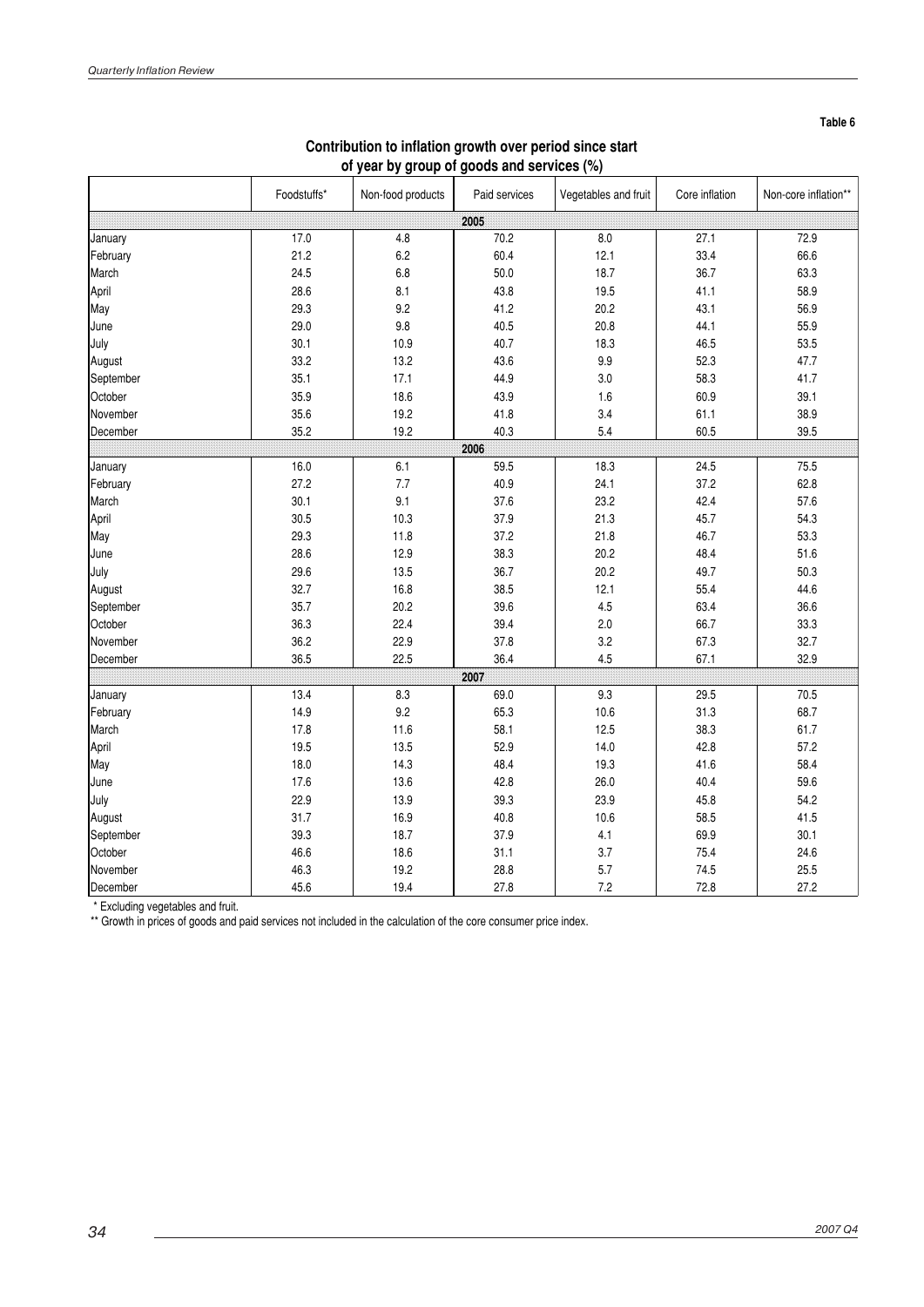**Table 7**

| by group of goods and services (%) |             |                   |                                |                      |                |                      |  |  |
|------------------------------------|-------------|-------------------|--------------------------------|----------------------|----------------|----------------------|--|--|
|                                    | Foodstuffs* | Non-food products | Paid services                  | Vegetables and fruit | Core inflation | Non-core inflation** |  |  |
|                                    |             |                   | 2005                           |                      |                |                      |  |  |
| January                            | 17.0        | 4.8               | 70.2                           | 8.0                  | 27.1           | 72.9                 |  |  |
| February                           | 30.0        | 9.2               | 40.0                           | 20.8                 | 46.5           | 53.5                 |  |  |
| March                              | 33.6        | 8.4               | 20.9                           | 37.0                 | 46.1           | 53.9                 |  |  |
| April                              | 46.7        | 14.1              | 15.8                           | 23.4                 | 60.9           | 39.1                 |  |  |
| May                                | 34.9        | 18.4              | 20.6                           | 26.1                 | 60.1           | 39.9                 |  |  |
| June                               | 25.7        | 15.5              | 32.1                           | 26.6                 | 54.6           | 45.4                 |  |  |
| July                               | 48.4        | 29.6              | 43.6                           | $-21.6$              | 86.0           | 14.0                 |  |  |
| August                             |             |                   | No estimate for negative value |                      |                |                      |  |  |
| September                          | 92.7        | 141.5             | 83.9                           | $-218.1$             | 243.9          | $-143.9$             |  |  |
| October                            | 47.2        | 40.9              | 29.7                           | $-17.8$              | 96.4           | 3.6                  |  |  |
| November                           | 31.6        | 26.1              | 18.2                           | 24.1                 | 63.1           | 36.9                 |  |  |
| December                           | 31.0        | 18.8              | 22.1                           | 28.1                 | 53.5           | 46.5                 |  |  |
|                                    |             |                   | 2006                           |                      |                |                      |  |  |
| January                            | 16.0        | 6.1               | 59.5                           | 18.3                 | 24.5           | 75.5                 |  |  |
| February                           | 43.4        | 10.0              | 14.0                           | 32.6                 | 55.8           | 44.2                 |  |  |
| March                              | 43.9        | 15.8              | 21.6                           | 18.7                 | 67.5           | 32.5                 |  |  |
| April                              | 35.8        | 27.0              | 41.3                           | $-4.2$               | 90.9           | 9.1                  |  |  |
| May                                | 16.1        | 27.6              | 29.9                           | 26.4                 | 57.3           | 42.7                 |  |  |
| June                               | 15.3        | 34.9              | 59.7                           | $-10.0$              | 81.6           | 18.4                 |  |  |
| July                               | 37.6        | 19.0              | 23.4                           | 20.0                 | 60.9           | 39.1                 |  |  |
| August                             | 140.5       | 132.4             | 97.9                           | $-270.7$             | 249.5          | $-149.5$             |  |  |
| September                          | 269.8       | 290.1             | 128.8                          | $-588.7$             | 678.9          | $-578.9$             |  |  |
| October                            | 51.0        | 73.9              | 34.6                           | $-59.5$              | 145.8          | $-45.8$              |  |  |
| November                           | 34.7        | 29.1              | 19.3                           | 16.9                 | 74.1           | 25.9                 |  |  |
| December                           | 39.6        | 19.0              | 23.2                           | 18.2                 | 64.4           | 35.6                 |  |  |
|                                    |             |                   | 2007                           |                      |                |                      |  |  |
| January                            | 13.4        | 8.3               | 69.0                           | 9.3                  | 29.5           | 70.5                 |  |  |
| February                           | 17.1        | 10.6              | 59.7                           | 12.6                 | 34.2           | 65.8                 |  |  |
| March                              | 31.4        | 22.7              | 24.5                           | 21.4                 | 70.7           | 29.3                 |  |  |
| April                              | 29.9        | 24.5              | 22.6                           | 23.0                 | 69.6           | 30.4                 |  |  |
| May                                | 8.4         | 19.5              | 20.6                           | 51.6                 | 34.4           | 65.6                 |  |  |
| June                               | 15.8        | 10.7              | 17.0                           | 56.5                 | 35.1           | 64.9                 |  |  |
| July                               | 55.9        | 15.7              | 17.4                           | 10.9                 | 79.2           | 20.8                 |  |  |
| August                             | 725.2       | 251.6             | 162.3                          | $-1,039.0$           | 1,016.5        | $-916.5$             |  |  |
| September                          | 99.9        | 33.4              | 14.7                           | $-48.0$              | 160.7          | $-60.7$              |  |  |
| October                            | 78.5        | 18.2              | 1.2                            | 2.1                  | 99.3           | 0.7                  |  |  |
| November                           | 43.6        | 23.6              | 13.3                           | 19.5                 | 67.8           | 32.2                 |  |  |
| December                           | 39.2        | 21.6              | 19.1                           | 20.1                 | 56.7           | 43.3                 |  |  |

### **Contribution to monthly inflation growth by group of goods and services (%)**

\* Excluding vegetables and fruit.

\*\* Growth in prices of goods and paid services not included in the calculation of the core consumer price index.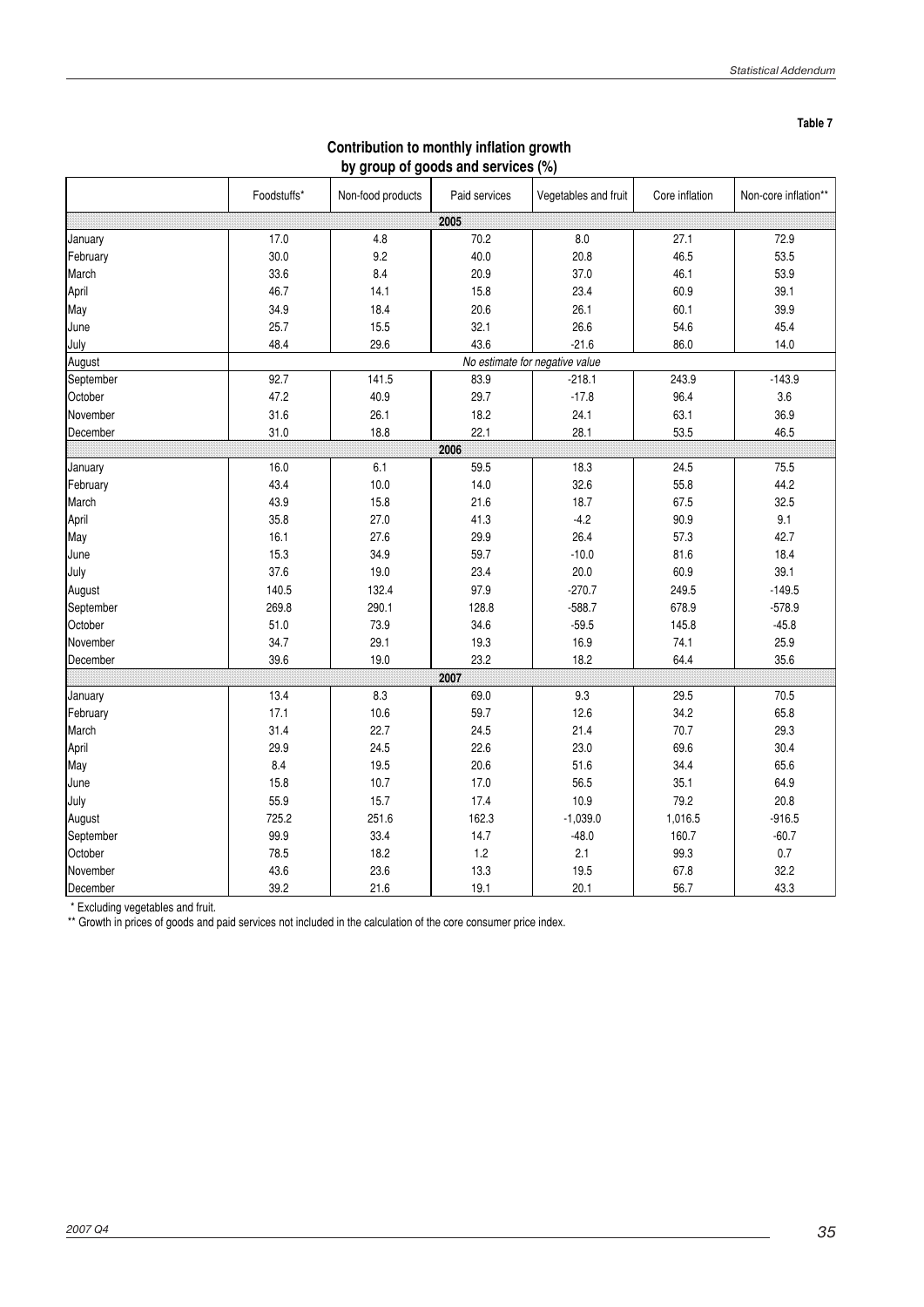**Table 8**

|  | Russia's key macroeconomic and financial indicators |  |  |
|--|-----------------------------------------------------|--|--|
|--|-----------------------------------------------------|--|--|

|                                                              |                                                                                   |                                 | Year  | Q1      | Q2      | Q3      | Q4       |
|--------------------------------------------------------------|-----------------------------------------------------------------------------------|---------------------------------|-------|---------|---------|---------|----------|
|                                                              |                                                                                   | <b>Macroeconomic indicators</b> |       |         |         |         |          |
|                                                              |                                                                                   |                                 | 2005  | 4,479   | 9,652   | 15,524  | 21,625   |
|                                                              | over period since start of year, billion rubles                                   |                                 | 2006  | 5,662   | 11,988  | 19.236  | 26,883   |
|                                                              |                                                                                   | 2007                            | 6,566 | 14,213  | 23,066  | 32,989  |          |
|                                                              |                                                                                   |                                 | 2005  | 105.0   | 105.3   | 105.8   | 106.4    |
| GDP                                                          | over period since start of year, as % of corresponding period of<br>previous year |                                 | 2006  | 105.0   | 106.1   | 106.3   | 107.4    |
|                                                              |                                                                                   | 2007                            | 107.9 | 107.9   | 107.8   | 108.1   |          |
|                                                              |                                                                                   |                                 | 2005  | 105.0   | 105.6   | 106.6   | 108.0    |
|                                                              | as % of corresponding quarter of previous year                                    |                                 | 2006  | 105.0   | 107.0   | 106.8   | 107.8    |
|                                                              |                                                                                   | 2007                            | 107.9 | 107.8   | 107.6   |         |          |
|                                                              |                                                                                   | 2005                            | 103.2 | 103.6   | 104.1   | 104.9   |          |
|                                                              | as % of corresponding quarter of previous year                                    |                                 | 2006  | 103.0   | 106.0   | 103.8   | 103.0    |
|                                                              |                                                                                   |                                 | 2007  | 108.4   | 106.7   | 104.9   | 105.6    |
| Industrial output indices                                    |                                                                                   |                                 | 2005  | 103.2   | 103.4   | 103.6   | 104.0    |
|                                                              | over period since start of year, as % of corresponding period<br>of previous year |                                 | 2006  | 103.0   | 104.4   | 104.2   | 103.9    |
|                                                              |                                                                                   |                                 | 2007  | 108.4   | 107.7   | 106.6   | 106.3    |
|                                                              |                                                                                   |                                 | 2005  | 100.3   | 101.1   | 103.7   | 101.4    |
|                                                              | as % of corresponding quarter of previous year                                    |                                 | 2006  | 102.1   | 101.8   | 101.4   | 110.4    |
|                                                              |                                                                                   |                                 | 2007  | 103.4   | 104.3   | 103.0   | 103.1    |
| Agricultural output                                          |                                                                                   |                                 | 2005  | 100.3   | 100.9   | 102.7   | 102.3    |
|                                                              | over period since start of year, as % of corresponding period<br>of previous year |                                 | 2006  | 102.1   | 101.9   | 101.6   | 103.6    |
|                                                              |                                                                                   |                                 | 2007  | 103.4   | 104.0   | 103.4   | 103.3    |
|                                                              |                                                                                   |                                 | 2005  | 540.5   | 1,316.8 | 2,310.4 | 3,611.1  |
|                                                              | over period since start of year, billion rubles                                   |                                 | 2006  | 636.5   | 1,622.1 | 2,868.4 | 4,580.5  |
|                                                              |                                                                                   |                                 | 2007  | 866.5   | 2,265.1 | 3,992.7 | 6,418.7  |
| Fixed capital investment                                     |                                                                                   |                                 | 2005  | 106.3   | 108.4   | 111.4   | 114.3    |
|                                                              | as % of corresponding quarter of previous year                                    |                                 | 2006  | 105.7   | 114.7   | 113.0   | 117.2    |
|                                                              |                                                                                   | 2007                            | 120.1 | 123.8   | 119.6   | 120.9   |          |
|                                                              |                                                                                   |                                 | 2005  | 1,511.1 | 3,185.9 | 4,982.7 | 7,040.9  |
|                                                              | over period since start of year, billion rubles                                   |                                 | 2006  | 1,853.2 | 3,916.9 | 6,149.4 | 8,693.4  |
|                                                              |                                                                                   |                                 | 2007  | 2,234.9 | 4,751.3 | 7,521.9 | 10,757.8 |
| Retail trade turnover                                        |                                                                                   |                                 | 2005  | 110.5   | 113.8   | 113.3   | 113.5    |
|                                                              | as % of corresponding quarter of previous year                                    |                                 | 2006  | 111.2   | 113.4   | 115.1   | 115.1    |
|                                                              |                                                                                   |                                 | 2007  | 113.8   | 114.8   | 115.8   | 115.8    |
|                                                              |                                                                                   |                                 | 2005  | 1.196.4 | 2,386.4 | 3,681.7 | 5,127.2  |
|                                                              |                                                                                   | billion rubles                  | 2006  | 1,399.1 | 2,938.1 | 4,561.0 | 6,278.9  |
|                                                              |                                                                                   |                                 | 2007  | 1,421.9 | 3,245.7 | 5,087.6 | 7,779.1  |
|                                                              | revenue                                                                           |                                 | 2005  | 26.7    | 24.7    | 23.7    | 23.7     |
|                                                              |                                                                                   | as % of GDP                     | 2006  | 24.7    | 24.5    | 23.7    | 23.3     |
| Federal budget on accrual                                    |                                                                                   |                                 | 2007  | 21.7    | 22.8    | 22.1    | 23.6     |
| basis, as of end of period                                   |                                                                                   |                                 | 2005  | 671.1   | 1,444.2 | 2,519.7 | 3,514.3  |
|                                                              |                                                                                   | billion rubles                  | 2006  | 823.2   | 1,854.7 | 2,866.5 | 4,284.8  |
|                                                              |                                                                                   |                                 | 2007  | 945.6   | 2,169.7 | 3,464.3 | 5,983.0  |
|                                                              | expenditure                                                                       | as % of GDP                     | 2005  | 15.0    | 15.0    | 16.2    | 16.2     |
|                                                              |                                                                                   |                                 | 2006  | 14.5    | 15.5    | 14.9    | 15.9     |
|                                                              |                                                                                   |                                 | 2007  | 14.4    | 15.2    | 15.0    | 18.1     |
|                                                              |                                                                                   |                                 | 2005  | 525.3   | 942.2   | 1,162.1 | 1,612.9  |
|                                                              |                                                                                   | billion rubles                  | 2006  | 575.9   | 1,083.4 | 1,694.6 | 1,994.1  |
| Federal budget surplus on accrual basis, as of end of period |                                                                                   |                                 | 2007  | 476.3   | 1,076.1 | 1,623.2 | 1,796.1  |
|                                                              |                                                                                   | as % of GDP                     | 2005  | 11.7    | 9.7     | 7.5     | 7.5      |
|                                                              |                                                                                   |                                 | 2006  | 10.2    | 9.0     | 8.8     | 7.4      |
|                                                              |                                                                                   |                                 | 2007  | 7.3     | $7.6\,$ | 7.1     | 5.5      |

Note. Table 8 is based on data compiled by the Bank of Russia, Federal State Statistics Service and on Federal Treasury reported data. From April 2006, pursuant to Bank of Russia Ordinance No. 1660-U, dated February 17, 2006, the calculation of interest rates on bank lending and deposit operations includes data reported by bank branches.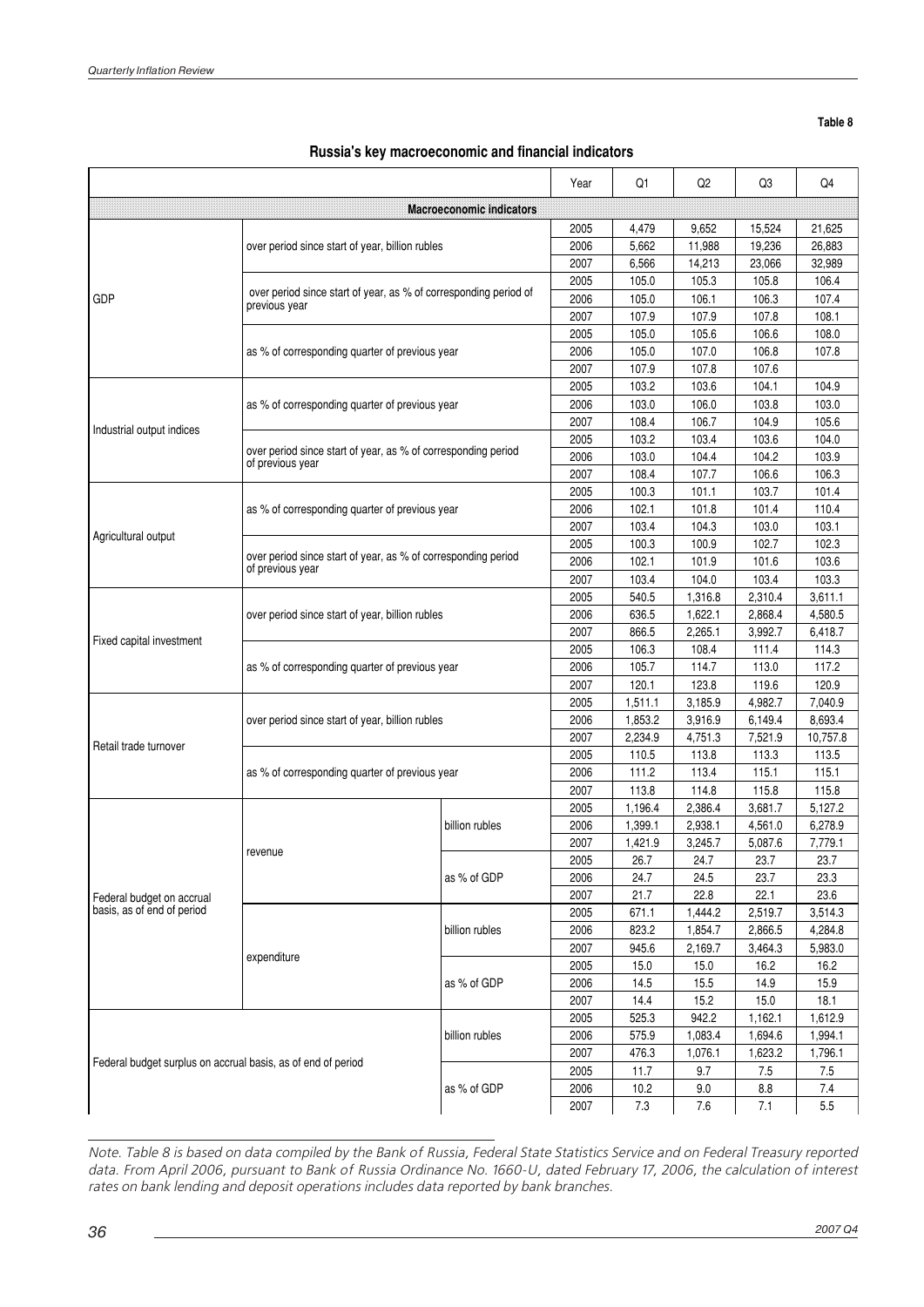|                                                            |                                                               |                                                                  | Table 8 (continued) |                |                |                |                |
|------------------------------------------------------------|---------------------------------------------------------------|------------------------------------------------------------------|---------------------|----------------|----------------|----------------|----------------|
|                                                            |                                                               |                                                                  | Year                | Q1             | Q <sub>2</sub> | Q3             | Q4             |
|                                                            |                                                               | Socio-economic indicators                                        |                     |                |                |                |                |
|                                                            |                                                               |                                                                  | 2005                | 7,638          | 8,234          | 8,674          | 9,651          |
|                                                            | rubles                                                        |                                                                  | 2006                | 9,397          | 10,401         | 10,949         | 12.203         |
|                                                            |                                                               |                                                                  | 2007                | 11,876         | 12,993         | 13,494         | 15,699         |
|                                                            |                                                               |                                                                  | 2005                | 122.6          | 122.4          | 123.9          | 126.2          |
| Nominal imputed average<br>monthly per employee wage       | as % of corresponding quarter of previous year                |                                                                  | 2006                | 122.3          | 125.1          | 125.1          | 125.2          |
|                                                            |                                                               |                                                                  | 2007                | 127.3          | 125.9          | 124            | 129.3          |
|                                                            | over period since start of year, as % of corresponding period |                                                                  | 2005                | 122.6          | 122.4          | 123            | 126.9          |
|                                                            | of previous year                                              |                                                                  | 2006                | 122.3          | 123.7          | 124.1          | 124.3          |
|                                                            |                                                               |                                                                  | 2007                | 127.3          | 126.6          | 125.7          | 126.7          |
| Real imputed average monthly                               |                                                               |                                                                  | 2005                | 108.4          | 107.6          | 110            | 113.4          |
| per employee wage                                          | as % of corresponding quarter of previous year                |                                                                  | 2006                | 110.3          | 114.3          | 114.3          | 114.8          |
|                                                            |                                                               |                                                                  | 2007                | 118.2          | 116.6          | 113.9          | 116.1          |
|                                                            |                                                               |                                                                  | 2005                | 6,583.2        | 7,766.8        | 8,148.7        | 9,864.4        |
| Household money income                                     | per capita monthly average, rubles                            |                                                                  | 2006                | 8,187.7        | 9,919.9        | 10,238.2       | 12,304.9       |
|                                                            |                                                               |                                                                  | 2007                | 9,852.2        | 11,898.3       | 12,639.7       | 15,570.5       |
|                                                            |                                                               |                                                                  | 2005                | 105.9          | 115.1          | 114.0          | 114.1          |
|                                                            | as % of corresponding quarter of previous year                |                                                                  | 2006                | 109.8          | 115.3          | 114.3          | 113.5          |
| Household real disposable                                  |                                                               |                                                                  | 2007                | 109.6          | 108.7          | 111.4          | 110.8          |
| money income                                               | over period since start of year, as % of corresponding period |                                                                  | 2005                | 105.9          | 109.8          | 110.8          | 112.4          |
|                                                            | of previous year                                              |                                                                  | 2006                | 109.8          | 112.7          | 113.3          | 113.3          |
|                                                            |                                                               |                                                                  | 2007                | 109.6          | 109.1          | 110.0          | 110.4          |
|                                                            |                                                               |                                                                  | 2005                | 73.1           | 69.4           | 71.2           | 66             |
|                                                            | purchase of goods and payment of services                     |                                                                  | 2006                | 73.1           | 67.7           | 70.9           | 65.6           |
|                                                            |                                                               |                                                                  | 2007                | 74.0           | 69.2           | 71.1           | 65.7           |
|                                                            |                                                               |                                                                  | 2005                | 9.0            | 9.5            | 10.6           | 10.7           |
|                                                            | compulsory payments and contributions                         |                                                                  | 2006                | 10.8           | 10.3           | 10.4           | 10.5           |
|                                                            |                                                               |                                                                  | 2007                | 12.8           | 12.5           | 12.0           | 13             |
| Household spending,                                        |                                                               |                                                                  | 2005                | 13.0           | 10.3           | 9.2            | 9.7            |
| as % of income                                             | growth in savings                                             |                                                                  | 2006                | 11.1           | 10.7           | 8.3            | 11.3           |
|                                                            |                                                               |                                                                  | 2007                | 9.8            | 8.5            | 6.9            | 10.2           |
|                                                            |                                                               |                                                                  | 2005                | 7.6            | 8.0            | 9.0            | 9.1            |
|                                                            | foreign exchange purchase                                     |                                                                  | 2006                | 7.5            | 7.0            | 7.2            | 6.0            |
|                                                            |                                                               |                                                                  | 2007                | 5.3            | 5.3            | 5.2            | 5.2            |
|                                                            |                                                               |                                                                  | 2005                | $-2.7$         | 2.8            | 0              | 4.5            |
|                                                            | cash on hand                                                  |                                                                  | 2006                | $-2.5$         | 4.3            | 3.2            | 6.6            |
|                                                            |                                                               |                                                                  | 2007                | $-1.9$         | 4.5            | 4.8            | $5.9\,$        |
|                                                            |                                                               |                                                                  | 2005                | 2,125          | 2,324          | 2,467          | 2,540          |
| Average imputed pension                                    |                                                               | total, rubles                                                    | 2006                | 2,539          | 2,727          | 2,800          | 2,839          |
|                                                            |                                                               |                                                                  | 2007                | 2,846          | 3,091          | 3,108          | 3,299          |
|                                                            |                                                               | as % of corresponding quarter                                    | 2005                | 106.6          | 108.2          | 110.6          | 112.6          |
|                                                            |                                                               | of previous year                                                 | 2006                | 107.8          | 107.2          | 103.7          | 102.5          |
| Real imputed pension                                       |                                                               |                                                                  | 2007                | 104.1          | 104.9          | 102.0          | 104.3          |
|                                                            |                                                               | over period since start of year,<br>as % of corresponding period | 2005<br>2006        | 106.6<br>107.8 | 107.4<br>107.5 | 108.5<br>106.1 | 109.6<br>105.1 |
|                                                            |                                                               | of previous year                                                 |                     |                |                |                |                |
|                                                            |                                                               |                                                                  | 2007                | 104.1          | 104.5          | 103.6          | 103.8          |
|                                                            |                                                               |                                                                  | 2005                | 6.0            | 5.5            | 5.4            | 5.5            |
| Total number of unemployed (calculated by ILO methodology) |                                                               | million                                                          | 2006                | 5.7            | 5.5            | 5.0            | 5.0            |
|                                                            |                                                               | as % of economically active<br>population                        | 2007                | 5.2            | 4.5            | 4.3            | 4.5            |
|                                                            |                                                               |                                                                  | 2005<br>2006        | 8.2<br>7.8     | 7.4<br>7.4     | 7.3<br>6.7     | $7.5\,$<br>6.8 |
|                                                            |                                                               |                                                                  | 2007                | $7.0$          | 6.0            | 5.7            | 5.9            |
|                                                            |                                                               |                                                                  |                     |                |                |                |                |

 $\frac{1}{2}$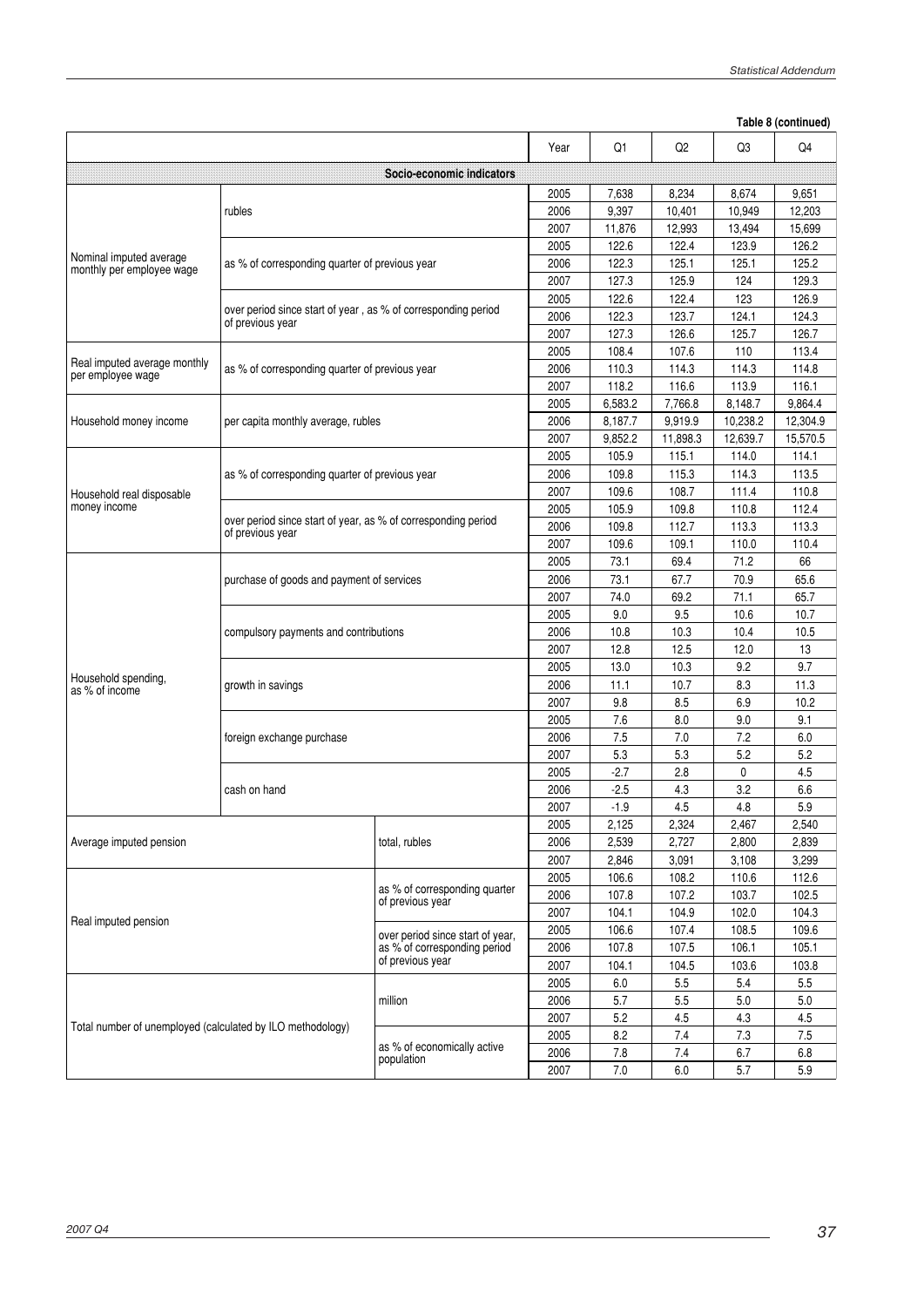$\hat{\boldsymbol{\beta}}$ 

|                                                                   |                                                               |                                                                                              | Year                                                                                                                                                                                                                                                                                                                                                                                                                                                                                                                                                                                                                                                                                                                                                                                                                                                                                                                                                                                                                                                                                                                                                                                                                                                                                                                                                                                                                                                                                                                                                                                                                                                                                                                                                                                                                                                                                                                                                                                         | Q1    | Q <sub>2</sub> | Q3  | Q4     |
|-------------------------------------------------------------------|---------------------------------------------------------------|----------------------------------------------------------------------------------------------|----------------------------------------------------------------------------------------------------------------------------------------------------------------------------------------------------------------------------------------------------------------------------------------------------------------------------------------------------------------------------------------------------------------------------------------------------------------------------------------------------------------------------------------------------------------------------------------------------------------------------------------------------------------------------------------------------------------------------------------------------------------------------------------------------------------------------------------------------------------------------------------------------------------------------------------------------------------------------------------------------------------------------------------------------------------------------------------------------------------------------------------------------------------------------------------------------------------------------------------------------------------------------------------------------------------------------------------------------------------------------------------------------------------------------------------------------------------------------------------------------------------------------------------------------------------------------------------------------------------------------------------------------------------------------------------------------------------------------------------------------------------------------------------------------------------------------------------------------------------------------------------------------------------------------------------------------------------------------------------------|-------|----------------|-----|--------|
|                                                                   |                                                               | Foreign economic activities                                                                  |                                                                                                                                                                                                                                                                                                                                                                                                                                                                                                                                                                                                                                                                                                                                                                                                                                                                                                                                                                                                                                                                                                                                                                                                                                                                                                                                                                                                                                                                                                                                                                                                                                                                                                                                                                                                                                                                                                                                                                                              |       |                |     |        |
|                                                                   |                                                               |                                                                                              |                                                                                                                                                                                                                                                                                                                                                                                                                                                                                                                                                                                                                                                                                                                                                                                                                                                                                                                                                                                                                                                                                                                                                                                                                                                                                                                                                                                                                                                                                                                                                                                                                                                                                                                                                                                                                                                                                                                                                                                              |       |                |     | 50.4   |
|                                                                   |                                                               | over period since start of year, \$/barrel                                                   |                                                                                                                                                                                                                                                                                                                                                                                                                                                                                                                                                                                                                                                                                                                                                                                                                                                                                                                                                                                                                                                                                                                                                                                                                                                                                                                                                                                                                                                                                                                                                                                                                                                                                                                                                                                                                                                                                                                                                                                              |       |                |     | 60.9   |
|                                                                   |                                                               |                                                                                              |                                                                                                                                                                                                                                                                                                                                                                                                                                                                                                                                                                                                                                                                                                                                                                                                                                                                                                                                                                                                                                                                                                                                                                                                                                                                                                                                                                                                                                                                                                                                                                                                                                                                                                                                                                                                                                                                                                                                                                                              |       |                |     | 69.5   |
| Price of Urals crude                                              |                                                               |                                                                                              |                                                                                                                                                                                                                                                                                                                                                                                                                                                                                                                                                                                                                                                                                                                                                                                                                                                                                                                                                                                                                                                                                                                                                                                                                                                                                                                                                                                                                                                                                                                                                                                                                                                                                                                                                                                                                                                                                                                                                                                              |       |                |     | 145.6  |
|                                                                   |                                                               | as % of corresponding period of previous year                                                |                                                                                                                                                                                                                                                                                                                                                                                                                                                                                                                                                                                                                                                                                                                                                                                                                                                                                                                                                                                                                                                                                                                                                                                                                                                                                                                                                                                                                                                                                                                                                                                                                                                                                                                                                                                                                                                                                                                                                                                              |       |                |     | 120.9  |
|                                                                   |                                                               |                                                                                              | Table 8 (continued)<br>2005<br>43.1<br>45.4<br>49.3<br>57.7<br>61.1<br>62.5<br>2006<br>2007<br>54.0<br>59.7<br>64.0<br>2005<br>146.4<br>148.2<br>146.1<br>2006<br>134.0<br>134.7<br>126.7<br>2007<br>93.5<br>97.7<br>102.4<br>2005<br>50.2<br>109.8<br>174.7<br>2006<br>67.4<br>143.9<br>223.8<br>2007<br>72.0<br>156.1<br>245.7<br>136.4<br>2005<br>134.6<br>135.4<br>2006<br>134.2<br>131.1<br>128.1<br>2007<br>106.9<br>108.4<br>109.8<br>2005<br>25.7<br>55.1<br>87.6<br>2006<br>112.6<br>31.0<br>69.8<br>2007<br>43.1<br>95.5<br>153.5<br>2005<br>129.1<br>128.6<br>129.1<br>126.6<br>128.6<br>2006<br>120.6<br>2007<br>135.4<br>139.0<br>136.8<br>136.3<br>2005<br>20.1<br>42.4<br>62.5<br>84.4<br>2006<br>30.3<br>54.6<br>78.3<br>2007<br>22.9<br>38.8<br>54.5<br>1.7<br>$-3.6$<br>4.5<br>2005<br>$-5.5$<br>15.1<br>27.7<br>2006<br>2007<br>13.5<br>66.4<br>58.8<br>16.5<br>26.8<br>2005<br>6.0<br>35.3<br>2006<br>8.8<br>23.4<br>2007<br>24.6<br>60.3<br>87.9<br>92.1<br>2005<br>97.6<br>86.9<br>2006<br>146.0<br>131.7<br>141.9<br>2007<br>280.0<br>260.0<br>250.0<br>1.9<br>4.5<br>6.6<br>2005<br>2006<br>3.8<br>6.4<br>10.3<br>2007<br>9.8<br>15.8<br>19.6<br>2005<br>130.0<br>131.0<br>118.1<br>2006<br>200.0<br>143.6<br>155.5<br>2007<br>250.0<br>250.0<br>191.3<br>2005<br>0.1<br>0.2<br>0.4<br>2006<br>0.2<br>0.5<br>0.7<br>2007<br>0.2<br>1.1<br>1.5<br>2005<br>89.9<br>135.2<br>160.5<br>2006<br>290.0<br>290.0<br>182.3<br>2007<br>230.0<br>85.8<br>220.0<br>2005<br>4.0<br>11.8<br>19.9<br>2006<br>4.7<br>16.5<br>24.4<br>2007<br>14.7<br>43.4<br>66.7<br>87.3<br>76.7<br>2005<br>85.2<br>117.2<br>95.3<br>2006<br>139.1<br>122.8<br>2007<br>310.0<br>260.0<br>270.0<br>137.4<br>2005<br>151.6<br>159.6<br>2006<br>205.9<br>250.6<br>266.2<br>303.7<br>2007<br>338.8<br>405.8<br>425.4<br>2005<br>3.3<br>2.3<br>4.7<br>2006<br>6.9<br>10.0<br>12.1<br>2007<br>2.3<br>3.8<br>8.1<br>14.2<br>2005<br>6.8<br>14.7<br>4.9<br>2006<br>6.5<br>6.0<br>2007<br>4.5<br>3.1<br>4.1 | 114.1 |                |     |        |
|                                                                   |                                                               |                                                                                              |                                                                                                                                                                                                                                                                                                                                                                                                                                                                                                                                                                                                                                                                                                                                                                                                                                                                                                                                                                                                                                                                                                                                                                                                                                                                                                                                                                                                                                                                                                                                                                                                                                                                                                                                                                                                                                                                                                                                                                                              |       |                |     | 243.8  |
|                                                                   |                                                               | over period since start of year, \$ billion                                                  |                                                                                                                                                                                                                                                                                                                                                                                                                                                                                                                                                                                                                                                                                                                                                                                                                                                                                                                                                                                                                                                                                                                                                                                                                                                                                                                                                                                                                                                                                                                                                                                                                                                                                                                                                                                                                                                                                                                                                                                              |       |                |     | 303.9  |
|                                                                   |                                                               |                                                                                              |                                                                                                                                                                                                                                                                                                                                                                                                                                                                                                                                                                                                                                                                                                                                                                                                                                                                                                                                                                                                                                                                                                                                                                                                                                                                                                                                                                                                                                                                                                                                                                                                                                                                                                                                                                                                                                                                                                                                                                                              |       |                |     | 355.2  |
| Exports of goods                                                  |                                                               |                                                                                              |                                                                                                                                                                                                                                                                                                                                                                                                                                                                                                                                                                                                                                                                                                                                                                                                                                                                                                                                                                                                                                                                                                                                                                                                                                                                                                                                                                                                                                                                                                                                                                                                                                                                                                                                                                                                                                                                                                                                                                                              |       |                |     | 133.1  |
|                                                                   |                                                               | as % of corresponding period of previous year                                                |                                                                                                                                                                                                                                                                                                                                                                                                                                                                                                                                                                                                                                                                                                                                                                                                                                                                                                                                                                                                                                                                                                                                                                                                                                                                                                                                                                                                                                                                                                                                                                                                                                                                                                                                                                                                                                                                                                                                                                                              |       |                |     | 124.7  |
|                                                                   |                                                               |                                                                                              |                                                                                                                                                                                                                                                                                                                                                                                                                                                                                                                                                                                                                                                                                                                                                                                                                                                                                                                                                                                                                                                                                                                                                                                                                                                                                                                                                                                                                                                                                                                                                                                                                                                                                                                                                                                                                                                                                                                                                                                              |       | 116.9          |     |        |
|                                                                   |                                                               |                                                                                              |                                                                                                                                                                                                                                                                                                                                                                                                                                                                                                                                                                                                                                                                                                                                                                                                                                                                                                                                                                                                                                                                                                                                                                                                                                                                                                                                                                                                                                                                                                                                                                                                                                                                                                                                                                                                                                                                                                                                                                                              |       |                |     | 125.4  |
|                                                                   |                                                               | over period since start of year, \$ billion                                                  |                                                                                                                                                                                                                                                                                                                                                                                                                                                                                                                                                                                                                                                                                                                                                                                                                                                                                                                                                                                                                                                                                                                                                                                                                                                                                                                                                                                                                                                                                                                                                                                                                                                                                                                                                                                                                                                                                                                                                                                              |       |                |     | 164.7  |
|                                                                   |                                                               |                                                                                              |                                                                                                                                                                                                                                                                                                                                                                                                                                                                                                                                                                                                                                                                                                                                                                                                                                                                                                                                                                                                                                                                                                                                                                                                                                                                                                                                                                                                                                                                                                                                                                                                                                                                                                                                                                                                                                                                                                                                                                                              |       |                |     | 223.1  |
| Imports of goods                                                  |                                                               |                                                                                              |                                                                                                                                                                                                                                                                                                                                                                                                                                                                                                                                                                                                                                                                                                                                                                                                                                                                                                                                                                                                                                                                                                                                                                                                                                                                                                                                                                                                                                                                                                                                                                                                                                                                                                                                                                                                                                                                                                                                                                                              |       |                |     | 128.8  |
|                                                                   |                                                               | as % of corresponding period of previous year                                                |                                                                                                                                                                                                                                                                                                                                                                                                                                                                                                                                                                                                                                                                                                                                                                                                                                                                                                                                                                                                                                                                                                                                                                                                                                                                                                                                                                                                                                                                                                                                                                                                                                                                                                                                                                                                                                                                                                                                                                                              |       |                |     | 131.3  |
|                                                                   |                                                               |                                                                                              |                                                                                                                                                                                                                                                                                                                                                                                                                                                                                                                                                                                                                                                                                                                                                                                                                                                                                                                                                                                                                                                                                                                                                                                                                                                                                                                                                                                                                                                                                                                                                                                                                                                                                                                                                                                                                                                                                                                                                                                              |       |                |     |        |
|                                                                   |                                                               |                                                                                              |                                                                                                                                                                                                                                                                                                                                                                                                                                                                                                                                                                                                                                                                                                                                                                                                                                                                                                                                                                                                                                                                                                                                                                                                                                                                                                                                                                                                                                                                                                                                                                                                                                                                                                                                                                                                                                                                                                                                                                                              |       |                |     |        |
|                                                                   |                                                               |                                                                                              |                                                                                                                                                                                                                                                                                                                                                                                                                                                                                                                                                                                                                                                                                                                                                                                                                                                                                                                                                                                                                                                                                                                                                                                                                                                                                                                                                                                                                                                                                                                                                                                                                                                                                                                                                                                                                                                                                                                                                                                              |       |                |     |        |
|                                                                   | Current account (over period since start of year), \$ billion |                                                                                              |                                                                                                                                                                                                                                                                                                                                                                                                                                                                                                                                                                                                                                                                                                                                                                                                                                                                                                                                                                                                                                                                                                                                                                                                                                                                                                                                                                                                                                                                                                                                                                                                                                                                                                                                                                                                                                                                                                                                                                                              |       |                |     | 94.3   |
|                                                                   |                                                               |                                                                                              |                                                                                                                                                                                                                                                                                                                                                                                                                                                                                                                                                                                                                                                                                                                                                                                                                                                                                                                                                                                                                                                                                                                                                                                                                                                                                                                                                                                                                                                                                                                                                                                                                                                                                                                                                                                                                                                                                                                                                                                              |       |                |     | 76.6** |
|                                                                   |                                                               |                                                                                              |                                                                                                                                                                                                                                                                                                                                                                                                                                                                                                                                                                                                                                                                                                                                                                                                                                                                                                                                                                                                                                                                                                                                                                                                                                                                                                                                                                                                                                                                                                                                                                                                                                                                                                                                                                                                                                                                                                                                                                                              |       |                |     | 0.1    |
|                                                                   |                                                               | Net capital outflow (inflow) by private sector (over period since start of year), \$ billion |                                                                                                                                                                                                                                                                                                                                                                                                                                                                                                                                                                                                                                                                                                                                                                                                                                                                                                                                                                                                                                                                                                                                                                                                                                                                                                                                                                                                                                                                                                                                                                                                                                                                                                                                                                                                                                                                                                                                                                                              |       |                |     | 42.0   |
|                                                                   |                                                               |                                                                                              |                                                                                                                                                                                                                                                                                                                                                                                                                                                                                                                                                                                                                                                                                                                                                                                                                                                                                                                                                                                                                                                                                                                                                                                                                                                                                                                                                                                                                                                                                                                                                                                                                                                                                                                                                                                                                                                                                                                                                                                              |       |                |     | 82.3** |
|                                                                   |                                                               |                                                                                              |                                                                                                                                                                                                                                                                                                                                                                                                                                                                                                                                                                                                                                                                                                                                                                                                                                                                                                                                                                                                                                                                                                                                                                                                                                                                                                                                                                                                                                                                                                                                                                                                                                                                                                                                                                                                                                                                                                                                                                                              |       |                |     | 53.6   |
|                                                                   |                                                               | over period since start of year, \$ billion                                                  |                                                                                                                                                                                                                                                                                                                                                                                                                                                                                                                                                                                                                                                                                                                                                                                                                                                                                                                                                                                                                                                                                                                                                                                                                                                                                                                                                                                                                                                                                                                                                                                                                                                                                                                                                                                                                                                                                                                                                                                              |       |                |     | 55.1   |
| Foreign investment in Russia's non-financial                      |                                                               |                                                                                              |                                                                                                                                                                                                                                                                                                                                                                                                                                                                                                                                                                                                                                                                                                                                                                                                                                                                                                                                                                                                                                                                                                                                                                                                                                                                                                                                                                                                                                                                                                                                                                                                                                                                                                                                                                                                                                                                                                                                                                                              |       |                |     |        |
| sector (Rosstat data)                                             |                                                               |                                                                                              |                                                                                                                                                                                                                                                                                                                                                                                                                                                                                                                                                                                                                                                                                                                                                                                                                                                                                                                                                                                                                                                                                                                                                                                                                                                                                                                                                                                                                                                                                                                                                                                                                                                                                                                                                                                                                                                                                                                                                                                              |       |                |     | 132.4  |
|                                                                   |                                                               | as % of corresponding period of previous year                                                |                                                                                                                                                                                                                                                                                                                                                                                                                                                                                                                                                                                                                                                                                                                                                                                                                                                                                                                                                                                                                                                                                                                                                                                                                                                                                                                                                                                                                                                                                                                                                                                                                                                                                                                                                                                                                                                                                                                                                                                              |       |                |     | 102.7  |
|                                                                   |                                                               |                                                                                              |                                                                                                                                                                                                                                                                                                                                                                                                                                                                                                                                                                                                                                                                                                                                                                                                                                                                                                                                                                                                                                                                                                                                                                                                                                                                                                                                                                                                                                                                                                                                                                                                                                                                                                                                                                                                                                                                                                                                                                                              |       |                |     |        |
|                                                                   |                                                               |                                                                                              |                                                                                                                                                                                                                                                                                                                                                                                                                                                                                                                                                                                                                                                                                                                                                                                                                                                                                                                                                                                                                                                                                                                                                                                                                                                                                                                                                                                                                                                                                                                                                                                                                                                                                                                                                                                                                                                                                                                                                                                              |       |                |     | 13.1   |
|                                                                   |                                                               | total, \$ billion                                                                            |                                                                                                                                                                                                                                                                                                                                                                                                                                                                                                                                                                                                                                                                                                                                                                                                                                                                                                                                                                                                                                                                                                                                                                                                                                                                                                                                                                                                                                                                                                                                                                                                                                                                                                                                                                                                                                                                                                                                                                                              |       |                |     | 13.7   |
|                                                                   |                                                               |                                                                                              |                                                                                                                                                                                                                                                                                                                                                                                                                                                                                                                                                                                                                                                                                                                                                                                                                                                                                                                                                                                                                                                                                                                                                                                                                                                                                                                                                                                                                                                                                                                                                                                                                                                                                                                                                                                                                                                                                                                                                                                              |       |                |     |        |
|                                                                   | direct                                                        |                                                                                              |                                                                                                                                                                                                                                                                                                                                                                                                                                                                                                                                                                                                                                                                                                                                                                                                                                                                                                                                                                                                                                                                                                                                                                                                                                                                                                                                                                                                                                                                                                                                                                                                                                                                                                                                                                                                                                                                                                                                                                                              |       |                |     | 138.8  |
|                                                                   |                                                               | as % of corresponding period of previous year                                                |                                                                                                                                                                                                                                                                                                                                                                                                                                                                                                                                                                                                                                                                                                                                                                                                                                                                                                                                                                                                                                                                                                                                                                                                                                                                                                                                                                                                                                                                                                                                                                                                                                                                                                                                                                                                                                                                                                                                                                                              |       |                |     | 104.6  |
|                                                                   |                                                               |                                                                                              |                                                                                                                                                                                                                                                                                                                                                                                                                                                                                                                                                                                                                                                                                                                                                                                                                                                                                                                                                                                                                                                                                                                                                                                                                                                                                                                                                                                                                                                                                                                                                                                                                                                                                                                                                                                                                                                                                                                                                                                              |       |                |     |        |
|                                                                   |                                                               |                                                                                              |                                                                                                                                                                                                                                                                                                                                                                                                                                                                                                                                                                                                                                                                                                                                                                                                                                                                                                                                                                                                                                                                                                                                                                                                                                                                                                                                                                                                                                                                                                                                                                                                                                                                                                                                                                                                                                                                                                                                                                                              |       |                |     | 0.5    |
|                                                                   |                                                               | total, \$ billion                                                                            |                                                                                                                                                                                                                                                                                                                                                                                                                                                                                                                                                                                                                                                                                                                                                                                                                                                                                                                                                                                                                                                                                                                                                                                                                                                                                                                                                                                                                                                                                                                                                                                                                                                                                                                                                                                                                                                                                                                                                                                              |       |                |     | 3.2    |
|                                                                   |                                                               |                                                                                              |                                                                                                                                                                                                                                                                                                                                                                                                                                                                                                                                                                                                                                                                                                                                                                                                                                                                                                                                                                                                                                                                                                                                                                                                                                                                                                                                                                                                                                                                                                                                                                                                                                                                                                                                                                                                                                                                                                                                                                                              |       |                |     |        |
| Of which                                                          | portfolio                                                     |                                                                                              |                                                                                                                                                                                                                                                                                                                                                                                                                                                                                                                                                                                                                                                                                                                                                                                                                                                                                                                                                                                                                                                                                                                                                                                                                                                                                                                                                                                                                                                                                                                                                                                                                                                                                                                                                                                                                                                                                                                                                                                              |       |                |     | 136.3  |
|                                                                   |                                                               | as % of corresponding period of previous year                                                |                                                                                                                                                                                                                                                                                                                                                                                                                                                                                                                                                                                                                                                                                                                                                                                                                                                                                                                                                                                                                                                                                                                                                                                                                                                                                                                                                                                                                                                                                                                                                                                                                                                                                                                                                                                                                                                                                                                                                                                              |       |                |     | 700.0  |
|                                                                   |                                                               |                                                                                              |                                                                                                                                                                                                                                                                                                                                                                                                                                                                                                                                                                                                                                                                                                                                                                                                                                                                                                                                                                                                                                                                                                                                                                                                                                                                                                                                                                                                                                                                                                                                                                                                                                                                                                                                                                                                                                                                                                                                                                                              |       |                |     |        |
|                                                                   |                                                               |                                                                                              |                                                                                                                                                                                                                                                                                                                                                                                                                                                                                                                                                                                                                                                                                                                                                                                                                                                                                                                                                                                                                                                                                                                                                                                                                                                                                                                                                                                                                                                                                                                                                                                                                                                                                                                                                                                                                                                                                                                                                                                              |       |                |     | 40.1   |
|                                                                   |                                                               | total, \$ billion                                                                            |                                                                                                                                                                                                                                                                                                                                                                                                                                                                                                                                                                                                                                                                                                                                                                                                                                                                                                                                                                                                                                                                                                                                                                                                                                                                                                                                                                                                                                                                                                                                                                                                                                                                                                                                                                                                                                                                                                                                                                                              |       |                |     | 38.2   |
|                                                                   |                                                               |                                                                                              |                                                                                                                                                                                                                                                                                                                                                                                                                                                                                                                                                                                                                                                                                                                                                                                                                                                                                                                                                                                                                                                                                                                                                                                                                                                                                                                                                                                                                                                                                                                                                                                                                                                                                                                                                                                                                                                                                                                                                                                              |       |                |     |        |
|                                                                   | other                                                         |                                                                                              |                                                                                                                                                                                                                                                                                                                                                                                                                                                                                                                                                                                                                                                                                                                                                                                                                                                                                                                                                                                                                                                                                                                                                                                                                                                                                                                                                                                                                                                                                                                                                                                                                                                                                                                                                                                                                                                                                                                                                                                              |       |                |     | 130.5  |
|                                                                   |                                                               | as % of corresponding period of previous year                                                |                                                                                                                                                                                                                                                                                                                                                                                                                                                                                                                                                                                                                                                                                                                                                                                                                                                                                                                                                                                                                                                                                                                                                                                                                                                                                                                                                                                                                                                                                                                                                                                                                                                                                                                                                                                                                                                                                                                                                                                              |       |                |     |        |
|                                                                   |                                                               |                                                                                              |                                                                                                                                                                                                                                                                                                                                                                                                                                                                                                                                                                                                                                                                                                                                                                                                                                                                                                                                                                                                                                                                                                                                                                                                                                                                                                                                                                                                                                                                                                                                                                                                                                                                                                                                                                                                                                                                                                                                                                                              |       |                |     |        |
|                                                                   |                                                               |                                                                                              |                                                                                                                                                                                                                                                                                                                                                                                                                                                                                                                                                                                                                                                                                                                                                                                                                                                                                                                                                                                                                                                                                                                                                                                                                                                                                                                                                                                                                                                                                                                                                                                                                                                                                                                                                                                                                                                                                                                                                                                              |       |                |     |        |
|                                                                   |                                                               |                                                                                              |                                                                                                                                                                                                                                                                                                                                                                                                                                                                                                                                                                                                                                                                                                                                                                                                                                                                                                                                                                                                                                                                                                                                                                                                                                                                                                                                                                                                                                                                                                                                                                                                                                                                                                                                                                                                                                                                                                                                                                                              |       |                |     | 182.2  |
| Russia's international reserves (as of end of period), \$ billion |                                                               |                                                                                              |                                                                                                                                                                                                                                                                                                                                                                                                                                                                                                                                                                                                                                                                                                                                                                                                                                                                                                                                                                                                                                                                                                                                                                                                                                                                                                                                                                                                                                                                                                                                                                                                                                                                                                                                                                                                                                                                                                                                                                                              |       |                |     |        |
|                                                                   |                                                               |                                                                                              |                                                                                                                                                                                                                                                                                                                                                                                                                                                                                                                                                                                                                                                                                                                                                                                                                                                                                                                                                                                                                                                                                                                                                                                                                                                                                                                                                                                                                                                                                                                                                                                                                                                                                                                                                                                                                                                                                                                                                                                              |       |                |     | 476.4  |
|                                                                   |                                                               |                                                                                              |                                                                                                                                                                                                                                                                                                                                                                                                                                                                                                                                                                                                                                                                                                                                                                                                                                                                                                                                                                                                                                                                                                                                                                                                                                                                                                                                                                                                                                                                                                                                                                                                                                                                                                                                                                                                                                                                                                                                                                                              |       |                |     | 3.9    |
|                                                                   |                                                               | ruble vs. dollar                                                                             |                                                                                                                                                                                                                                                                                                                                                                                                                                                                                                                                                                                                                                                                                                                                                                                                                                                                                                                                                                                                                                                                                                                                                                                                                                                                                                                                                                                                                                                                                                                                                                                                                                                                                                                                                                                                                                                                                                                                                                                              |       |                |     | 16.7   |
|                                                                   |                                                               |                                                                                              |                                                                                                                                                                                                                                                                                                                                                                                                                                                                                                                                                                                                                                                                                                                                                                                                                                                                                                                                                                                                                                                                                                                                                                                                                                                                                                                                                                                                                                                                                                                                                                                                                                                                                                                                                                                                                                                                                                                                                                                              |       |                |     | 15.0   |
| Real ruble exchange rate indices,                                 |                                                               |                                                                                              |                                                                                                                                                                                                                                                                                                                                                                                                                                                                                                                                                                                                                                                                                                                                                                                                                                                                                                                                                                                                                                                                                                                                                                                                                                                                                                                                                                                                                                                                                                                                                                                                                                                                                                                                                                                                                                                                                                                                                                                              |       |                |     | 18.8   |
| last month of quarter (as % of December                           |                                                               | ruble vs. euro                                                                               |                                                                                                                                                                                                                                                                                                                                                                                                                                                                                                                                                                                                                                                                                                                                                                                                                                                                                                                                                                                                                                                                                                                                                                                                                                                                                                                                                                                                                                                                                                                                                                                                                                                                                                                                                                                                                                                                                                                                                                                              |       |                |     | 5.6    |
| of previous year)***                                              |                                                               |                                                                                              |                                                                                                                                                                                                                                                                                                                                                                                                                                                                                                                                                                                                                                                                                                                                                                                                                                                                                                                                                                                                                                                                                                                                                                                                                                                                                                                                                                                                                                                                                                                                                                                                                                                                                                                                                                                                                                                                                                                                                                                              |       |                |     | 5.8    |
|                                                                   |                                                               |                                                                                              | 2005                                                                                                                                                                                                                                                                                                                                                                                                                                                                                                                                                                                                                                                                                                                                                                                                                                                                                                                                                                                                                                                                                                                                                                                                                                                                                                                                                                                                                                                                                                                                                                                                                                                                                                                                                                                                                                                                                                                                                                                         | 5.1   | 8.7            | 8.3 | 10.5   |
|                                                                   |                                                               | effective rate                                                                               | 2006                                                                                                                                                                                                                                                                                                                                                                                                                                                                                                                                                                                                                                                                                                                                                                                                                                                                                                                                                                                                                                                                                                                                                                                                                                                                                                                                                                                                                                                                                                                                                                                                                                                                                                                                                                                                                                                                                                                                                                                         | 6.2   | 7.0            | 7.9 | 7.4    |
|                                                                   |                                                               |                                                                                              | 2007                                                                                                                                                                                                                                                                                                                                                                                                                                                                                                                                                                                                                                                                                                                                                                                                                                                                                                                                                                                                                                                                                                                                                                                                                                                                                                                                                                                                                                                                                                                                                                                                                                                                                                                                                                                                                                                                                                                                                                                         | 2.7   | 3.3            | 3.8 | 5.1    |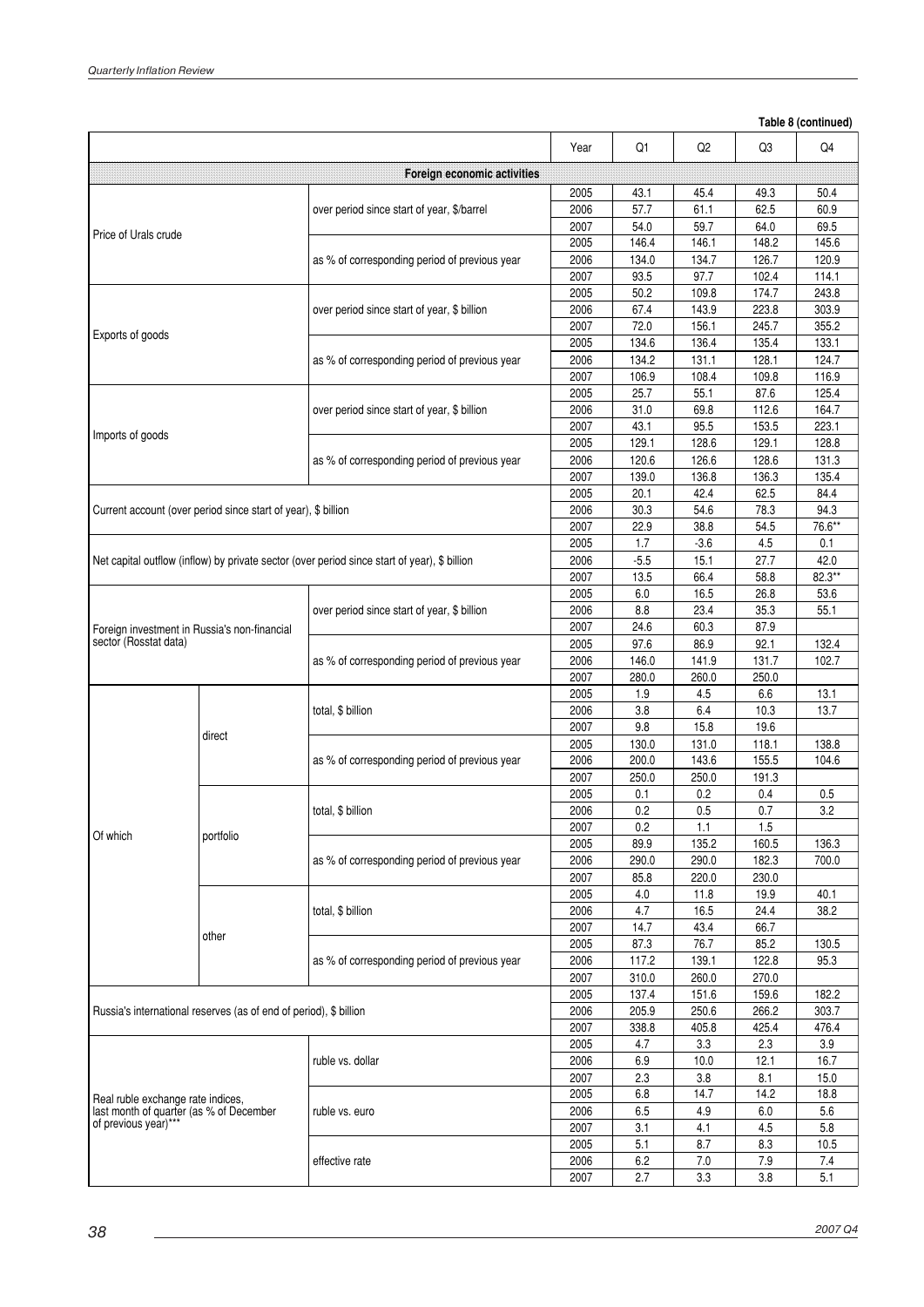|                                                                     | Table 8 (continued)                                    |              |          |                |          |          |  |
|---------------------------------------------------------------------|--------------------------------------------------------|--------------|----------|----------------|----------|----------|--|
|                                                                     |                                                        | Year         | Q1       | Q <sub>2</sub> | Q3       | Q4       |  |
|                                                                     | Financial market indicators (including Sberbank rates) |              |          |                |          |          |  |
|                                                                     | Average for period                                     |              |          |                |          |          |  |
|                                                                     |                                                        | 2005         | 1.2      | 3.0            | 2.3      | 4.6      |  |
|                                                                     | in rubles                                              | 2006         | 3.2      | 2.8            | 2.6      | 5.1      |  |
|                                                                     |                                                        | 2007         | 3.9      | 3.4            | 4.9      | 5.4      |  |
| Overnight interbank credit rate, % p.a.                             |                                                        | 2005         | 2.3      | 2.8            | 3.3      | 3.9      |  |
|                                                                     | in US dollars                                          | 2006         | 4.4      | 4.8            | 5.2      | 5.2      |  |
|                                                                     |                                                        | 2007         | 5.2      | 5.2            | 5.1      | 4.6      |  |
|                                                                     |                                                        | 2005         | 7.9      | 8.0            | 7.7      | 7.1      |  |
| OFZ yields****, % p.a.                                              |                                                        | 2006         | 6.8      | 6.9            | 6.8      | 6.7      |  |
|                                                                     |                                                        | 2007         | 6.6      | 6.6            | 6.6      | 6.6      |  |
|                                                                     |                                                        | 2005         | 9.5      | 8.6            | 8.5      | 8.4      |  |
|                                                                     | up to 1 year in rubles                                 | 2006         | 8.3      | 8.0            | 7.6      | 7.7      |  |
|                                                                     |                                                        | 2007         | 7.4      | 7.3            | $7.0$    | 7.2      |  |
|                                                                     |                                                        | 2005         | 8.4      | $7.9$          | 6.2      | 6.4      |  |
|                                                                     | over 1 year in rubles                                  | 2006         | 7.6      | 5.1            | 5.2      | 5.4      |  |
| Interest rate on household time deposits,                           |                                                        | 2007         | $7.9$    | 7.5            | 7.1      | 6.8      |  |
| % p.a.                                                              |                                                        | 2005         | 5.6      | 5.7            | 5.6      | 5.6      |  |
|                                                                     | up to 1 year in US dollars                             | 2006         | 5.6      | 5.7            | 5.7      | 5.9      |  |
|                                                                     |                                                        | 2007         | 5.4      | 5.3            | 5.2      | 5.2      |  |
|                                                                     | over 1 year in US dollars                              | 2005         | 6.1      | 5.6            | 5.8      | 5.5      |  |
|                                                                     |                                                        | 2006         | 6.2      | 4.7            | 5.0      | 5.5      |  |
|                                                                     |                                                        | 2007         | 6.8      | 6.6            | 6.4      | $7.0$    |  |
|                                                                     | up to 1 year in rubles                                 | 2005         | 10.6     | 10.7           | 10.3     | 11.0     |  |
|                                                                     |                                                        | 2006         | 10.4     | 10.8           | 10.3     | 10.4     |  |
|                                                                     |                                                        | 2007         | 9.9      | 9.6            | 9.8      | 10.7     |  |
|                                                                     |                                                        | 2005         | 13.0     | 11.7           | 12.9     | 12.1     |  |
|                                                                     | over 1 year in rubles                                  | 2006         | 12.7     | 12.9           | 12.5     | 12.1     |  |
|                                                                     |                                                        | 2007         | 12.1     | 11.5           | 11.0     | 11.4     |  |
| Interest rate on credit to non-financial<br>institutions, % p.a.    |                                                        | 2005         | 7.9      | 8.6            | 9.0      | $8.8\,$  |  |
|                                                                     | up to 1 year in US dollars                             | 2006         | 8.6      | 8.4            | 8.6      | 8.5      |  |
|                                                                     |                                                        | 2007         | 8.7      | 8.8            | 8.4      | 9.1      |  |
|                                                                     |                                                        | 2005         | 9.6      | 9.6            | 10.4     | 10.4     |  |
|                                                                     | over 1 year in US dollars                              | 2006         | 10.5     | 10.2           | 10.4     | 10.0     |  |
|                                                                     |                                                        | 2007         | 10.3     | 10.1           | 9.3      | 9.8      |  |
|                                                                     |                                                        | 2005         | 10.9     | 10.6           | 9.9      | 10.0     |  |
| Interest rate on ruble promissory notes discounted by banks, % p.a. |                                                        | 2006         | 12.9     | 8.7            | 9.2      | 9.7      |  |
|                                                                     |                                                        | 2007         | $9.5\,$  | $8.9\,$        | 10.8     | 10.8     |  |
|                                                                     |                                                        | 2005         | 27.8560  | 28.1012        | 28.5150  | 28.7151  |  |
| MICEX rate in 'tomorrow' trades, rubles/\$                          |                                                        | 2006         | 28.0733  | 27.1897        | 26.8053  | 26.5910  |  |
|                                                                     |                                                        | 2007         | 26.1795  | 25.8599        | 25.5043  | 24.6527  |  |
|                                                                     | As of end of quarter                                   |              |          |                |          |          |  |
|                                                                     |                                                        | 2005         | 669.07   | 706.38         | 1,007.76 | 1,125.60 |  |
| RTS index, points                                                   |                                                        | 2006         | 1,434.99 | 1,494.63       | 1,549.99 | 1,921.92 |  |
|                                                                     |                                                        | 2007         | 1,935.72 | 1,897.70       | 2,071.80 | 2,290.51 |  |
|                                                                     |                                                        |              | 13       | 13             | 13       | 12       |  |
| Refinance rate, % p.a.                                              |                                                        | 2005<br>2006 | 12       | 11.5           | 11.5     | 11       |  |
| 2007                                                                |                                                        |              | 10.5     | $10\,$         | $10$     | $10$     |  |

J.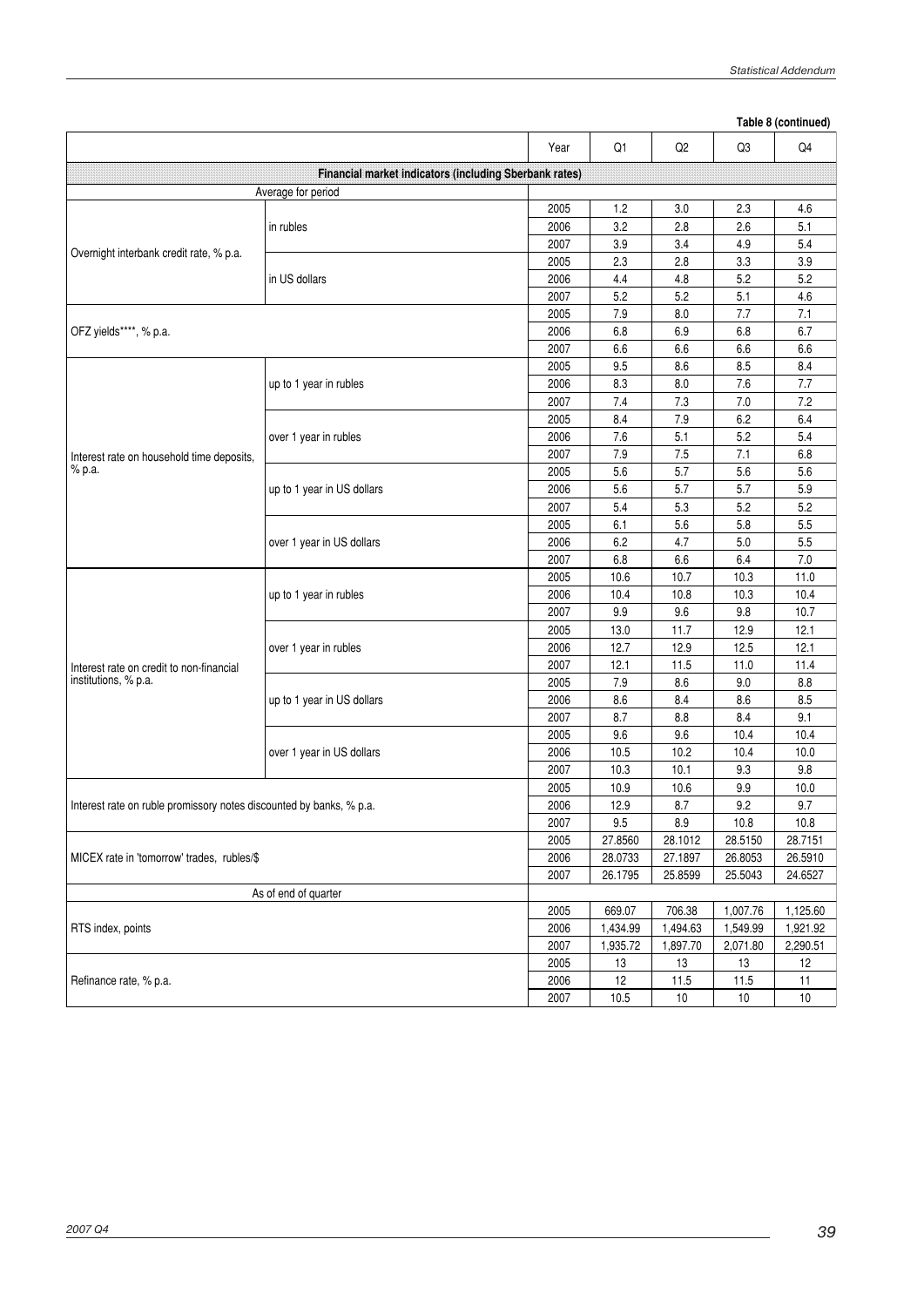$\hat{\boldsymbol{\beta}}$ 

#### **Table 8 (end)**

|                                                                                    |                                         |                               |       |                  |         |          | ັ້ນມີ    |
|------------------------------------------------------------------------------------|-----------------------------------------|-------------------------------|-------|------------------|---------|----------|----------|
|                                                                                    |                                         |                               | Year  | 1.01             | 1.04    | 1.07     | 1.10     |
|                                                                                    |                                         | <b>Monetary indicators</b>    |       |                  |         |          |          |
|                                                                                    |                                         |                               | 2006  | 2,009.2          | 1,928.8 | 2,233.4  | 2,400.8  |
| M0, billion rubles                                                                 |                                         |                               | 2007  | 2,785.2          | 2,741.2 | 3,027.5  | 3,220.9  |
|                                                                                    |                                         |                               | 2008  | 3,702.2          |         |          |          |
|                                                                                    |                                         |                               | 2006  | 6,044.7          | 6,169.4 | 7,090.8  | 7,750.7  |
| M2, billion rubles                                                                 |                                         |                               | 2007  | 8,995.8          | 9,412.6 | 10,857.7 | 11,494.0 |
|                                                                                    |                                         |                               | 2008  | 13,272.1         |         |          |          |
|                                                                                    |                                         |                               | 2006  | 4,867.9          | 5,433.6 | 6,221.1  | 6,281.9  |
| Net foreign assets of monetary authorities and credit institutions, billion rubles |                                         |                               | 2007  | 6,927.5          | 7,988.8 | 8,787.8  | 9,129.7  |
|                                                                                    |                                         |                               | 2008  | 9,915.0          |         |          |          |
|                                                                                    |                                         |                               | 2006  | 4,460.8          | 4,129.4 | 4,256.2  | 4,944.1  |
| Domestic claims, billion rubles                                                    |                                         |                               | 2007  | 5,727.7          | 5,696.9 | 6,241.6  | 6,670.5  |
|                                                                                    |                                         |                               | 2008  | 8,224.3          |         |          |          |
|                                                                                    |                                         |                               | 2006  | 3,858.5          | 3,855.9 | 4,479.3  | 4,856.1  |
| Money (monetary survey definition), billion rubles                                 |                                         |                               | 2007  | 5,598.4          | 5,774.3 | 6,676.5  | 7,088.4  |
|                                                                                    |                                         |                               | 2008  | 7,974.3          |         |          |          |
|                                                                                    |                                         |                               | 2006  | 3,362.6          | 3,537.0 | 3,825.5  | 4,041.1  |
| Quasi-money (monetary survey definition), billion rubles                           |                                         |                               | 2007  | 4,548.3          | 5,120.2 | 5,352.7  | 5,605.4  |
|                                                                                    |                                         |                               | 2008  | 6,653.8          |         |          |          |
|                                                                                    |                                         |                               | 2006  | 1,178.2          | 1,225.9 | 1,221.0  | 1,153.2  |
| Foreign currency deposits, billion rubles                                          |                                         |                               | 2007  | 1,155.4          | 1,490.6 | 1,183.7  | 1,212.4  |
|                                                                                    |                                         |                               | 2008  | 1,366.1          |         |          |          |
|                                                                                    |                                         |                               | 2006  | 2,914.2          | 2,721.4 | 3,287.0  | 3,486.0  |
| Broad monetary base, billion rubles                                                |                                         |                               | 2007  | 4,122.4          | 4,210.2 | 5,139.1  | 4.587.2  |
|                                                                                    |                                         |                               | 2008  | 5,513.3          |         |          |          |
|                                                                                    |                                         |                               | 2006  | 508.6            | 320.0   | 430.9    | 443.7    |
| Balances in correspondent accounts, billion rubles                                 |                                         |                               | 2007  | 638.1            | 518.1   | 528.7    | 576.3    |
|                                                                                    |                                         |                               | 2008  | 802.2            |         |          |          |
|                                                                                    |                                         |                               | 2006  | 4.4              | 4.3     | 4.1      | 4.0      |
|                                                                                    |                                         | annual average                | 2007* | $\overline{3.8}$ | 3.6     | 3.4      | 3.2      |
| M2 velocity                                                                        |                                         |                               | 2008* | 3.1              |         |          |          |
|                                                                                    |                                         |                               | 2006  | $-6.5***$        | $-2.2$  | $-5.9$   | $-9.3$   |
|                                                                                    |                                         | change since start of year, % | 2007* | $-13.2***$       | $-5.9$  | $-12.0$  | $-15.8$  |
|                                                                                    |                                         |                               | 2008* | $-18.8***$       |         |          |          |
|                                                                                    |                                         |                               | 2006  | 22.7             | 23.2    | 24.1     | 25.0     |
| Monetisation of the economy (by M2 aggregate), %                                   |                                         |                               | 2007* | 26.1             | 27.8    | 29.7     | 31.0     |
|                                                                                    |                                         |                               | 2008* | 32.2             |         |          |          |
|                                                                                    |                                         |                               | 2006  | 2.07             | 2.27    | 2.16     | 2.23     |
|                                                                                    | by broad monetary base                  | 2007                          | 2.18  | 2.24             | 2.11    | 2.51     |          |
| Money multiplier                                                                   |                                         |                               | 2008  | 2.41             |         |          |          |
|                                                                                    |                                         |                               | 2006  | $13.2***$        | 9.3     | 4.0      | 7.3      |
|                                                                                    |                                         | change since start of year, % | 2007  | $5.2***$         | 2.5     | $-3.2$   | 14.8     |
|                                                                                    |                                         |                               | 2008  | $10.3***$        |         |          |          |
|                                                                                    | rubles per UD dollar<br>rubles per euro |                               | 2006  | 28.78            | 27.70   | 26.94    | 26.78    |
|                                                                                    |                                         |                               | 2007  | 26.33            | 26.01   | 25.82    | 24.95    |
| Foreign exchange rates                                                             |                                         |                               | 2008  | 24.55            |         |          |          |
|                                                                                    |                                         |                               | 2006  | 34.19            | 33.63   | 34.24    | 33.98    |
|                                                                                    |                                         |                               | 2007  | 34.69            | 34.69   | 34.72    | 35.35    |
|                                                                                    |                                         |                               | 2008  | 35.93            |         |          |          |

\* Preliminary data.

\*\* Estimate. \*\*\* Appreciation of the ruble (+), depreciation of the ruble (-). \*\*\*\* Effective indicator of the OFZ market portfolio.

\*\*\*\*\* Relative to start of previous year.